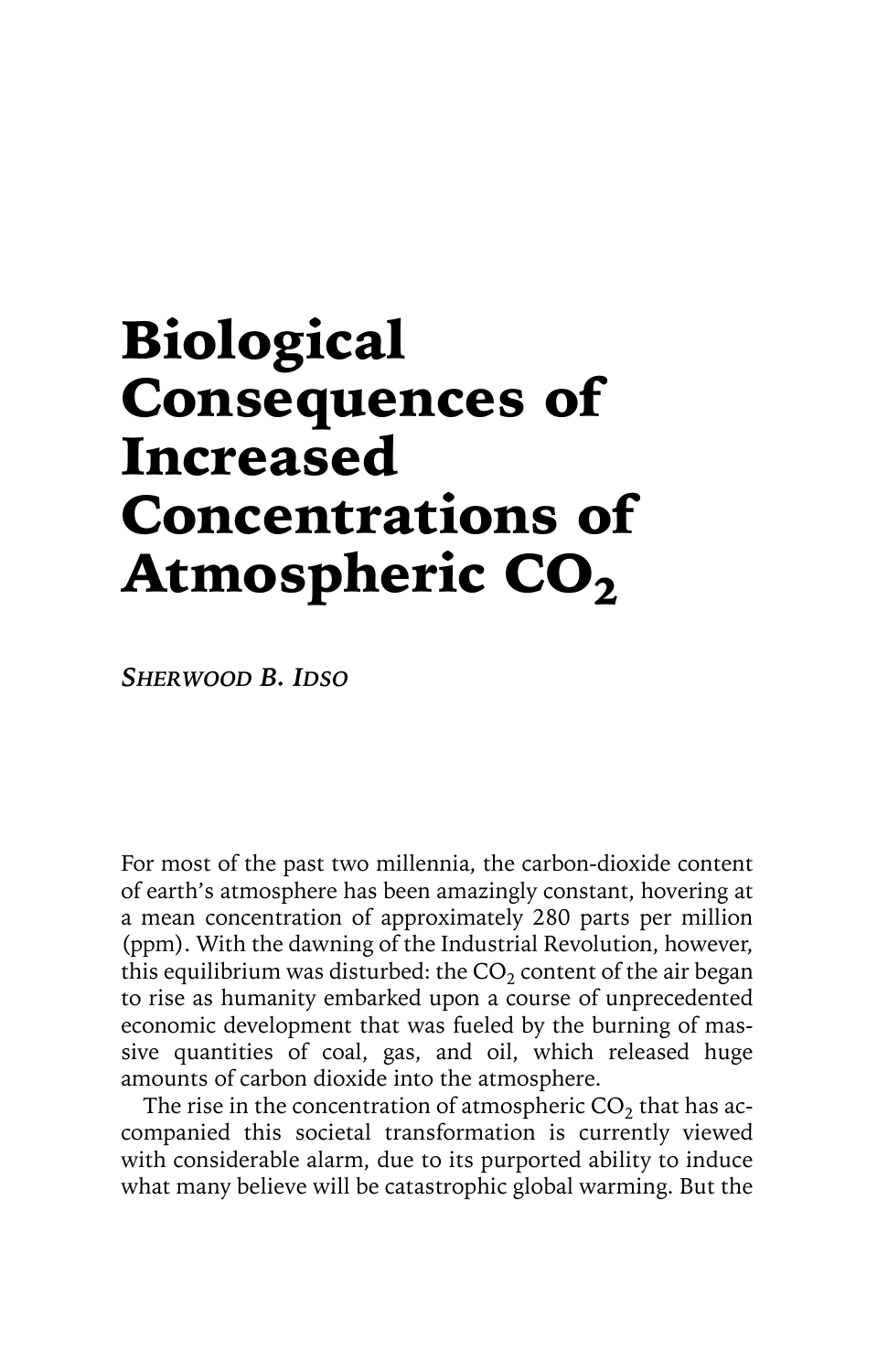phenomenon is not without its positive aspects, among which is its ability to stimulate vegetative productivity and it is possible that this demonstrable biological consequence of increased concentrations of atmospheric  $CO<sub>2</sub>$  may ultimately prove to be of far greater significance than its speculative climatic consequences. Hence, it is important to review what we know about the little-publicized effects of increased concentrations of atmospheric  $CO<sub>2</sub>$  on the growth and development of plants; for these are the only effects of the rising  $CO<sub>2</sub>$  content of earth's atmosphere about which we can be truly confident.

# Effects of  $CO<sub>2</sub>$  upon plant growth

Carbon dioxide is the basis of almost all life on earth as it is the primary raw material used by plants to produce organic matter. Rogers *et al*. (1992) have highlighted this fact by noting that carbon dioxide is the first molecular link between the atmosphere and biosphere, that it is essential for photosynthesis, which sustains plant life, the basis of the entire food chain, and that no substance is more pivotal for ecosystems, either natural or managed. The veracity of these claims is supported by literally hundreds of experiments that have convincingly demonstrated that the more  $CO<sub>2</sub>$  there is in the air, the better plants perform their many vital functions. In the first major review of this subject (Kimball 1983a), which was based upon 430 individual experimental results, Kimball observed that the productivity of most herbaceous plants rose by about one-third in response to a doubling of the air's  $CO<sub>2</sub>$  content (330 to 660 ppm); and in a subsequent analysis of 770 sets of measurements, he obtained essentially the same result (Kimball 1983b). Other reviews have revealed similar or even larger  $CO_2$ -induced growth enhancements (Lemon 1983; Cure and Acock 1986; Mortensen 1987; Lawlor and Mitchell 1991; Drake 1992a; Poorter 1993; Ceulemans and Mousseau 1994; Strain and Cure 1994; Wullschleger *et al*. 1995, 1997); while in the most comprehensive study of all, which reviewed the results of over 1000 laboratory and field experiments conducted subsequent to the time of Kimball's analyses, Idso (1992a) documented a mean productivity enhancement of 52 percent in response to a 300 ppm increase in the air's  $CO<sub>2</sub>$  content.

This positive response of plants to increases in the concentration of atmospheric  $CO<sub>2</sub>$  cuts across all botanical boundaries and is present, to a greater or lesser degree, in all types of veg-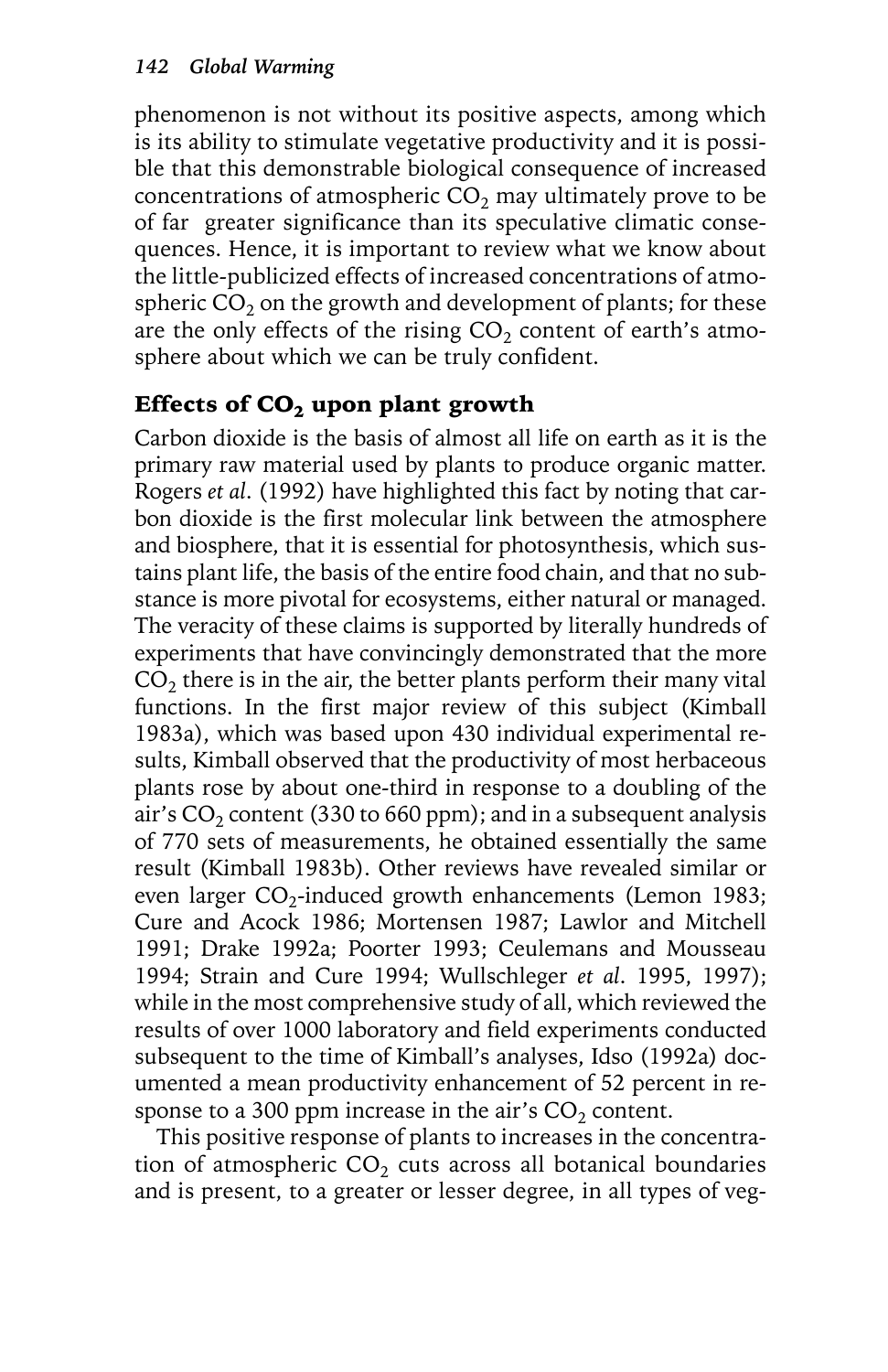etation (Poorter 1993). Indeed, it is now realized to be one of the verities of nature that, with more  $CO<sub>2</sub>$  in the air, plants generally grow larger, have more branches or tillers, more and thicker leaves, more extensive root systems, as well as more flowers and fruit (Idso 1989a); and in consequence of these well established facts, Sylvan H. Wittwer, the father of modern research in this area, stated recently that "it should be considered good fortune that we are living in a world of gradually increasing levels of atmospheric  $CO_2^{\prime\prime}$  (1997: 13). As we shall shortly see, we have already reaped immense benefits from this phenomenon and we can anticipate even greater positive consequences in the years ahead.

#### Effects of  $CO<sub>2</sub>$  upon the efficient use of water by plants

In addition to enhancing vegetative productivity, an increase in the concentration of atmospheric  $CO<sub>2</sub>$  tends to reduce the apertures of the small pores or stomates through which water vapor escapes from plant leaves and is lost to the atmosphere (Pallas 1965; Morison 1985). The reduction in rate of evaporation from leaves produced by this phenomenon averages about one-third for a doubling of the air's  $CO<sub>2</sub>$  content (Kimball and Idso 1983; Cure and Acock 1986); and combining this effect with the simultaneous  $CO<sub>2</sub>$ -induced increase in plant productivity actually doubles the efficiency with which individual leaves utilize water to produce organic matter.

The likely consequences of this phenomenon are truly impressive. As the concentration of atmospheric carbon dioxide rises ever higher in the years ahead, plants should be able to grow where it is presently too dry for them, enabling the most drought-resistant species to reclaim great tracts of land previously lost to desertification (Idso and Quinn 1983; Idso 1989b). Greater vegetative cover should also reduce the adverse effects of soil erosion caused by the ravages of wind and rain (Idso 1991a). And, with greater plant productivity both above-ground (as noted in the previous section) and below-ground (Idso *et al*. 1988; Rogers *et al*. 1994; Jongen *et al*. 1995; Pregitzer *et al*. 1995; Tingey et al. 1996), there is typically an increase in soil organic matter (Lekkerkerk *et al*. 1990; Wood *et al*. 1994; Sombroek 1995; Henning *et al*. 1996; Batjes and Sombroek 1997; King *et al*. 1997; Prior *et al*. 1997), which usually produces even further benefits.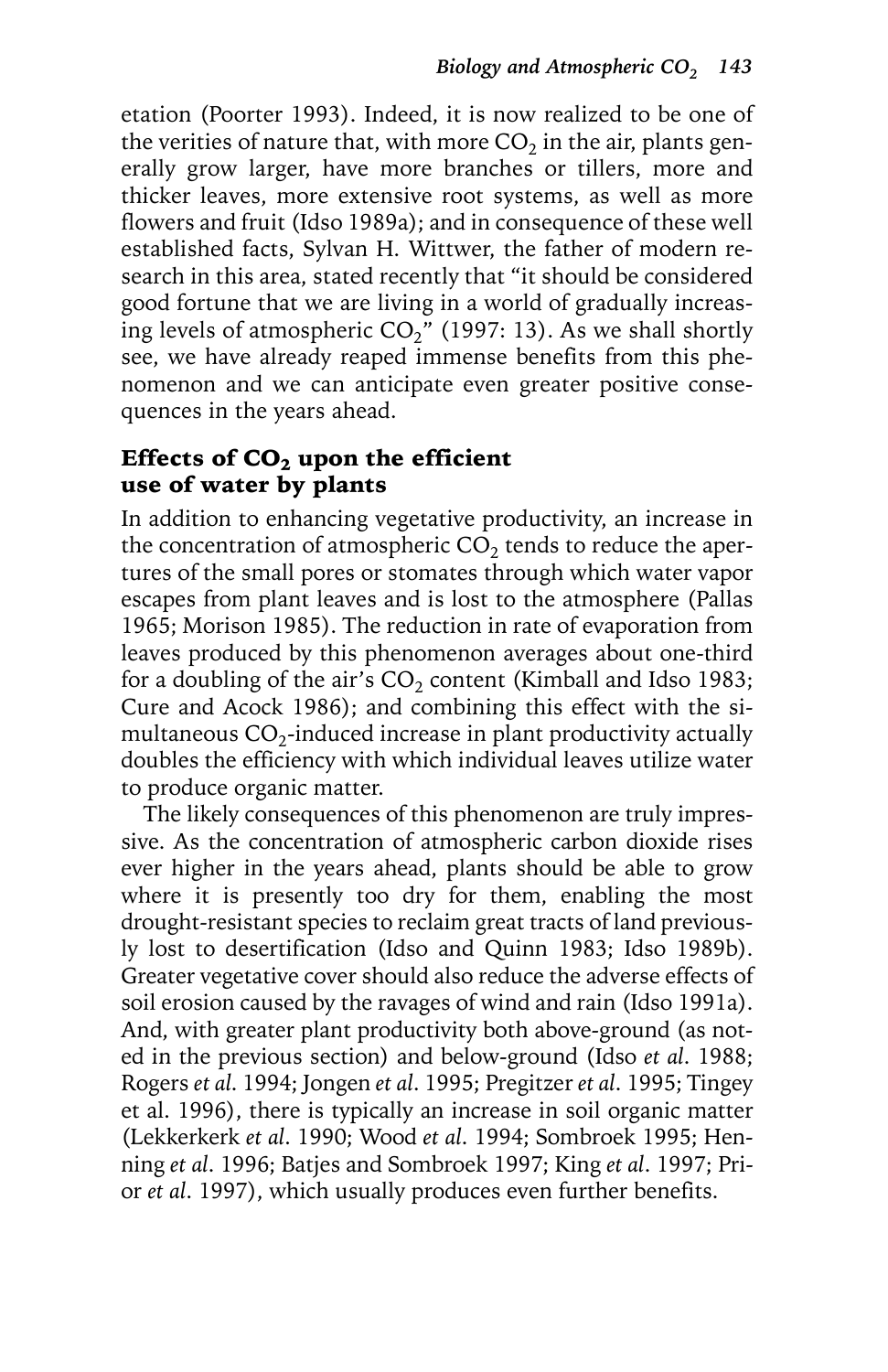Creatures such as earthworms that live in the soil are greatly stimulated by additions of organic matter (Edwards 1988; Rogers *et al*. 1994); and an increase in their activity would likely lead to the creation of much new soil (Graham *et al*. 1988; Johnson 1988) while at the same time improving the fertility, structure, aeration, and drainage of existing soils (Edwards 1997). These improvements, in turn, would likely boost plant productivity even higher, putting still more organic matter into the soil, and so on (Idso 1991b), as the several phenomena reinforce each other to lift the whole biosphere to a new level of activity (Idso 1992b).

## The challenge of inadequate resources

In spite of the impressive body of evidence that has established the reality of the many biological benefits of an atmosphere enriched with increased concentrations of  $CO<sub>2</sub>$ , many find it difficult to believe that a gaseous effluent of our industrial society might be good for the biosphere (Gore 1992); and, from time to time, a few scientists have suggested that the limited availability of resources characteristic of unmanaged ecosystems will reduce or even totally negate the growth-enhancing effects of increased concentrations of atmospheric  $CO<sub>2</sub>$  upon natural (as opposed to managed, i.e. agricultural) plant communities (Kramer 1981; Oechel and Strain 1985; Bazzaz and Fajer 1992). Consequently, in an effort to resolve this issue, Idso and Idso (1994) reviewed the plant science literature of the 10-year period following the original reviews of Kimball (1983a, b) and analyzed the results of all paired sets of  $CO_2$ -enrichment experiments that were conducted simultaneously under growing conditions that were both ideal and less than ideal. Results of their several findings are summarized in the following subsections.

# *Low levels of light*

Decreasing light intensity had no significant effect upon plants' photosynthetic response to increased concentrations of atmospheric  $CO<sub>2</sub>$  until the lowest light intensity of the 37 experiments studied was encountered. At that level, contrary to the contentions of those who view inadequate resources as impediments to the positive effects of increased concentrations of  $CO<sub>2</sub>$ , there was a rise in  $CO_2$ -induced benefits: the mean percentage increase in photosynthesis due to a 300 ppm increase in atmo-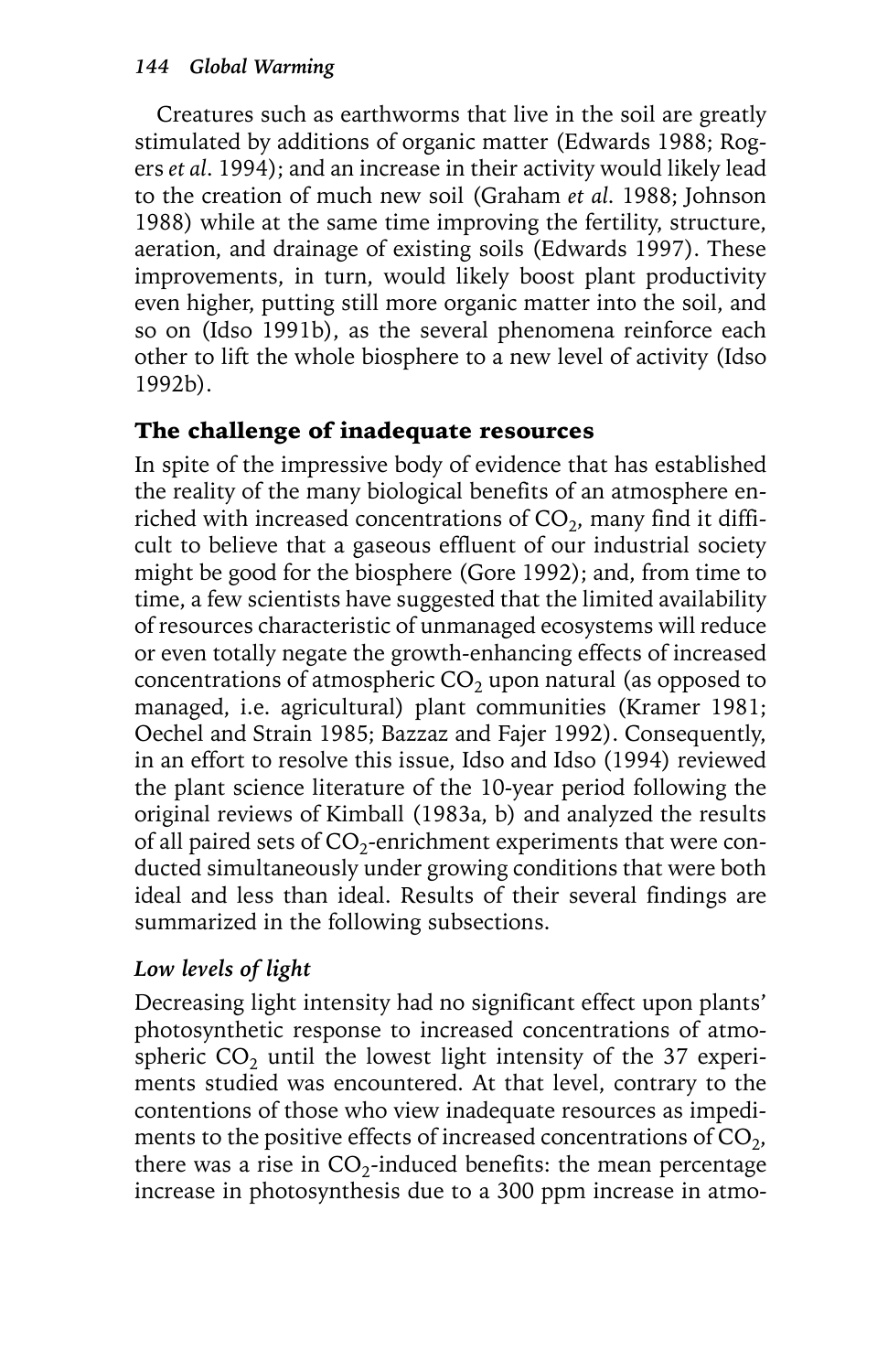spheric  $CO<sub>2</sub>$  rose from 68 percent under normal light intensities to 80 percent at the lowest light intensity studied, while the mean percentage increase in photosynthesis due to a 600 ppm increase in  $CO<sub>2</sub>$  rose from 111 percent to 194 percent.

Studies published subsequent to the review of Idso and Idso (1994) have continued to demonstrate that low light intensities do not negate the beneficial effects of increased concentrations of atmospheric  $CO<sub>2</sub>$  upon plant growth and development (Maruyama and Huang 1996; Percival *et al*. 1996; Wang 1996; Kubiske and Pregitzer 1997). In fact, in a study of plants in the forest understory, Osborne *et al.* (1997) found that elevated  $CO<sub>2</sub>$ concentrations allowed for a positive net photosynthetic uptake of carbon on days and at locations that typically experienced light intensities so low that they were generally insufficient for positive net photosynthesis under current atmospheric  $CO<sub>2</sub>$ concentrations, i.e., they found that elevated  $CO<sub>2</sub>$  concentrations allowed the plants to live where they currently cannot due to a lack of sufficient light. Hence, they concluded that "the potential range of habitats that such species could occupy will expand considerably with rising atmospheric  $CO<sub>2</sub>$ " (1997: 343); similar conclusions are suggested by the work of Caporn *et al*. (1994); Wang *et al*. (1995); Kubiske and Pregitzer (1996), and Liang *et al*. (1996).

#### *Inadequate water*

When lack of water posed a limitation to vegetative growth and development, the results of Idso and Idso's (1994) analyses of 55 experiments were even more dramatic than those pertaining to low light levels. The growth enhancement caused by a 300 ppm increase in atmospheric  $CO<sub>2</sub>$  jumped from 31 percent when water supplies were optimal to 63 percent when they were less than optimal while, for an increase of 600 ppm in the concentration of  $CO<sub>2</sub>$ , the  $CO<sub>2</sub>$ -induced growth enhancement jumped from 51 percent to 219 percent when the availability of water decreased from adequate to less than adequate. Here, too, subsequent studies continue to support these general observations (Liang and Maruyama 1995; Roden and Ball 1996; Goodfellow *et al*. 1997) and, in a model-driven review of experimentally established principles derived from work on temperate forest species, Thornley and Cannell have independently concluded that the on-going rise in the air's  $CO<sub>2</sub>$  content "will protect trees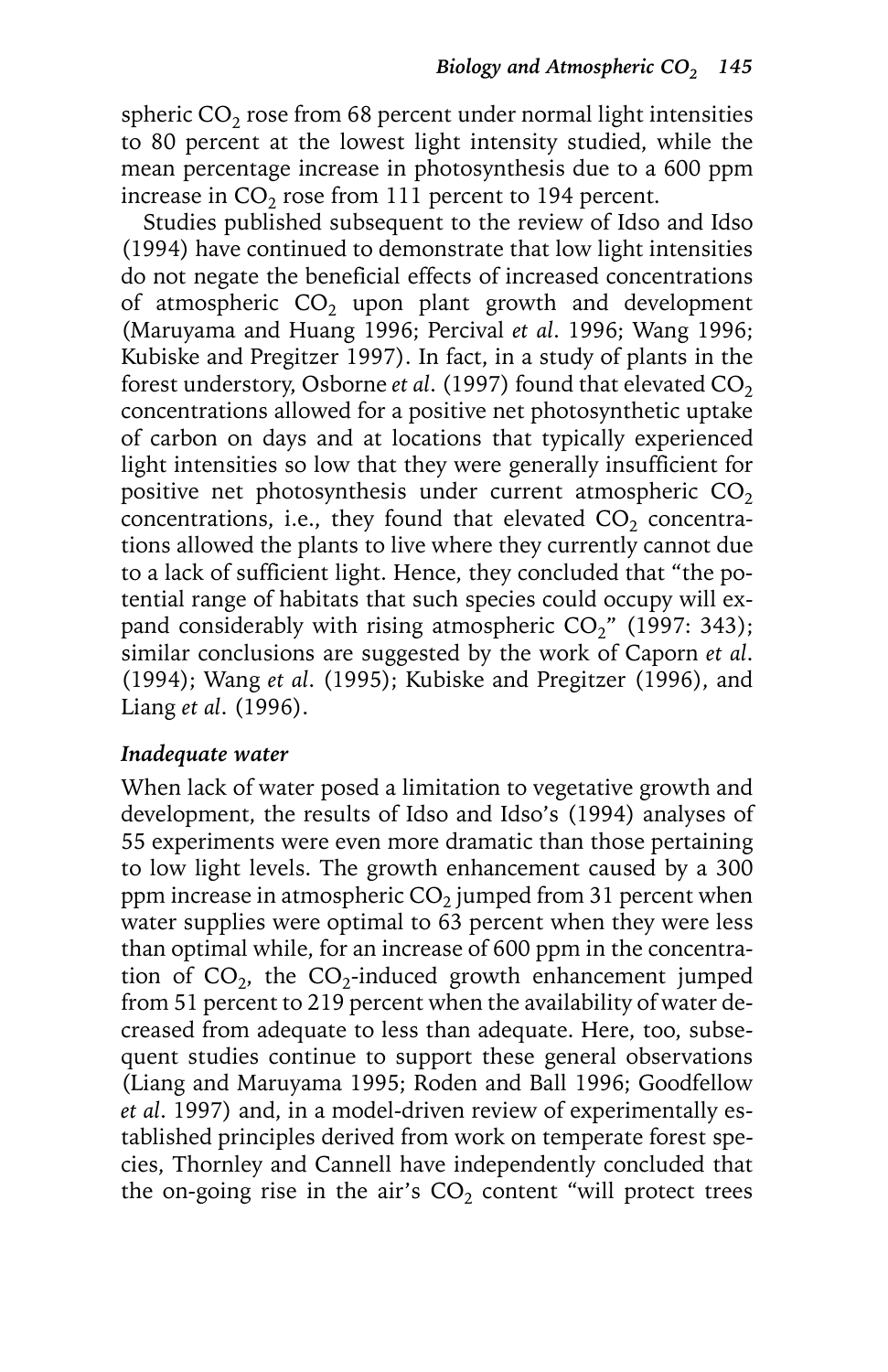from debilitating water stress" (1996: 1343). Kellomaki and Wang (1996) have come to the same conclusion as a result of their own observations and, in much the same vein, Polley *et al*. (1996) have observed that a doubling of the concentration of atmospheric  $CO<sub>2</sub>$  can significantly enhance the percentage of seedlings surviving when water is withheld.

## *Insufficient soil nutrients*

In Idso and Idso's (1994) analysis of the effects of limitations of soil nutrients, the growth enhancement due to a 300 ppm rise in the air's  $CO<sub>2</sub>$  content exhibited a slight decline, dropping from 51 percent to 45 percent when, in a group of 70 experiments, nutrients went from a level that did not limit growth to a level that did. But when the concentration of atmospheric  $CO<sub>2</sub>$  increased to 600 ppm, this slight negative trend reversed itself, going from a 43 percent  $CO<sub>2</sub>$ -induced growth stimulation when nutrients were present in abundance to a 52 percent enhancement when their supply was sub-optimal. And, with a 1200 ppm increase in atmospheric  $CO<sub>2</sub>$ , growth enhancement jumped from 60 percent when the soil nutrient supply was adequate to 207 percent when it was less than adequate.

## *Examples from specific ecosystems*

Detailed investigations of several managed and unmanaged ecosystems have provided striking examples of how increased concentrations of atmospheric  $CO<sub>2</sub>$  can endow plants with the capacities they need to overcome the restrictions upon growth that result from limited resources (Koch and Mooney 1996a). In years when the productivities of these plant communities have been unusually high, for example, the effects of elevated concentrations of  $CO<sub>2</sub>$  have been decidedly moderate; but when environmental factors have combined to curtail their growth and development severely, the effects of increased concentrations of atmospheric  $CO<sub>2</sub>$  have typically been much more dramatic (Koch and Mooney 1996b).

In the case of a Kansas tallgrass prairie, doubling the atmospheric  $CO<sub>2</sub>$  concentration enhanced vegetative productivity by only 5 to 10 percent in several years of high productivity but, in a year of intermediate productivity, it increased growth by approximately 40 percent and, in a year of very low productivity, it boosted production by nearly 80 percent (Owensby et al. 1996).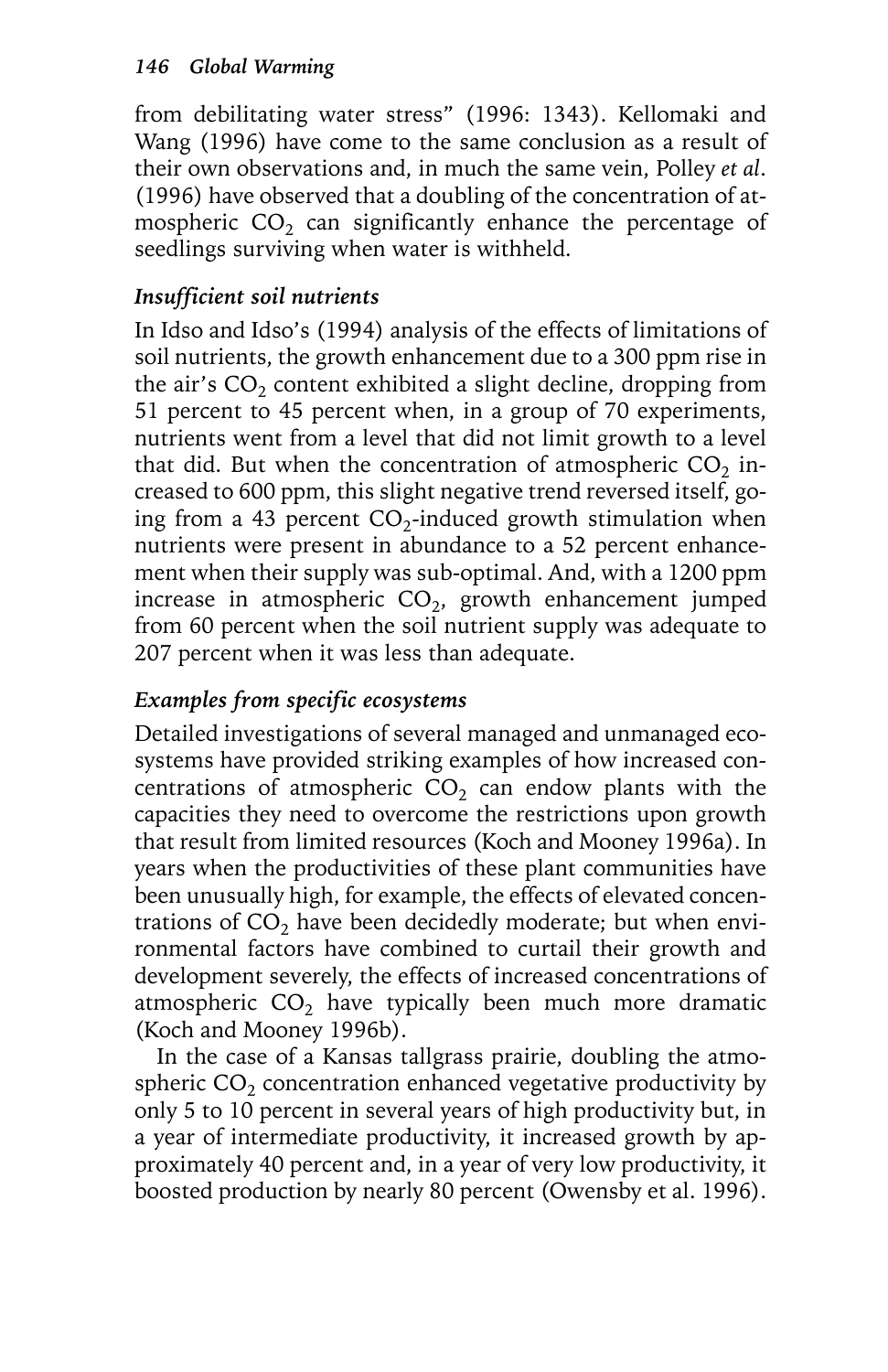Another place where this phenomenon has been observed is in the world's most comprehensive set of Free-Air  $CO<sub>2</sub>$  Enrichment (FACE) experiments (Hendrey *et al*. 1993; Dugas and Pinter 1994). In a study where  $CO<sub>2</sub>$  was injected directly into the air over a wheat crop growing in a field devoid of any alterations to the natural environment, the imposition of a yield-reducing water stress raised the productivity enhancement created by a 180 ppm increase in atmospheric  $CO<sub>2</sub>$  from 10 percent to 23 percent in two different years (Pinter *et al*. 1996). Further, in a cotton crop where the wetter of two irrigation regimes reduced the yield resulting from the ambient-air treatment, it was the over-watered plants with lower yield that experienced the greater  $CO<sub>2</sub>$ -induced stimulation to growth in two different years (Pinter *et al*. 1996).

#### *How high CO2 levels help plants overcome resource deficiencies*

One reason that plants are able to respond positively to increased levels of atmospheric  $CO<sub>2</sub>$  when limited resources significantly curtail their growth is that plants grown at elevated concentrations of  $CO<sub>2</sub>$  typically have more extensive and active root systems than control plants growing in normal air (Curtis *et al*. 1990, 1994; Idso and Kimball 1991a, 1992b; Norby 1994; Prior *et al*. 1995; Gebauer *et al*. 1996; King *et al*. 1996; Kubiske *et al*. 1997), which allows them to explore more thoroughly larger volumes of soil in search of the things they need (Norby *et al*. 1992; Rogers *et al*. 1992; Stulen and den Hertog 1993). When more nutrients are encountered in the course of this activity, plants can also acquire them more effectively (Luxmoore *et al*. 1986; Norby *et al*. 1986) because the uptake of many essential elements requires the expenditure of metabolic energy (Pitman 1977; Jackson *et al*. 1980), and the enhanced availability of carbohydrates typically provided by the enrichment of the air with CO<sub>2</sub> tends to promote this process (Clement *et al.*) 1978; Rufty *et al*. 1989; Rogers *et al*. 1994). A low level of nitrogen in the soil, in particular, is not an impediment to  $CO<sub>2</sub>$ -induced growth enhancement because plants exposed to elevated concentrations of atmospheric  $CO<sub>2</sub>$  do not need to invest as much nitrogen in their photosynthetic apparatus (Stitt 1991) as it operates so much more efficiently at higher  $CO<sub>2</sub>$  levels (Nie *et al*. 1995). Hence, even in the face of severe nutrient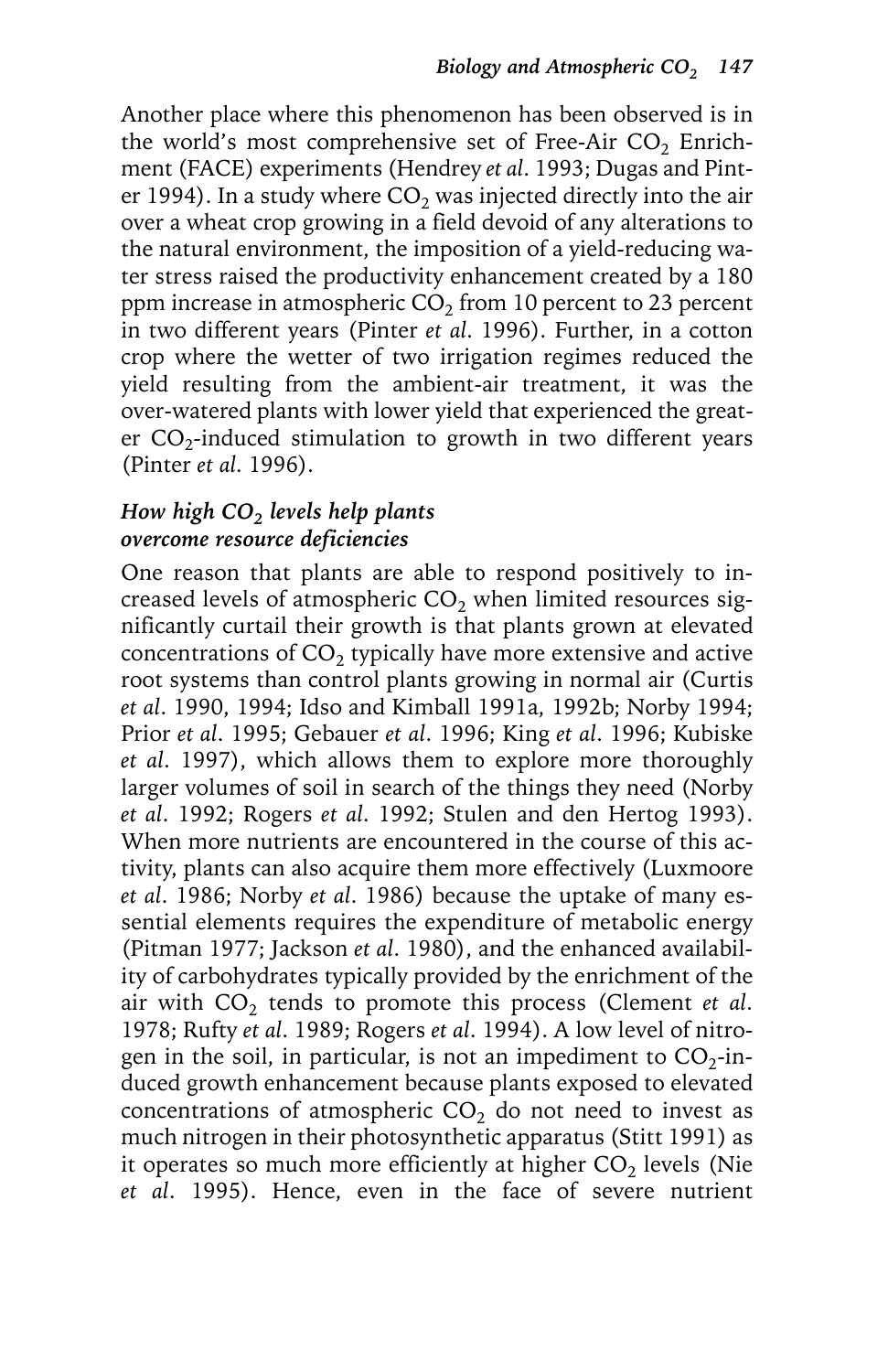deficiencies, plants' photosynthetic rates may be significantly stimulated by increased concentrations of atmospheric  $CO<sub>2</sub>$ (Norby *et al*. 1992; Wullschleger *et al*. 1992), setting in motion still other beneficial phenomena.

One of the most important of these secondary or indirect consequences of  $CO_2$ -induced growth stimulation in situations where resources are limited is the enhancement of the activity of soil microorganisms (Lamborg *et al*. 1983; Pregitzer *et al*. 1995; Tingey *et al*. 1996) that is provided by enhanced root exudation of organic substances (Norby 1997; Hungate *et al*. 1997). This enhanced activity of microorganisms typically stimulates a multiplicity of growth-promoting effects beneath the soil surface (Zak *et al*. 1993). As the "better-fed" hyphae (filamentous structures) (Smith and Read 1996) of more numerous and robust symbiotic fungi extend outward from their  $CO_2$ -enriched hosts (Ineichen *et al*. 1995), for example, they lengthen the life of absorptive root hairs (Fogel 1983) and increase the area of root surface available for water and nutrient uptake (Tinker 1984; Clarkson 1985; Smith and Read 1996). The microscopic organisms that live in the plant's root zone or rhizosphere also secrete a number of organic acids that hasten the chemical weathering of soil minerals (Boyle and Voigt 1973; Boyle *et al*. 1974) and they are especially adept at making phosphorus available to plants by this means (Ortuno *et* al. 1978; Molla *et al*. 1984; Babenko *et al*. 1985). In addition, these microscopic organisms produce a variety of hormones that stimulate root growth (Simmons and Pope 1987, 1988), enhancing the production of lateral roots and root hairs (Umali-Garcia *et al*. 1980; Kapulnik *et al*. 1983).

Most important of all, perhaps, is the ability of elevated levels of atmospheric  $CO<sub>2</sub>$  to stimulate the activity of nitrogen-fixing bacteria directly (Burk 1961; Lowe and Evans 1962). The capacity of these bacteria to remove nitrogen from the atmosphere and make it available to plants appears to be limited by their host plants' rates of carbohydrate production (Sinclair and de Wit 1975; Hardy *et al*. 1976; Finn and Brun 1982). Consequently, anything that stimulates vegetative productivity, including increased concentrations of atmospheric  $CO<sub>2</sub>$ , generally stimulates bacterial nodule growth and activity (Quebedeaux *et al*. 1975; Murphy 1986) and several-fold increases in the air's  $CO<sub>2</sub>$ content have indeed been found to produce several-fold increas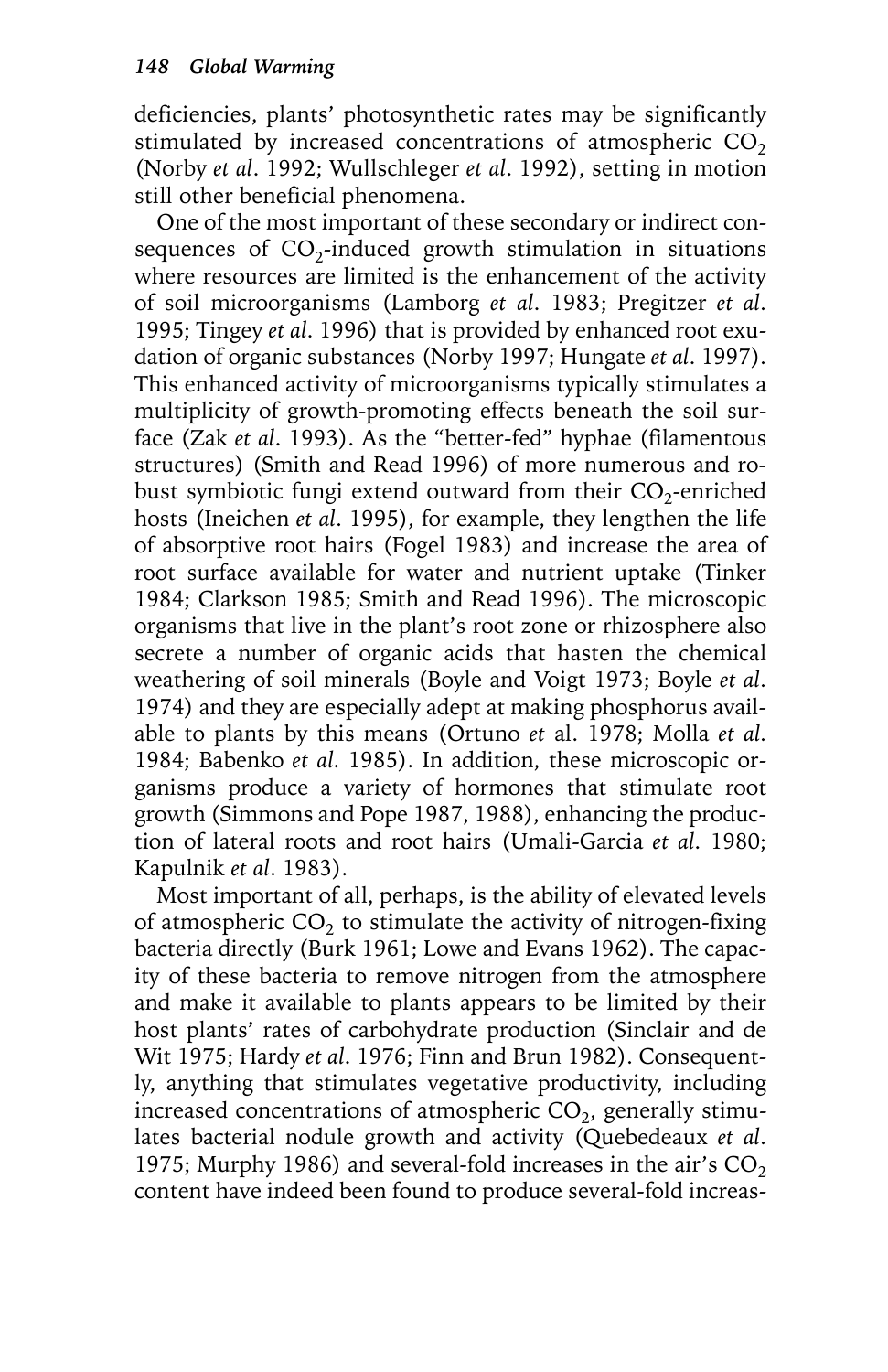es in nitrogen fixation in a number of experiments (Hardy and Havelka 1973, 1975; Havelka and Hardy 1976; Phillips *et al*. 1976; Hardy *et al*. 1978; MacDowall 1983).

Acting in concert, these phenomena typically allow the growth-enhancing effects of increased concentrations of atmospheric  $CO<sub>2</sub>$  to be expressed in the face of severe nutritional deficiencies, suggesting that carbon starvation (Svedang 1992; Cizkova-Koncalova *et al*. 1992; Robinson 1994) may well be a more significant impediment to the growth of the planet's vegetation than is a lack of soil nutrients. In the words of Gunderson and Wullschleger, who have reviewed the subject in depth, "hypotheses that either nutrient or water limitations would limit photosynthetic responses in natural environments have not been adequately supported by the currently available data" (1994: 384). Quite to the contrary, the data demonstrate, as noted by Gifford, that "high  $CO<sub>2</sub>$  increases light-use efficiency, water-use efficiency and nitrogen-use efficiency," so that "the 'law of limiting factor' concept that such vegetation cannot respond to increased  $CO<sub>2</sub>$  concentration does not apply to  $C<sub>3</sub>$  species<sup>1</sup>" (1994: 33) which include fully 95 percent of all of earth's plants (Drake 1992b; Bowes 1993).

### The challenge of environmental stresses

In addition to limited resources, there are a number of environmental stresses that are typically encountered in natural and agricultural ecosystems and it has been claimed that their debilitating influences reduce or negate the benefits that can accrue to plants from increased concentrations of atmospheric  $CO<sub>2</sub>$ . The review of Idso and Idso (1994) demonstrates once again, however, that such effects are generally not observed in laboratory and field experiments and that, if anything, just the opposite is more likely to occur.

<sup>1</sup>  $C_3$  plant species are distinguished from  $C_4$  plant species in that they use the process of photosynthesis first identified by science, a process using an enzyme that reacts with both  $CO_2$  and  $O_2$  and that is, thus, less efficient in the presence of relatively higher levels of  $O_2$  than the process used by  $C_4$  plant species, which depends upon a different enzyme that does not interact with  $O<sub>2</sub>$ . Increased concentrations of atmospheric CO<sub>2</sub> are, therefore, of much greater benefit to  $C_3$  species of plants than to  $C_4$  species. The names come from the three-carbon  $(C_3)$  sugar that is the first product of the photosynthetic process in  $C_3$  species and from the four-carbon  $(C_4)$  organic acid that is the first product in  $C_4$  species.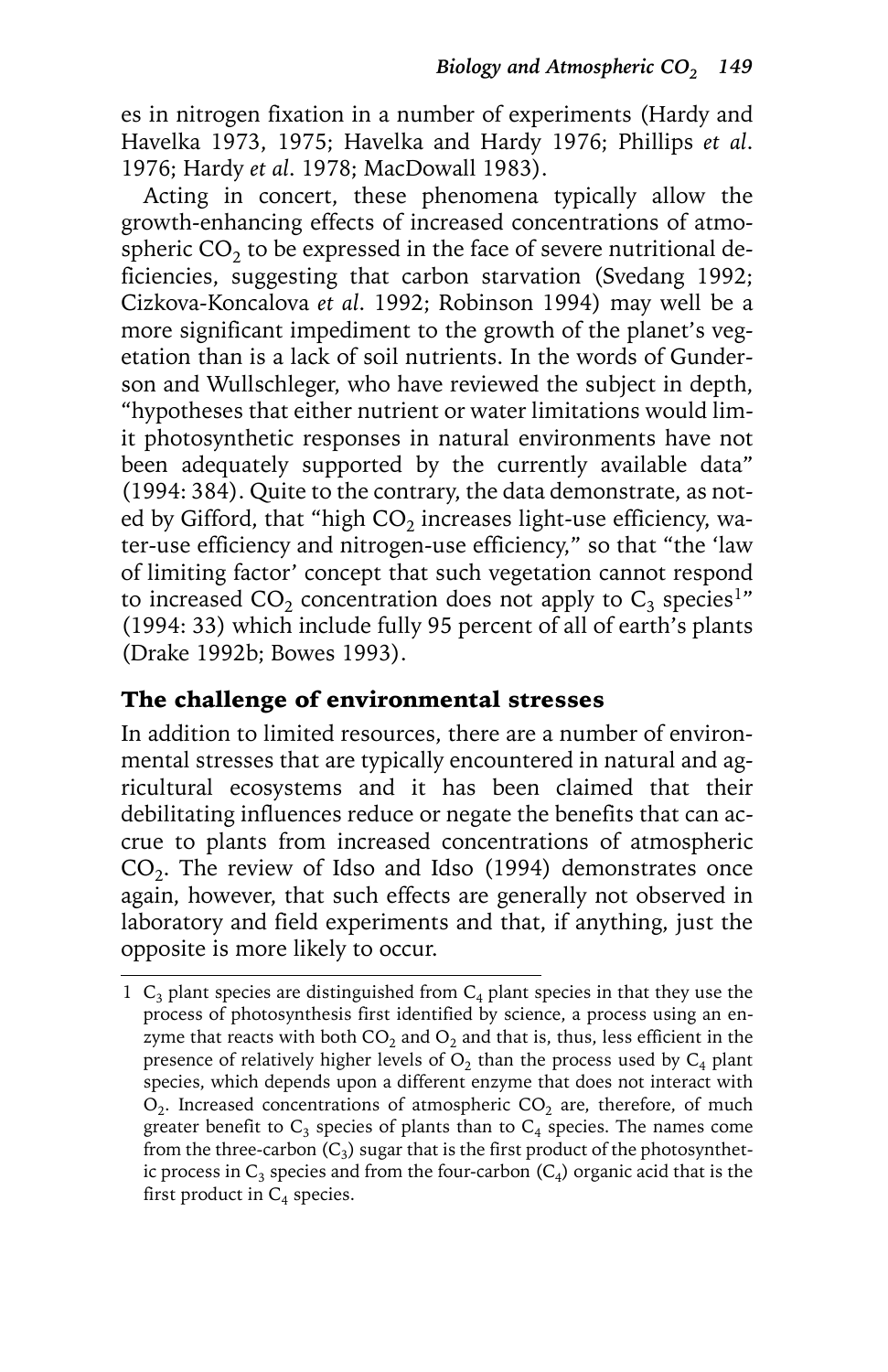### *Soil salinity and air pollution*

In an analysis of 42 sets of measurements of the reponse of plant growth to increased concentrations of atmospheric  $CO<sub>2</sub>$  at different values of soil salinity, Idso and Idso (1994) found that the growth-promoting effects of elevated levels of  $CO<sub>2</sub>$  in the air were found to about the same degree in plants stessed by increased salinity of the soil as in plants in soil of normal salinity, demonstrating that, on average, soil salinity does not reduce the biological benefits of increased concentrations of atmospheric  $CO<sub>2</sub>$ . What is more, in another 20 sets of measurements, when air pollutants were the source of stress, the percentage enhancement in growth brought about by a 300 ppm increase in atmospheric  $CO<sub>2</sub>$  actually rose in the face of this adversity, from 38 percent when air pollutants were absent to 54 percent when they were present in noxious quantities. And, as was the case where there were limited resources, research conducted subsequent to the review of Idso and Idso (1994) has continued to confirm their basic finding about the interaction between  $CO<sub>2</sub>$ and air pollution: a doubling of the air's  $CO<sub>2</sub>$  content was often found to compensate totally for the debilitating effects of air pollutants such as ozone (Rudorff *et al*. 1996; Volin and Reich 1996; McKee *et al*. 1997; Mulholland *et al*. 1997; Fiscus *et al*. 1997).

#### *Global warming*

The environmental stress about which certain scientists—and, therefore, the Press and the public—seem to worry most is that produced by higher air temperatures (Peters and Darling 1985; Paine 1988; Davis 1989; Woodwell 1989; Gear and Huntley 1991; Dobson 1992). They are concerned that future global warming may be so great that plants will need to migrate towards the poles in order to remain within the climatic regimes to which they are currently best suited (Overpeck *et al*. 1991; Dyer 1995) and, because the warming is predicted to be so rapid, they fear that many plants may not be able to migrate fast enough to avoid extinction (Possingham 1993; Root and Schneider 1993; Pitelka *et al*. 1997).

Although this scenario may sound reasonable, it is largely contradicted by basic research into plant physiology. In an analysis of 42 different data sets, Idso and Idso (1994), for example, found that the growth enhancement due to a 300 ppm increase in atmospheric  $CO<sub>2</sub>$  actually rose with increasing air temperature, climbing from nearly 0 percent at 10°C to a full 100 percent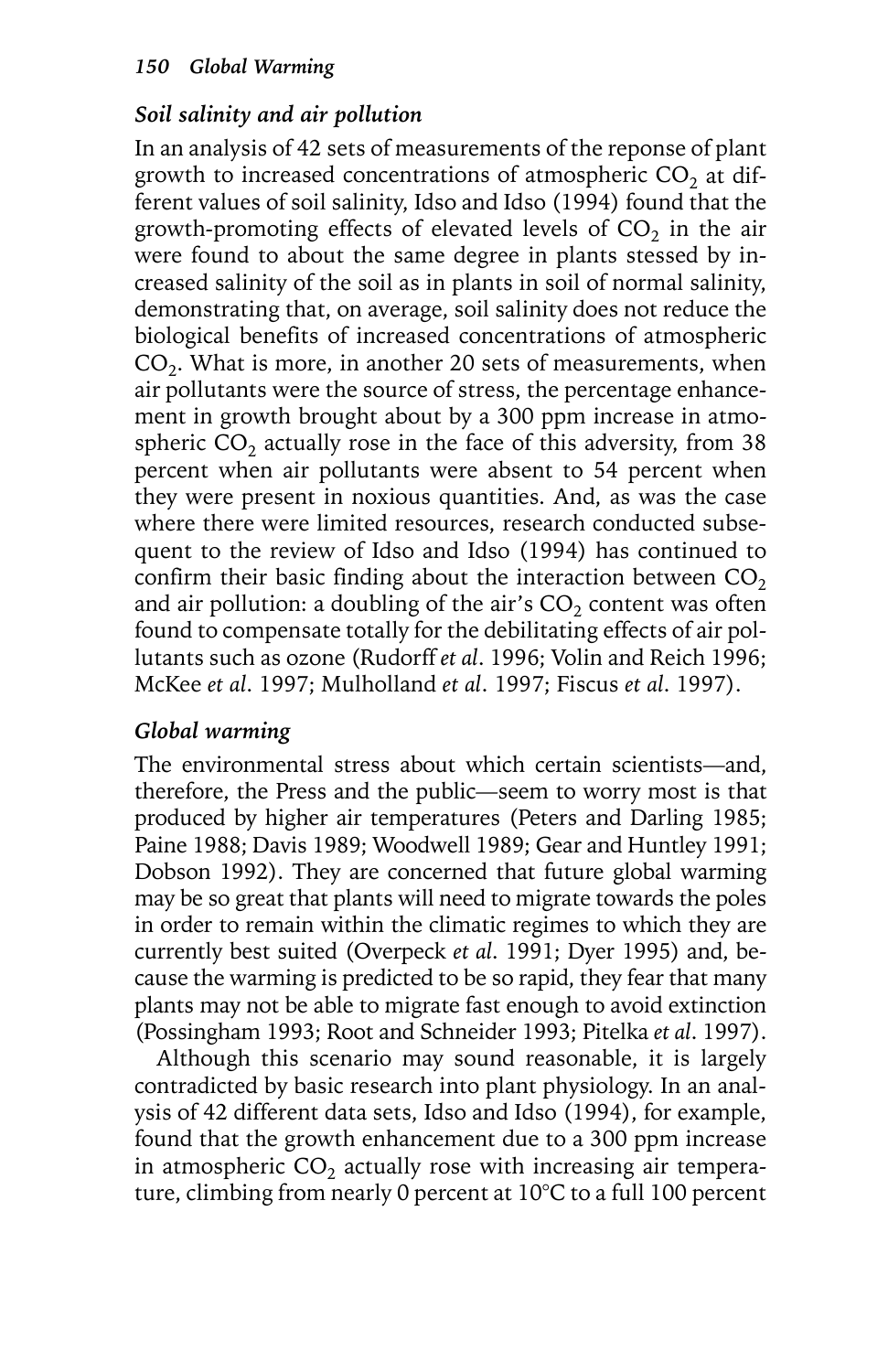at 38 $^{\circ}$ C; for greater increases in the air's CO<sub>2</sub> content, the percentage of growth enhancement was greater still, something that ongoing research continues to confirm (Nijs and Impens 1996; Vu *et al*. 1997).

One reason for this counter-intuitive response is that the optimum temperature for plant growth generally rises as the air's  $CO<sub>2</sub>$  content rises (Berry and Bjorkman 1980; Taiz and Zeiger 1991; McMurtrie *et al*. 1992; McMurtrie and Wang 1993). Long (1991), for example, has calculated from basic principles of plant physiology that a 300 ppm increase in atmospheric  $CO<sub>2</sub>$ should cause the optimum temperatures of most  $C_3$  plants to rise by about 5°C; an analysis of the results of 7 studies that have experimentally evaluated this phenomenon (Bjorkman *et al*. 1978; Nilsen *et al*. 1983; Jurik *et al*. 1984; Seemann *et al*. 1984; Harley *et al*. 1986; Stuhlfauth and Fock 1990; McMurtrie *et al*. 1992) reveals a mean optimum temperature rise of 5.9°C with a 300 ppm increase in atmospheric  $CO<sub>2</sub>$  (Idso and Idso 1994). And, as this rise in optimum temperature is even larger than the rise in air temperature predicted to result from the greenhouse warming caused by such a  $CO<sub>2</sub>$  increase (IPCC 1990, IPCC I 1996), a  $CO_2$ -induced warming would not adversely affect the vast majority of earth's plants, 95 percent of which are of the  $C_3$ variety (Drake 1992b; Bowes 1993). In addition, the remainder of the planet's species—which may not experience quite as large a rise in optimum temperature (Chen *et al*. 1994)—are already adapted to earth's warmer environments (De Jong *et al*. 1982; Drake 1989; Johnson *et al*. 1993), which are expected to warm much less than the other portions of the globe (IPCC 1990, IPCC I 1996).

In view of these facts, it is clear that a  $CO_2$ -induced global warming would not produce massive poleward migrations of plants seeking cooler weather, for the temperatures at which nearly all plants perform at their optimum would rise at the same rate as (or faster than) and to the same degree as (or higher than) the temperatures of their respective environments. What is more, the photosynthetic rates of the 7 plants for which these evaluations have been experimentally derived were found to be nearly twice as great at their  $CO_2$ -enriched optimum temperatures as they were at their optimum temperatures under present  $CO<sub>2</sub>$  conditions (Idso and Idso 1994), suggesting not only that typically predicted increases in atmospheric  $CO<sub>2</sub>$  and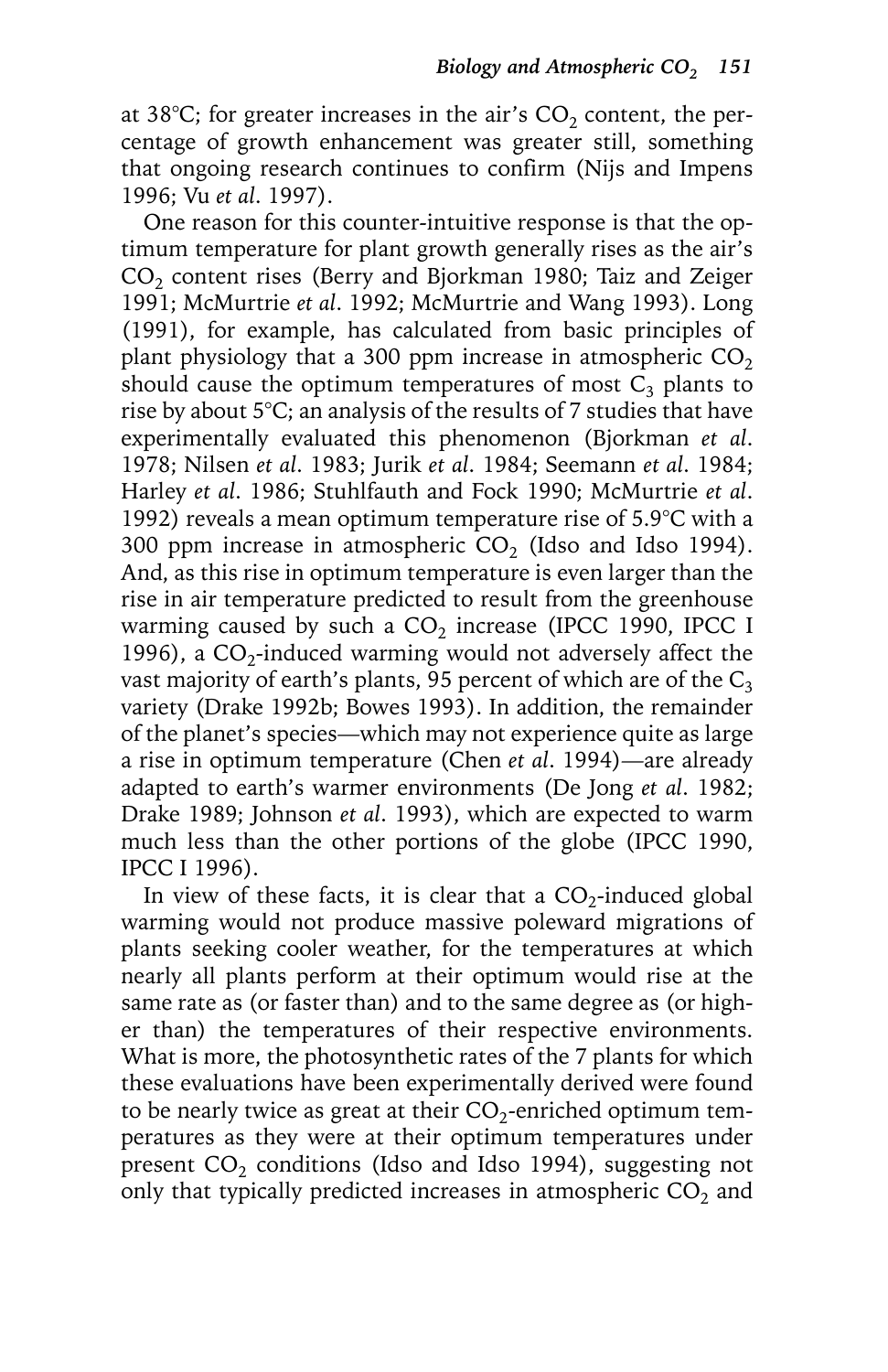global air temperatures would not hurt earth's vegetation, but also that they might actually help it, as subsequent investigations have revealed as well (Wang 1996).

Finally, at the highest air temperatures encountered by plants, increased concentrations of atmospheric  $CO<sub>2</sub>$  have been demonstrated to be especially valuable for they often mean the difference between life and death (Rowland-Bamford *et al*. 1996; Idso 1997), as they typically enable plants to maintain positive carbon exchange rates in situations where plants growing under present  $CO<sub>2</sub>$  concentrations exhibit negative rates that ultimately lead to their demise (Idso *et al*. 1989, 1995). Faria *et al*. (1996) have studied this phenomenon in detail in seedling oak trees and believe that the life-sustaining function of increased concentrations of atmospheric  $CO<sub>2</sub>$  at high air temperatures may also be partly due to a stabilization of enzymes susceptible to heat through the increased concentration of sugars generally found in  $CO_2$ -enriched leaves.

## Long-term exposure to increased concentrations of  $CO<sub>2</sub>$

Most studies of plants' responses to increased concentrations of atmospheric  $CO<sub>2</sub>$  have been of rather short duration, ranging from hours to days to weeks. Some agricultural investigations have lasted longer, encompassing entire growing seasons; even in the case of long-lived plants, such as trees, however, few experiments have had their durations measured in years. Consequently, there has always been a concern that results derived from short-term experiments may not apply to plants over the longer term; and, in fact, there is an experimental basis for this worry.

# *Acclimation to high CO<sub>2</sub>*

According to a concept variously referred to as "acclimation" or "down regulation," it is believed by some biologists that long-term exposure to elevated levels of carbon dioxide will result in a reduction of the photosynthetic capacity of plants. This contention is based on the results of a number of experiments that have indeed revealed such behaviour in several plants (Kramer 1981; Pearcy and Bjorkman 1983; Delucia *et al*. 1985; Cure and Acock 1986; Tissue and Oechel 1987) and, although it is possible that such a phenomenon may regularly occur in certain species (Sicher and Bunce 1997), and that it may occur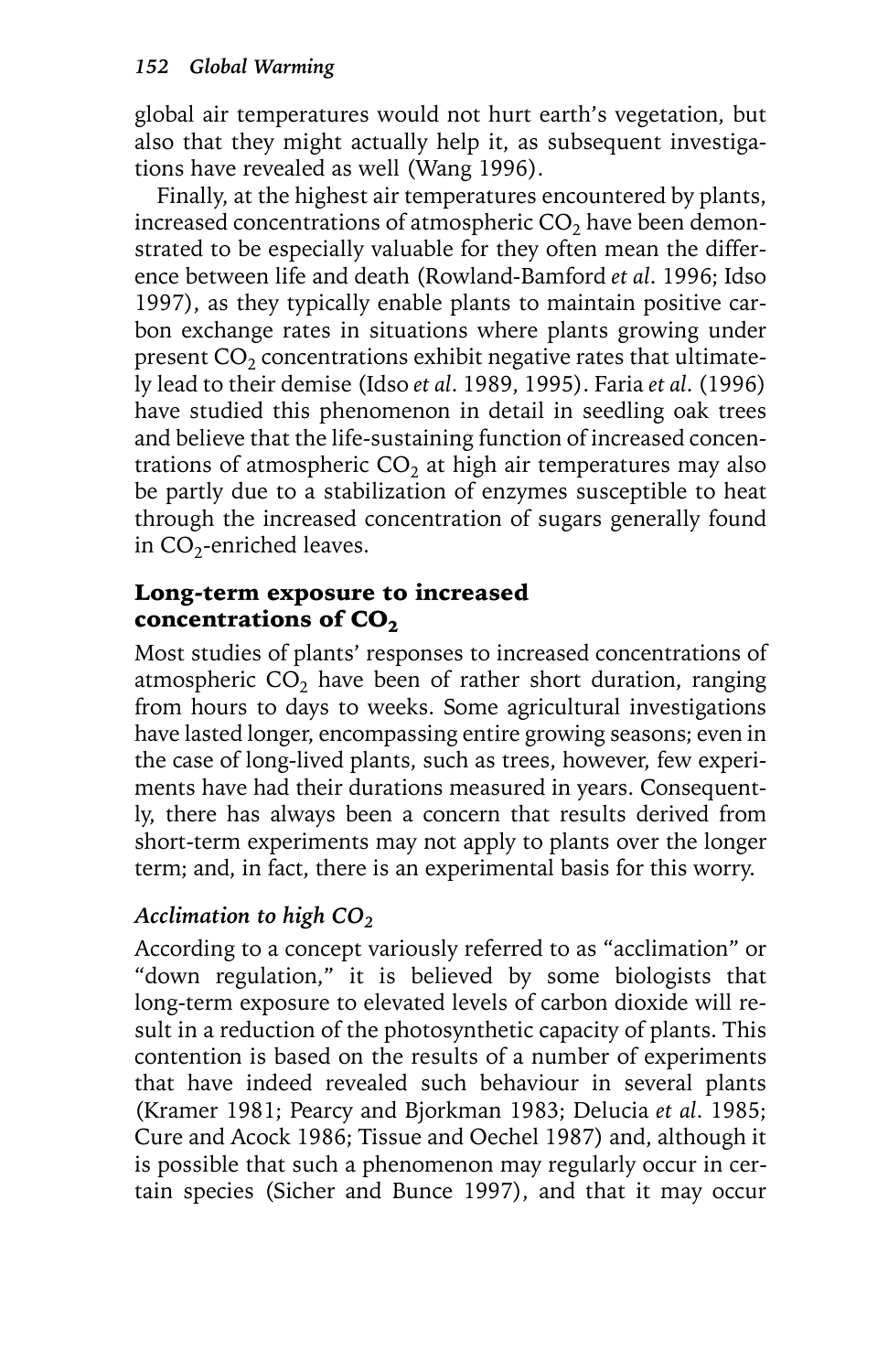more generally under certain circumstances (Lewis *et al*. 1994; Luo *et al*. 1994; Reining 1994; Ziska *et al*. 1995; Marek and Kalina 1996; Micallef *et al*. 1996), there are reasons to believe that it is not expressed—or not as consistently expressed (Sicher and Kremer 1994; Van Oosten and Besford 1996)—in the majority of plants growing in natural situations.

Many of the experiments that have exhibited long-term declines in  $CO_2$ -induced benefits to plants, for example, have been conducted in controlled environments or greenhouses (Drake and Leadley 1991), where the plants that were studied were grown in pots or some other type of root-restricting container. As a number of studies have demonstrated (Masle *et al*. 1990; Arp 1991; Hogan *et al*. 1991; Thomas and Strain 1991; Samuelson and Seiler 1992), root restrictions may sometimes prevent the full expression of the effects of increased concentrations of atmospheric  $CO<sub>2</sub>$ , particularly when the plants grow larger, a natural consequence of longer experiments.

In contrast to the results of studies in controlled environments, long-term field experiments often show no reductions in the photosynthetic capacities of plants exposed to elevated concentrations of CO<sub>2</sub> (Radin *et al.* 1987; Sage *et al.* 1989; Idso and Kimball 1991b; Norby and O'Neill 1991; Gunderson *et al*. 1993; Dufrene *et al*. 1993; Jones *et al*. 1995; Teskey 1995, 1997; Wang and Kellomaki 1997), or they show an actual increase or "up regulation" in photosynthesis and growth over extended periods of time (Campbell *et al*. 1988; Conroy 1989; Chen and Sung 1990; Ziska *et al*. 1990; Arp and Drake 1991; Long and Drake 1991; Drake 1992c; Barton *et al*. 1993; Vogel and Curtis 1995; Liu and Teskey 1995; Jacob *et al*. 1995). There has been one field experiment that produced a contrary result (Oechel and Strain 1985; Tissue and Oechel 1987; Grulke *et al*. 1990) but the Arctic tussock tundra of that study was growing close to the temperature (10°C) at which its response to increased concentrations of atmospheric  $CO<sub>2</sub>$  truly should have been near zero, according to the analysis of temperature effects in the review of Idso and Idso (1994) and in harmony with the published opinions of several scientists who have analyzed this particular experiment in some detail (Drake and Leadley 1991; Long 1991; Drake 1992c; Kirschbaum 1994; Webber *et al*. 1994). What is more, in a subsequent three-year study of this same ecosystem, an artificially imposed warming of only 4°C totally eliminated the down regulation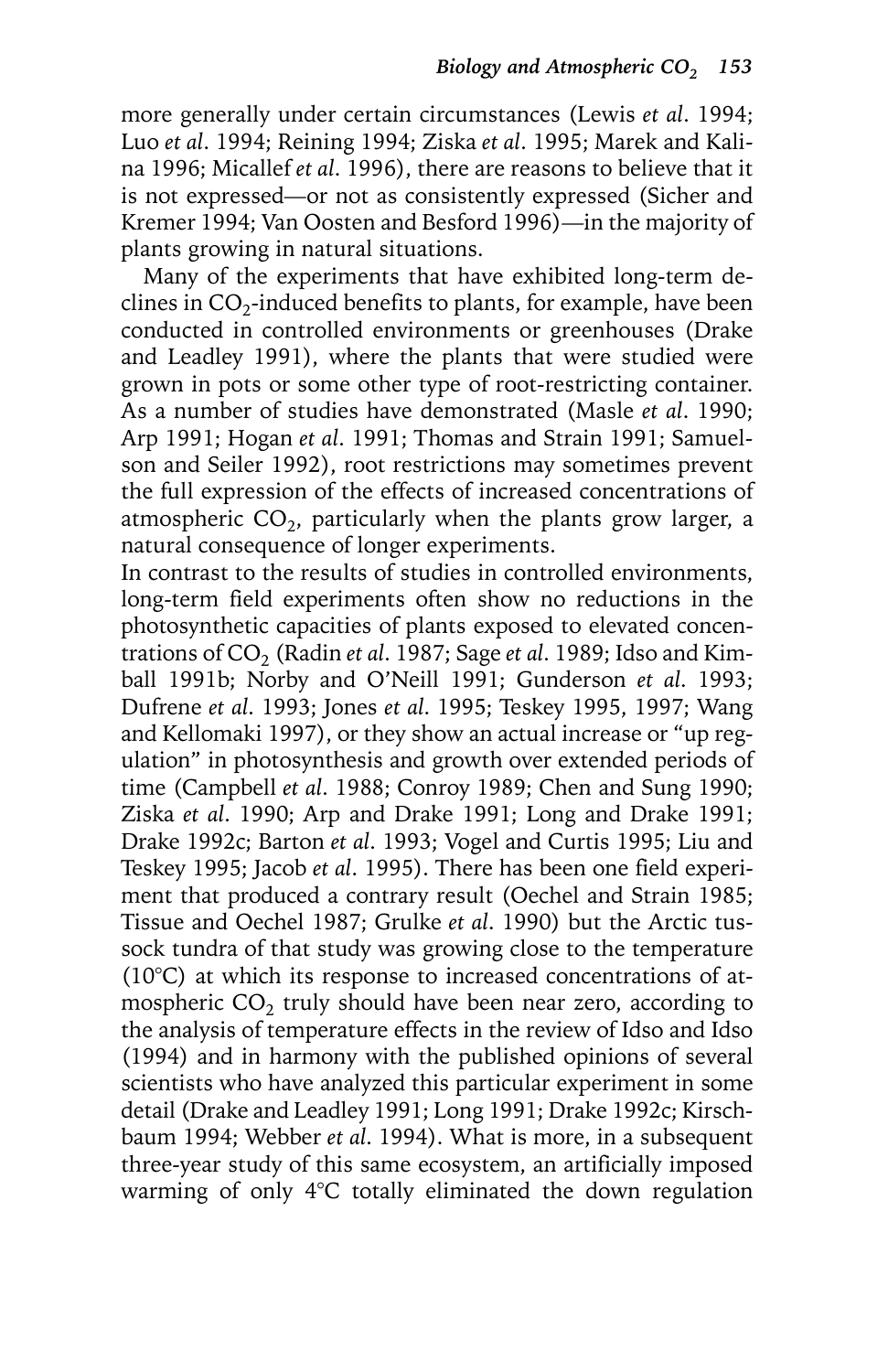observed at current air temperatures (Field 1994; Oechel *et al*. 1994). Consequently, although not to be ruled out in all instances, down regulation of photosynthesis and growth does not appear to be a major impediment to the long-term effectiveness of the aerial fertilization effect of increased concentrations of atmospheric  $CO<sub>2</sub>$  in stimulating the productivity of earth's vegetation for, as Woodrow has concluded after reviewing the subject in considerable depth, " $C_3$  plants probably possess the genetic feedback mechanisms required to efficiently 'smooth out' any imbalance within the photosynthetic system caused by a rise in atmospheric  $CO_2$ <sup>"</sup> (1994: 401) so that, in the words of Amthor, "acclimation  $\ldots$  of photosynthesis to increasing CO<sub>2</sub> concentration is unlikely to be complete" (1995: 243).

#### *The world's longest experiment studying increased concentration of CO<sub>2</sub>*

In the longest study of its kind ever to be conducted—and where down-regulation would be expected to appear if it were a truly ubiquitous consequence of long-term exposure to increased concentrations of  $CO_2$ —my colleagues and I planted 8 seedling sour-orange trees directly into the ground at Phoenix, Arizona, in July of 1987 and enclosed them in pairs within 4 open-topped chambers made of clear polyethylene film. Then, in November of that year, we began to pump air with a  $CO<sub>2</sub>$  concentration of 700 ppm continuously into two of the enclosures through perforated plastic tubes that lay upon the ground while we pumped ambient air with a  $CO<sub>2</sub>$  concentration of 400 ppm into the other two enclosures (Idso *et al*. 1991). This protocol we have faithfully maintained to the present day, documenting the course of the effects of increased concentrations of atmospheric  $CO<sub>2</sub>$  upon the trees as they have progressed from tiny seedlings through the juvenile stage of development and into full maturity, which they appear to have reached about two years ago.

The results of this decade-long experiment have been truly remarkable. Over the entire course of the study, the  $CO_2$ -enriched trees, which receive 75 percent more  $CO<sub>2</sub>$  than the control trees—have continually produced over twice as much biomass as the trees growing in normal air (Idso and Kimball 1997); at our last harvest, we picked over three times as much fruit from the trees exposed to the extra  $CO<sub>2</sub>$ . Hence, although we intend to continue the experiment for several more years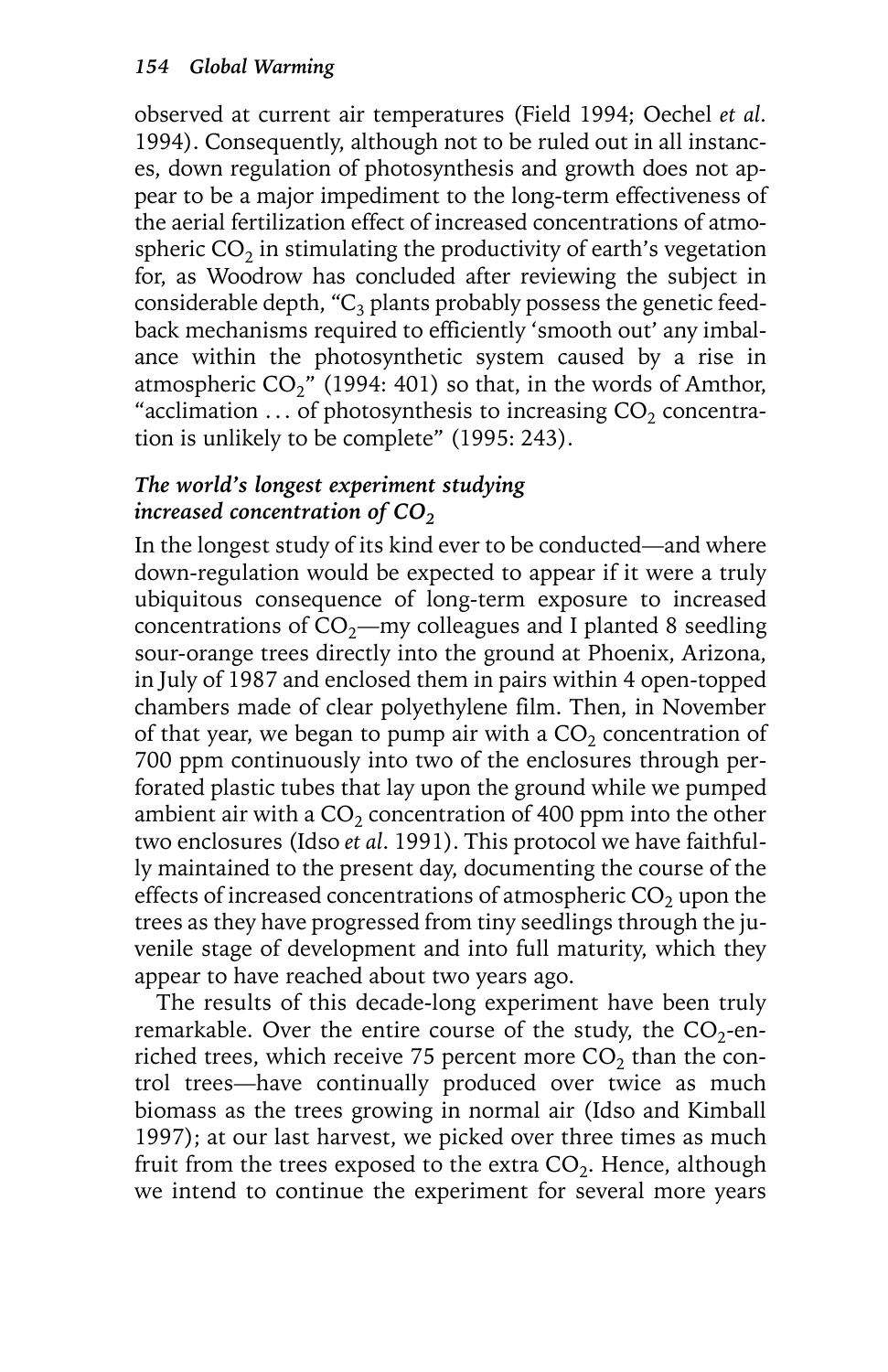and do not yet have the final word on the subject, we feel confident that the beneficial effects of increased concentrations of atmospheric  $CO<sub>2</sub>$  observed to date will likely persist over the entire life span of the trees.

#### Historical trends in forest productivity

In addition to the experiments of scientists, the biosphere itself is providing evidence for the reality and long-term sustainability of the aerial-fertilization effects of increased concentrations of atmospheric  $CO<sub>2</sub>$ . In the southwestern United States, for example, there is considerable evidence that the woody plants that were present in pre-industrial times, when the air's  $CO<sub>2</sub>$ content was much lower than now, were somewhat stunted compared to their present-day descendants (Johnston 1963; Scifres 1980). This phenomenon was not fully appreciated, however, until LaMarche *et al*. published a paper (1984) describing an analysis of annual growth rings obtained from pine trees growing near the timberline in California, Colorado, Nevada, and New Mexico. All of the trees that they studied exhibited large increases in growth rate between 1859 and 1983 and some of them doubled their productivity during this time. The researchers noted that the increased growth rates exceeded those expected from climatic trends but were consistent in magnitude with what would be expected from the historical trend of increasing concentrations of atmospheric  $CO<sub>2</sub>$ , a trend particularly pronounced in recent decades.

Reports of a similar nature followed in quick succession. Along the western coast of North America, conifers growing in the high altitudes of the Cascade Mountains of Washington were found to have increased their growth rates by approximately 60 percent since 1890 (Graumlich *et al*. 1989). In British Columbia, ring-width measurements of Douglas firs also revealed a marked increase in growth in recent decades and Parker noted that "environmental influences other than increased  $CO<sub>2</sub>$  have not been found that would explain [the phenomenon]" (1987: 511).

In New England, a study of a 320-year-old *Pinus rigida* rock-outcrop community showed its trees to have experienced a dramatic increase in growth since 1970 (Abrams and Orwig 1995). Another study of 10 tree species revealed a mean growth enhancement of 24 percent from 1950 to 1980 (Hornbeck *et al*. 1988). In Georgia, annual growth increments of long-leaf pines began to rise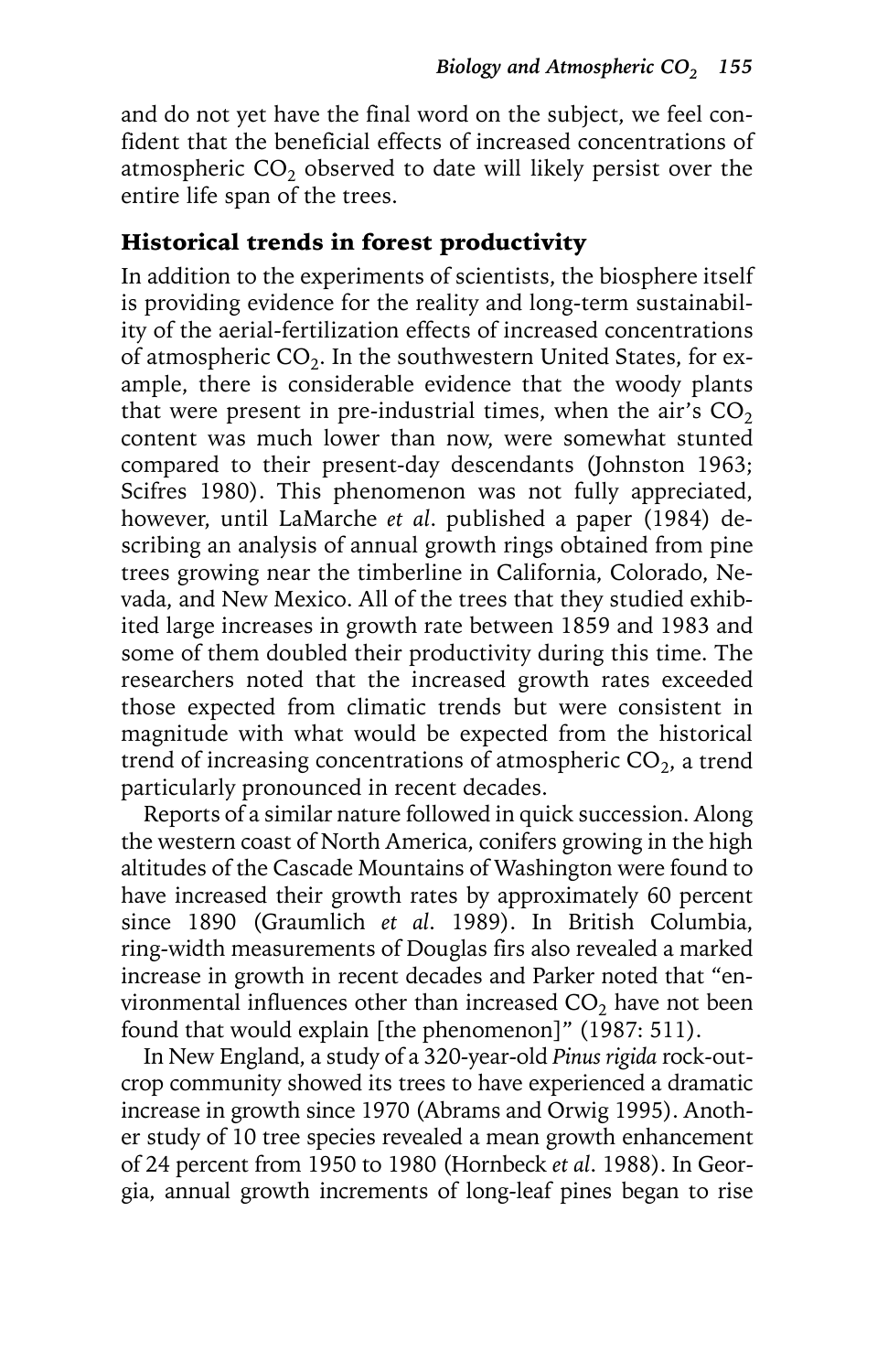dramatically about 1920, increasing by approximately 30 percent by the mid-1980s (West 1988). In this study, too, it was reported that the increased growth could not be explained by trends in either precipitation or temperature, leaving the rising  $CO<sub>2</sub>$  content of the air as the most likely cause of the increase in productivity.

In between these regions, the growth rates of several hardwoods in the Great Smokey Mountains also increased over the last half-century (Busing 1989), as did those of other conifers in other regions of both the United States (Jacoby 1986; Graybill 1987; Hornbeck 1987; Kienast and Luxmoore 1988) and Canada (Jozsa and Powell 1987). In one such study, a colleague and I analyzed data collected from long-lived bristlecone, foxtail, and limber pines at high-altitude sites in Arizona, California, Colorado, and Nevada (Graybill and Idso 1993). In almost all of the chronologies we developed, a sharp upward growth trend began about the middle of the 1850s and has continued to the present. No comparable variations were observed anywhere else in the records, which continued back in time almost two millennia, suggesting that the accelerating growth observed in the last century-and-a-half of the several chronologies were truly unique and the result of some major regional or global factor. Furthermore, comparisons of the chronologies with records of changes in temperature and precipitation ruled out the possibility that either of these climatic variables played a significant role in enhancing the trees' growth rates, strongly implicating the rise in the air's  $CO<sub>2</sub>$  content as the factor responsible for the trees' increasing productivities over the past 150 years.

In Europe, a number of field studies have told much the same story. In forests of silver firs in the mountains of northeastern France, radial growth measurements have revealed a productivity increase of nearly 70 percent from 1830 to 1935 (Becker 1989) and the last decades of the century have seen significant increases in the growth of beech and spruce stands in southern Sweden (Bjorkdahl and Eriksson 1989; Falkengren-Grerup and Eriksson 1990). Similarly, stands of Scots pine in northern Finland have experienced growth increases ranging from 15 to 43 percent between 1950 and 1983 (Hari *et al*. 1984; Hari and Arovaara 1988). Since  $CO<sub>2</sub>$  is the only environmental factor that has changed systematically during this century in the remote area of this study, it was thus to this factor that Hari and Aravaara attributed the increased growth of the trees.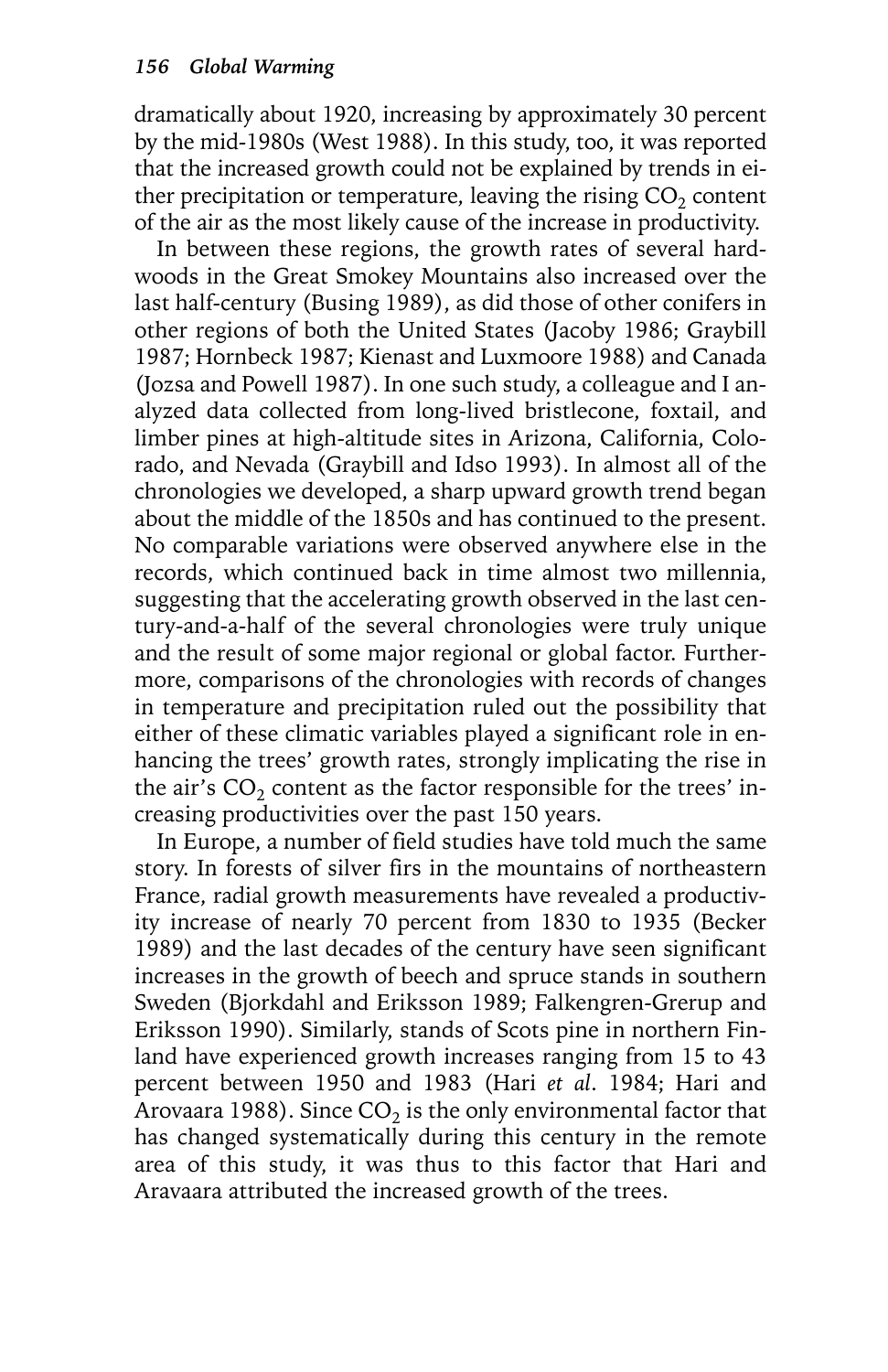Germany presents an even more intriguing situation. In the late 1970s and early 1980s, reports of a large-scale decline in forest productivity were commonplace. When detailed studies based on extensive measurements finally appeared, however, just the opposite proved to be true (Eichkorn 1986; Glatzel *et al*. 1987; Spelsberg 1987). From the middle of the 1950s at the latest, Norway spruce, silver fir, and beech have all showed remarkable increases in growth rate (Kenk 1989; Spieker 1990), not following the normal age trend (Kenk and Fischer 1988); the growth of pine likewise increased (Pretzsch 1985a, 1985b). By the end of the 1980s, yields of most European forests were clearly above normal (Innes and Cook 1989). In early 1992, for example, scientists from the Finnish Forest Research Institute reported a general increase in forest growth in Austria, Finland, France, Germany, Sweden, and Switzerland (Kauppi *et al*. 1992) and Weidenbach (1992) reported that annual growth increments in the German state of Baden-Württemberg had risen approximately 20 percent in just the past 20 years.

Possibly the most revealing observations of all are those that come from tropical forests. Noting that the turnover rates of mature tropical woodlands correlate well with measures of their net productivity (Weaver and Murphy 1990), Phillips and Gentry (1994) assessed the turnover rates of forty tropical forests from around the world in order to test the hypothesis that forest productivity is increasing globally. Not surprisingly in view of the material just reviewed, they found that the turnover rates of these highly productive tropical woodlands have indeed been rising ever higher since 1960, if not earlier, and that there seems to have been a worldwide acceleration of this trend since about 1980. They also noted that "the accelerating increase in turnover coincides with an accelerating buildup of  $CO<sub>2</sub>$ " (Phillips and Gentry 1994: 957). And as Pimm and Sugden stated in a companion article, it was "the consistency and simultaneity of the changes on several continents that [led] Phillips and Gentry to their conclusion that enhanced productivity induced by increased  $CO<sub>2</sub>$  is the most plausible candidate for the cause of the increased turnover" (1994: 933–34).

#### The breath of the biosphere

Compelling evidence for increasing stimulation of earth's plant life by the ongoing rise in the atmosphere's  $CO<sub>2</sub>$  concentration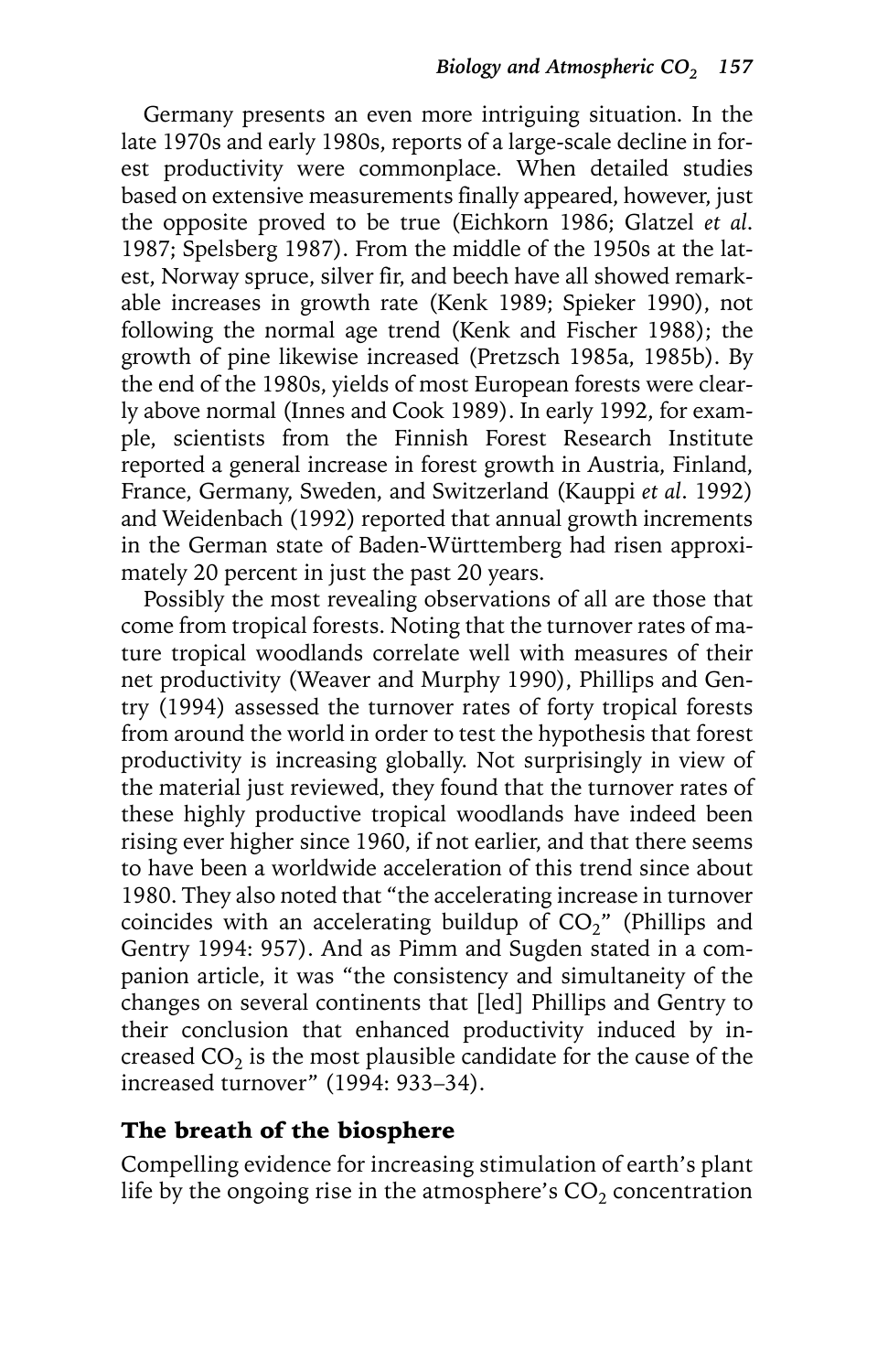is to be found in the air itself. Each spring, when the northern hemisphere's thin veneer of vegetation awakens from the dormancy of winter and begins a new season of growth, it draws enough carbon dioxide out of the air to reduce the concentraton of atmospheric  $CO<sub>2</sub>$  by several parts per million. In the fall, when much of this vegetation dies, it releases huge quantities of carbon dioxide back to the air, causing the  $CO<sub>2</sub>$  content of the atmosphere to rise by a small amount. Meticulous measurements obtained over the past four decades have clearly demonstrated that the difference between the high and low points of this seasonal oscillation—this "breath of the biosphere" (Idso 1995)—is growing ever larger. Several groups of scientists have studied the phenomenon in detail and nearly all of them have concluded that it implies that the photosynthetic activity of the earth's plant life is growing greater and greater each year; many suggest that the ever-increasing aerial fertilization effect of the steadily rising  $CO<sub>2</sub>$  content of the atmosphere is its primary cause.

Working with data for atmospheric  $CO<sub>2</sub>$  from Mauna Loa Observatory in Hawaii, Point Barrow in Alaska, and Weather Station P in the North Pacific Ocean, Pearman and Hyson (1981) concluded that "it is most probable that there has been an increase in the summer net ecosystem production of the Northern Hemisphere of 8.6 percent over the period 1958–1978," stating that "the results are consistent with the concept of enhanced activity due to increased levels of  $CO_2$ " (1981: 9842). Two years later, Cleveland *et al*. (1983) confirmed this finding with additional data from Mauna Loa and a companion record from the South Pole, stating: "we believe it most likely that the  $CO<sub>2</sub>$  seasonal behaviour reflects an increase in either the seasonally varying biomass or in global photosynthetic activity resulting from the increasing concentration of atmospheric carbon dioxide" (1983: 10,945). Two years later, Keeling *et al*. (1985) confirmed the earlier results for Ocean Weather Station P, stating that the increase in the amplitude of its annual  $CO<sub>2</sub>$  cycle "reflects an increase in activity of terrestrial plants" (1985: 10,522). Contemporaneously, after two more years of data were obtained from Mauna Loa, Bacastow *et al*. (1985) reported that the increase in the seasonal amplitude since 1958 was "approximately 1 ppm, a sizeable fraction of the average amplitude of 6 ppm," adding that "it seems likely that the increase mainly reflects en-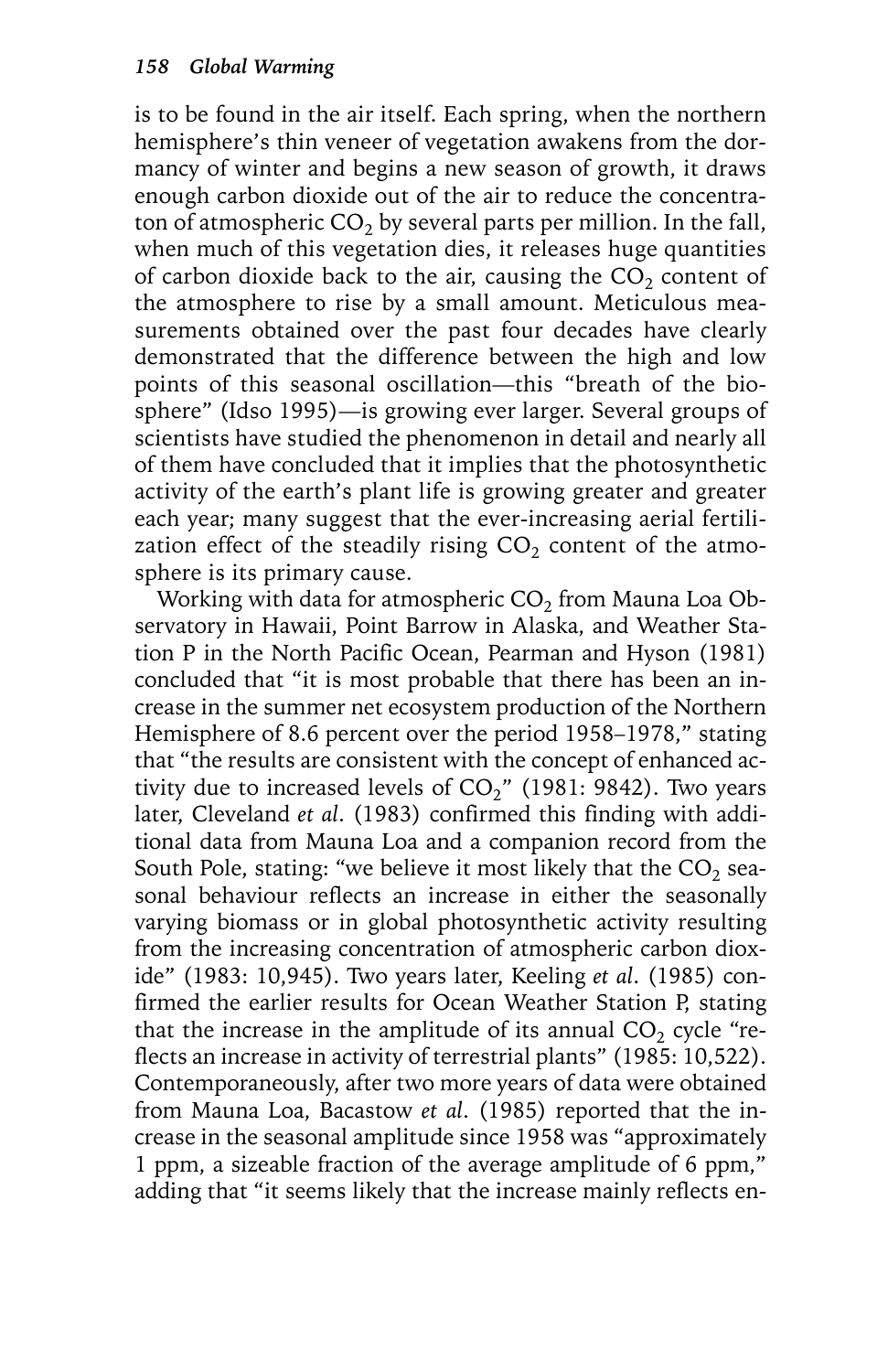hanced metabolic activity of the land biota" and that "one obvious factor that might produce this enhancement is the  $CO<sub>2</sub>$ concentration itself" (1985: 10,529).

Reaffirmations of the reality of this  $CO<sub>2</sub>$ -induced phenomenon continue to appear as more and more data are collected and analyzed. Keeling (1994), for example, observed that the amplitude of the seasonal  $CO<sub>2</sub>$  cycle increased by as much as 20 percent at high latitudes in both hemispheres between 1988 and 1993, noting that "a preliminary investigation suggests that an increase in the net primary production of plants ... caused the amplitude increase" (1994: 110). Fourteen months later, Keeling *et al.* (1995) reported that the amplitude of the seasonal  $CO<sub>2</sub>$ cycle at Mauna Loa had also risen significantly over this time period, while Okamoto *et al.* (1995), after analyzing seasonal  $CO<sub>2</sub>$ amplitude trends at 17 stations stretching from the south pole to Alaska, concluded that "CO<sub>2</sub> fertilization exists on the global scale" (1995: 206).

Shortly thereafter, Keeling *et al*. (1996), working with an everexpanding data base, reported that the annual amplitude of the seasonal  $CO<sub>2</sub>$  cycle had increased by fully 20 percent in the latitudinal vicinity of Hawaii and by 40 percent in the Arctic since the early 1960s, noting that "the amplitude increases reflect increasing assimilation of  $CO<sub>2</sub>$  by land plants" (1996: 146). They also observed shifts in the time of occurrence of different portions of the seasonal  $CO<sub>2</sub>$  cycle, which suggested that the vegetative growing season had lengthened by about a week during the latter part of the same time period. Then, in an analysis of reflectance data obtained from satellites deployed to monitor various processes on the earth's surface, Myneni *et al*. (1997) found that terrestrial vegetation between 45°N and 70°N latitudes had grown steadily more productive from 1981 to 1991 and that, simultaneously, the region's active growing season had lengthened by approximately 12 days, a development that Fung has called "the first direct observation of the biosphere that photosynthesis has increased on such a broad scale for such a long time" (1997: 659).

#### Productivity of plants and biodiversity in the earth's ecosystems

The evidence for an ongoing  $CO_2$ -induced rejuvenation of the biosphere that has been reviewed in the preceding pages is irrefutable: the totality of earth's plant life is growing ever more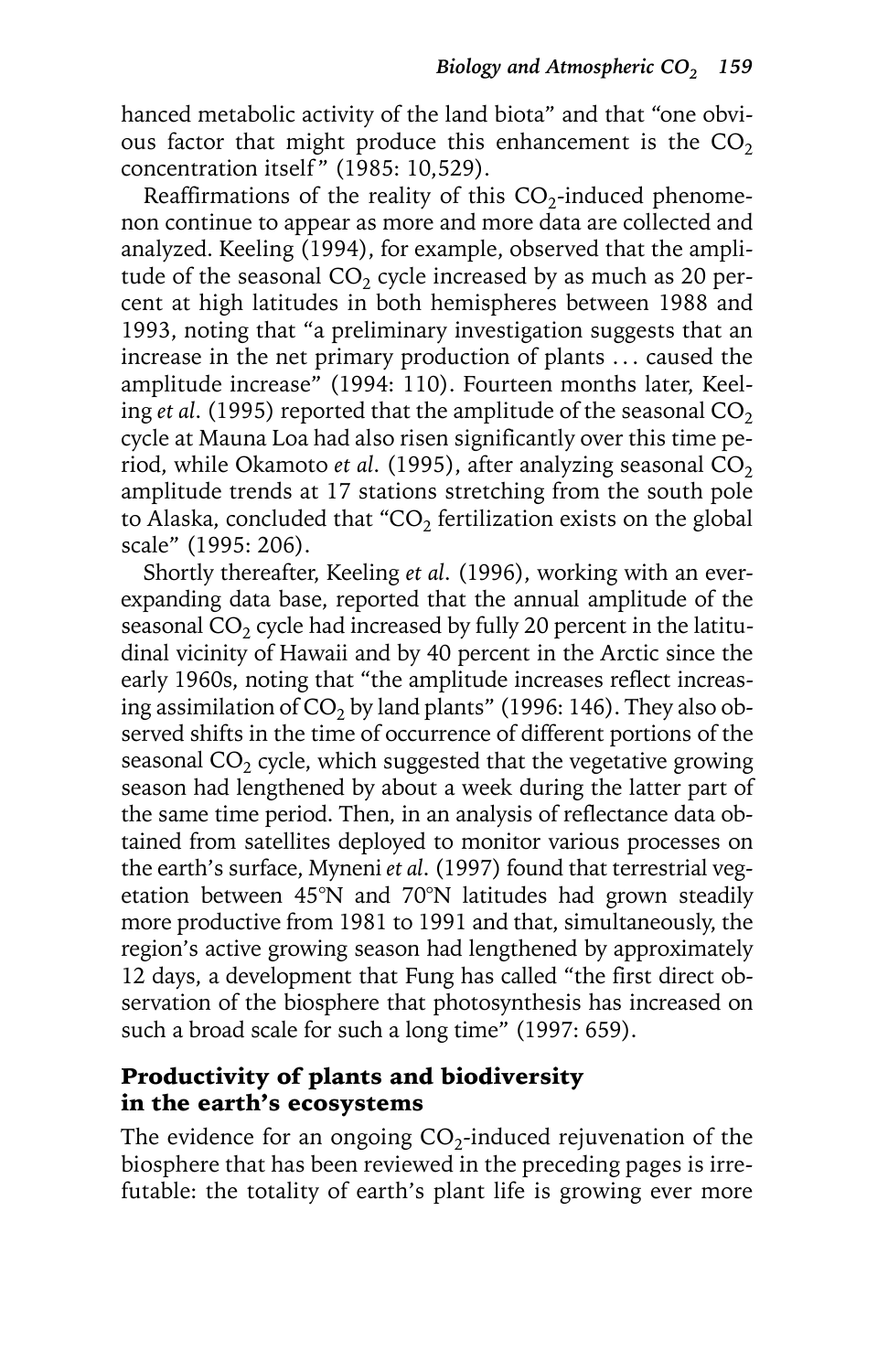vigorously as we flood the air with ever more carbon dioxide. This development is fortunate indeed, for many of man's activities have consequences that are not nearly so benevolent and that truly do degrade earth's ecosystems, leading to massive reductions in biodiversity (Pimm *et al*. 1995; Vitousek *et al*. 1997). This one beneficent side-effect of our industrial activities, however, tends to mitigate the adverse consequences of many facets of industrialization. In some cases, the increase in the concentration of atmospheric  $CO<sub>2</sub>$  more than compensates: it has clearly resulted in a net increase in the planet's vegetative biomass over the past several decades, as is readily evident from long- term measurements of the air's  $CO<sub>2</sub>$  concentration and contemporary measurements of the planet's surface reflectance. Even measurements of atmospheric oxygen support this scenario (Keeling and Shertz 1992; Bender *et al*. 1996; Keeling *et al*. 1996) for, as Bender (1996) has noted, they suggest "the existence of a large oxygen source, which can only be from photosynthesis associated with the net growth of the land biosphere" (1996: 195).

This  $CO<sub>2</sub>$ -induced increase in vegetative productivity may well be one of the best allies we will ever have in our battle to preserve the planet's biodiversity; in a landmark study of the vascular plant components of 94 terrestrial ecosystems from every continent of the globe except Antarctica, it was found that biodiversity in an ecosystem is more positively correlated with its productivity than it is with anything else (Scheiner and Rey-Benayas 1994). What is more, a major review of interactions between plants and animals in 51 terrestrial ecosystems found that the biomass of plant-eating animals or herbivores was also an increasing function of above-ground primary production (McNaughton *et al*. 1989). A review of 22 aquatic ecosystems found that the herbivore biomass of watery habitats increased in response to a rise in underwater vegetative productivity (Cyr and Pace 1993) and a number of experiments have demonstrated that the growth of aquatic plants is also enhanced as the air's CO<sub>2</sub> content rises (Titus *et al.* 1990; Raven 1991, 1993; Sand-Jensen *et al*. 1992; Titus 1992; Madsen 1993; Riebesell *et al*. 1993; Madsen and Sand-Jensen 1994; Hein and Sand-Jensen 1997; Shapiro 1997). Consequently, it is abundantly clear that earth's animal life—both terrestrial and aquatic will respond to rising levels of atmospheric  $CO<sub>2</sub>$  with increases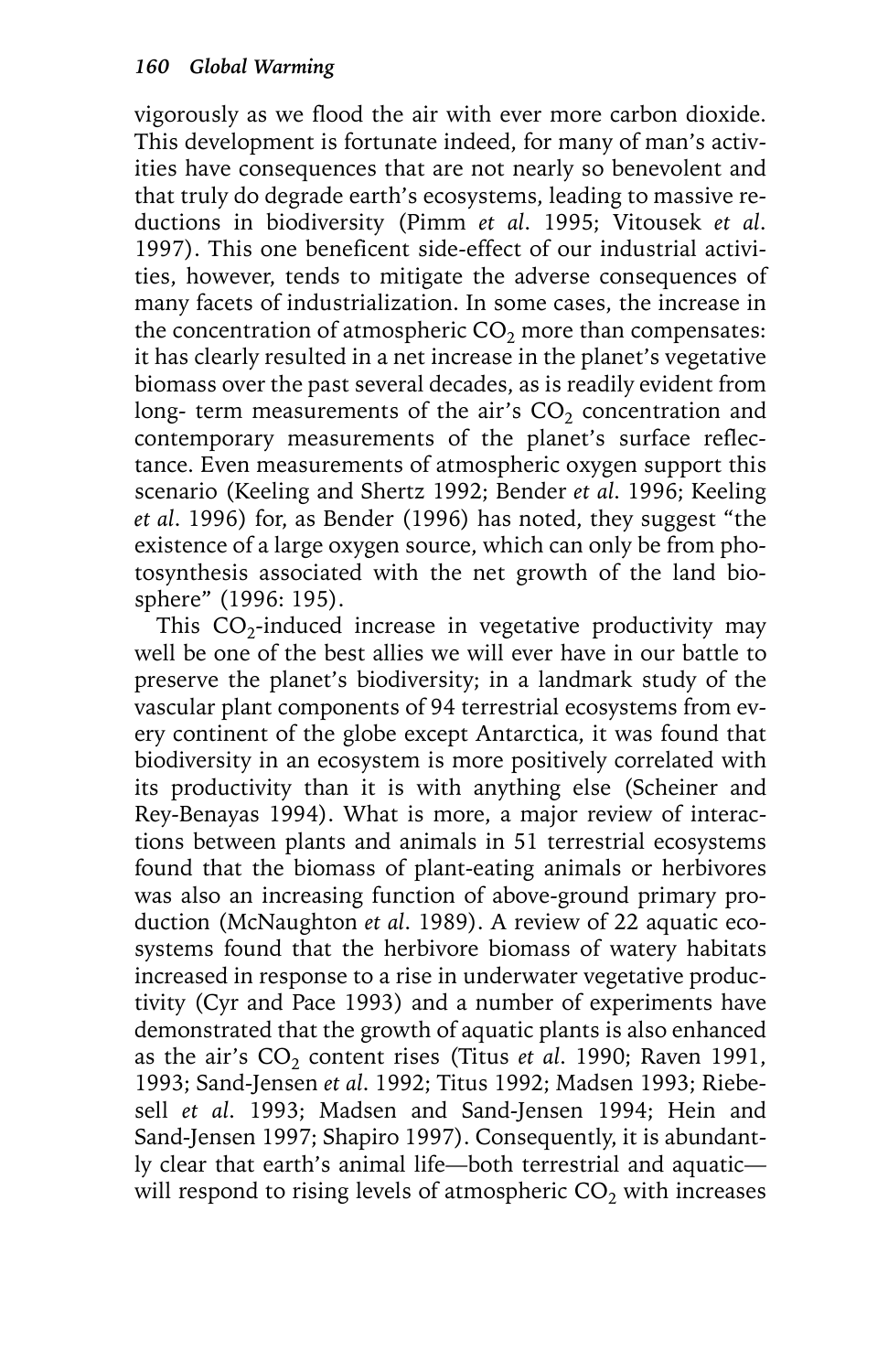in population that will parallel the increases in the plant kingdom, for "the greater the food base, the greater the superstructure of life that can be supported" (Idso 1995a: 13). Greater populations of individual organisms are clearly required for greater biodiversity, as all species must maintain a certain "critical biomass" to sustain their identities and ensure their long-term viability.

#### Conclusions

An increase in the concentration of atmospheric  $CO<sub>2</sub>$  significantly stimulates the growth and development of plants while dramatically enhancing their efficient use of water. These desirable manifestations of carbon dioxide's aerial fertilization effect are rooted in fundamental properties of plants that express themselves almost universally, even in the face of significant resource deficiencies and environmental stresses. Consequently, as the carbon dioxide content of the atmosphere has risen because of the large-scale utilization of fossil fuels, so too has the productivity of the planet's vegetation risen because of the magnitude of mankind's  $CO<sub>2</sub>$  emissions.

The striking consequences of this mutually beneficial phenomenon are evident in numerous tree-ring records, historical trends in global forest productivity, and the increasing amplitude of the atmosphere's seasonal  $CO<sub>2</sub>$  cycle. Indeed, the ongoing rise in the air's  $CO<sub>2</sub>$  content is enhancing agricultural productivity the world over (Wittwer 1995) at the same time as it helps to sustain the biodiversity of the planet's natural ecosystems. Thus, Wittwer has written truly of this exceptional consequence of humanity's industrial activity that, "the rising level of atmospheric  $CO<sub>2</sub>$  is a universally free premium, gaining in magnitude with time, on which we can all reckon for the future" (1997: 13).

# References

Abrams, M.D., and D.A. Orwig (1995). Structure, radial growth dynamics and recent climatic variations of a 320-year-old *Pinus rigida* rock outcrop community. *Oecologia* 101: 353–360.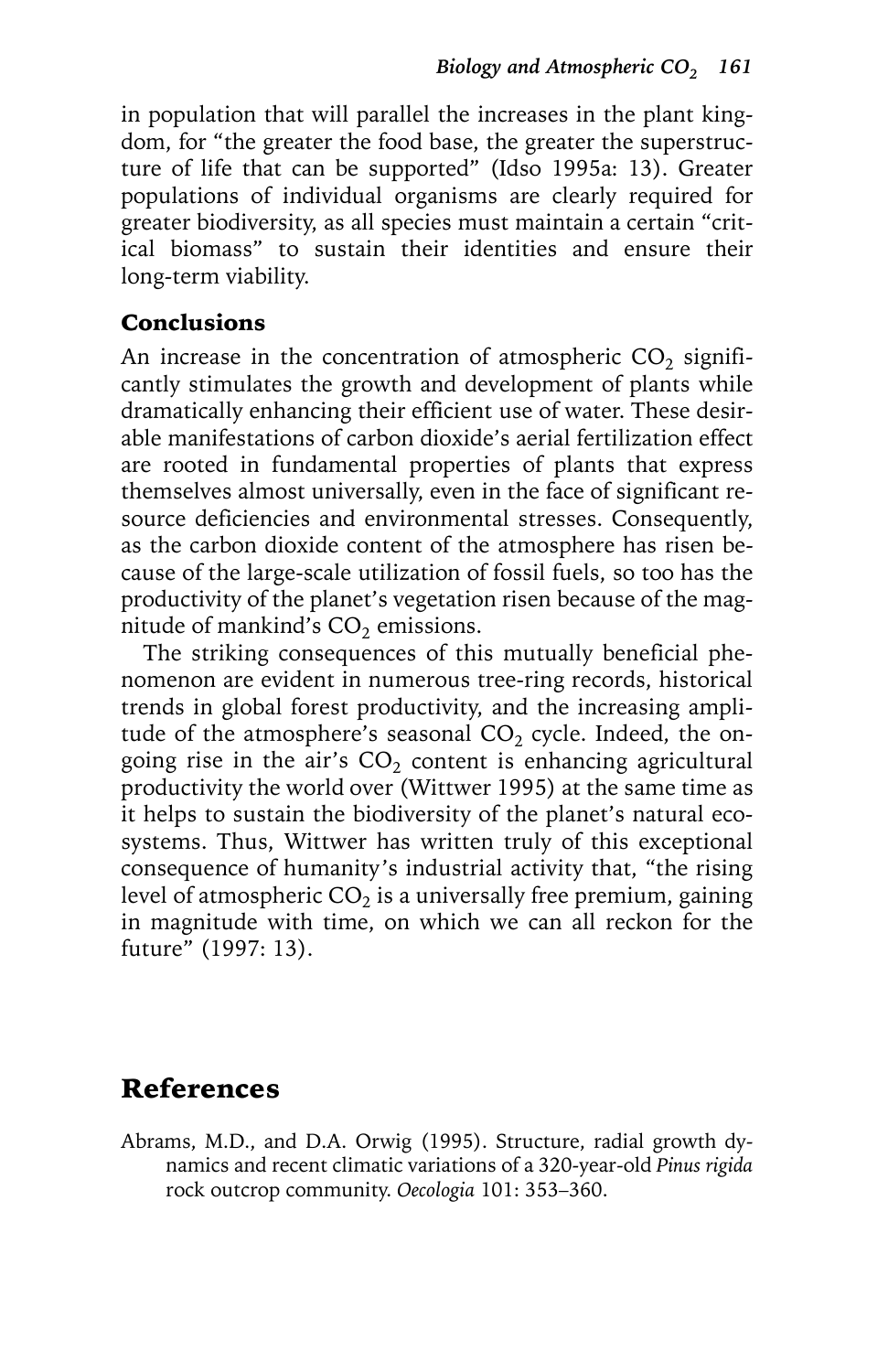- Amthor, J.S. (1995). Terrestrial higher-plant response to increasing atmospheric  $[CO<sub>2</sub>]$  in relation to the global carbon cycle. *Global Change Biol* 1: 243–274.
- Arp, W.J. (1991). Effects of source-sink relations on photosynthetic acclimation to elevated CO2. *Plant Cell Environ* 14: 869–75.
- Arp, W.J., and B.G. Drake (1991). Increased photosynthetic capacity of *Scirpus olneyi* after 4 years of exposure to elevated CO<sub>2</sub>. *Plant Cell Environ* 14: 1003–06.
- Babenko, Y.S., G.I. Tyrugina, E.F. Origoreev, L.M. Dalgikh, and T.I. Borisova (1985). Biological activity and physiological biochemical properties of phosphate dissolving bacteria. *Microbiol* 53: 427–33.
- Bacastow, R.B., C.D. Keeling, and T.P. Whorf (1985). Seasonal amplitude increase in atmospheric  $CO<sub>2</sub>$  concentration at Mauna Loa, Hawaii, 1959–1982. *J Geophys Res* 90: 10,529–40.
- Barton, C.V.M., H.S.J. Lee, and P.J. Jarvis (1993). A branch bag and  $CO<sub>2</sub>$ control system for long-term  $CO<sub>2</sub>$  enrichment of mature Sitka spruce (*Picea sitchensis* (Bong. Carr.). *Plant Cell Environ* 16: 1139-48.
- Batjes, N.H., and W.G. Sombroek (1997). Possibilities for carbon sequestration in tropical and subtropical soils. *Global Change Biol* 3: 161–73.
- Bazzaz, F.A., and E.D. Fajer (1992). Plant life in a CO<sub>2</sub>-rich world. *Sci Amer* (Jan): 68–74.
- Becker, M. (1989). The role of climate on present and past vitality of silver fir forests in the Vosges mountains of northeastern France. *Can J For Res* 19: 1110–17.
- Bender, M. (1996). A quickening on the uptake? *Nature* 381: 195–96.
- Bender, M., T. Ellis, P. Tans, R. Francey, and D. Lowe (1996). Variability in the  $O<sub>2</sub>/N<sub>2</sub>$  ratio of southern hemispheric air, 1991–1994: implications for the carbon cycle. *Global Biogeochem Cycles* 10: 9–21.
- Berry, J., and O. Bjorkman (1980). Photosynthetic response and adaptation to temperature in higher plants. *Ann Rev Plant Physiol* 31: 491–543.
- Bjorkdahl, G., and H. Eriksson (1989). Effects of forest decline on increment in Norway spruce (*Picea abies* (L.) Karst) in southern Sweden. In K. Bjor and B. Halvorsen (eds), Air pollution as stress factor in Nordic forests. *Medd Norsk Inst Skogforsk* 42: 19–36.
- Bjorkman O., M. Badger, and P.A. Armond (1978). Thermal acclimation of photosynthesis: Effect of growth temperature on photosynthetic characteristics and components of the photosynthetic apparatus in *Nerium oleander*. *Carnegie Inst Wash Yearbook* 77: 262–76.
- Bowes, G. (1993). Facing the inevitable: Plants and increasing atmospheric CO<sub>2</sub>. Ann Rev Plant Physiol Plant Mol Biol 44: 309-32.
- Boyle, J.R., and G.K. Voigt (1973). Biological weathering of silicate minerals: implications for tree nutrition and soil genesis. *Plant Soil* 38: 191–201.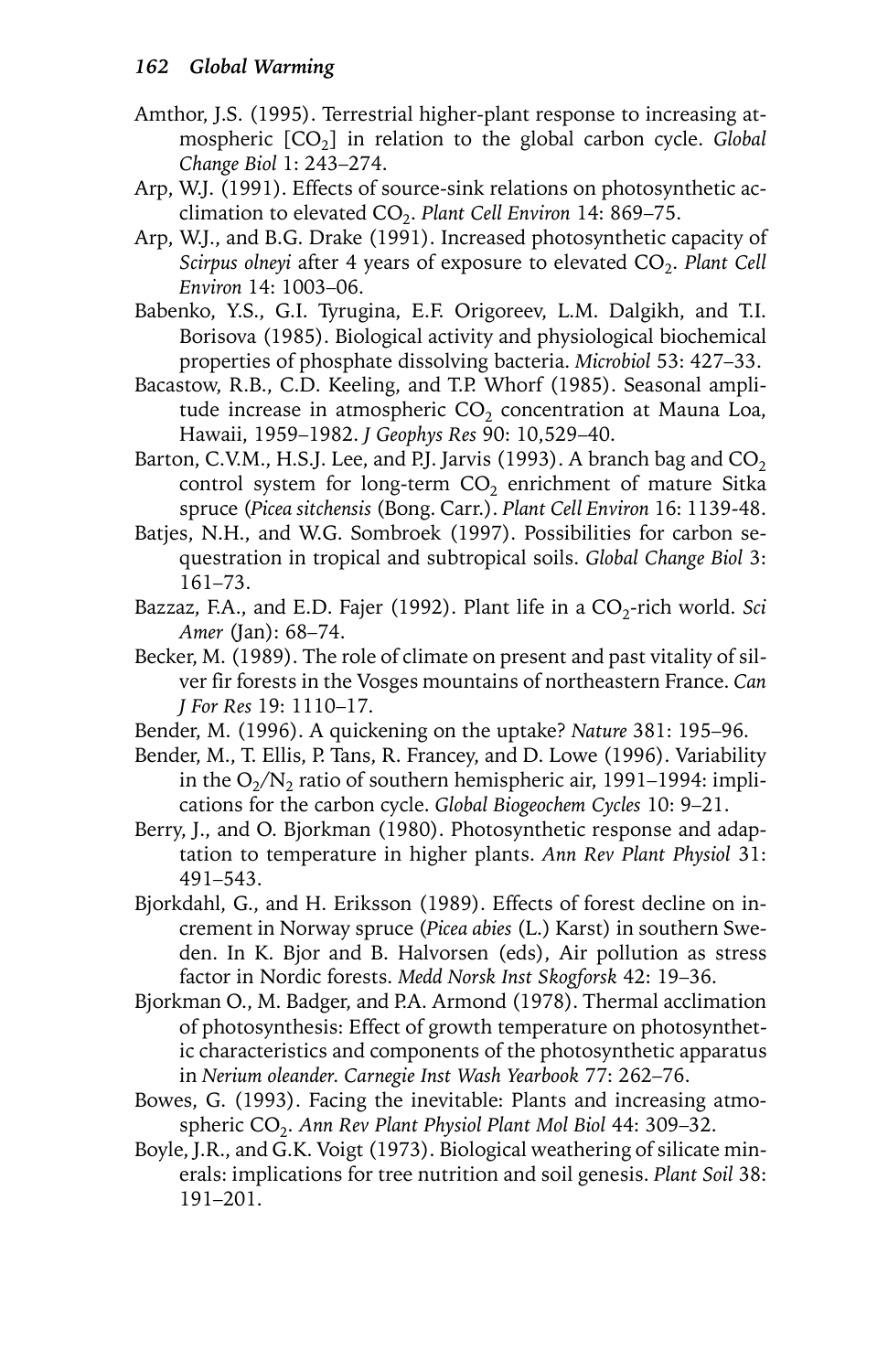- Boyle, J.R., G.K. Voigt, and B.L. Sawhney (1974). Chemical weathering of biotite by organic acids. *Soil Sci* 117: 42–45.
- Burk, D. (1961). On the use of carbonic anhydrase in carbonate and amine buffers for  $CO<sub>2</sub>$  exchange in manometric vessels, atomic submarines, and industrial CO<sub>2</sub> scrubbers. Ann New York Acad Sci 92: 372–400.
- Busing, R.T. (1989). A half century of change in a Great Smokey Mountain cove forest. *Bull Torrey Bot Club* 116: 282–88.
- Campbell, W.J., L.H. Allen Jr., and G. Bowes (1988). Effects of  $CO<sub>2</sub>$  concentration on rubisco activity, amount, and photosynthesis in soybean leaves. *Plant Physiol* 88: 1310–16.
- Caporn, S.J.M., D.W. Hand, T.A. Mansfield, and A.R. Wellburn (1994). Canopy photosynthesis of CO<sub>2</sub>-enriched lettuce (Lactuca sativa L.). Response to short-term changes in  $CO<sub>2</sub>$ , temperature and oxides of nitrogen. *New Phytol* 126: 45–52.
- Ceulemans, R., and M. Mousseau (1994). Effects of elevated atmospheric CO<sub>2</sub> on woody plants. *New Phytol* 127: 425-46.
- Chen, D.-X., M.B. Coughenour, A.K. Knapp, C.E. Owensby (1994). Mathematical simulation of  $C_4$  grass photosynthesis in ambient and elevated CO<sub>2</sub>. *Ecol Modelling* 73: 63-80.
- Chen, J.J., and J.M. Sung (1990). Gas exchange rate and yield responses of Virginia-type peanut to carbon dioxide enrichment. *Crop Sci* 30: 1085–89.
- Cizkova-Koncalova, H., J. Kvet, and K. Thompson (1992). Carbon starvation: a key to reed decline in eutrophic lakes. *Aquatic Bot* 43: 105–13.
- Clarkson, D.T. (1985). Factors affecting mineral nutrient acquisition by plants. *Ann Rev Plant Physiol* 36: 77–115.
- Clement, C.R., M.J. Hopper, L.H.P. Jones, and E.L. Leafe (1978). The uptake of nitrate by *Lolium perenne* from flowering nutrient solution. II. Effect of light, defoliation, and relationship to CO<sub>2</sub> flux. *J Exp Bot* 29: 1173–83.
- Cleveland, W.S., A.E. Frenny, and T.E. Graedel (1983). The seasonal component of atmospheric  $CO<sub>2</sub>$ : information from new approaches to the decomposition of seasonal time-series. *J Geophys Res* 88: 10,934–40.
- Conroy, J. (1989). Influence of high CO<sub>2</sub> on *Pinus radiata*. PhD thesis, Macquarie University, Australia.
- Cure, J.D., and B. Acock (1986). Crop responses to carbon dioxide doubling: a literature survey. *Agric For Meteorol* 8: 127–45.
- Curtis, P.S., L.M. Balduman, B.G. Drake, and D.F. Whigham (1990). Elevated atmospheric  $CO<sub>2</sub>$  effects on below ground processes in  $C<sub>3</sub>$ and C4 estuarine marsh communities. *Ecology* 71: 2001–06.
- Curtis, P.S., D.R. Zak, K.S. Pregitzer, and J.A. Terri (1994). Above- and below-ground response of *Populus grandidentata* to elevated atmospheric CO<sub>2</sub> and soil N availability. *Plant Soil* 165: 45-51.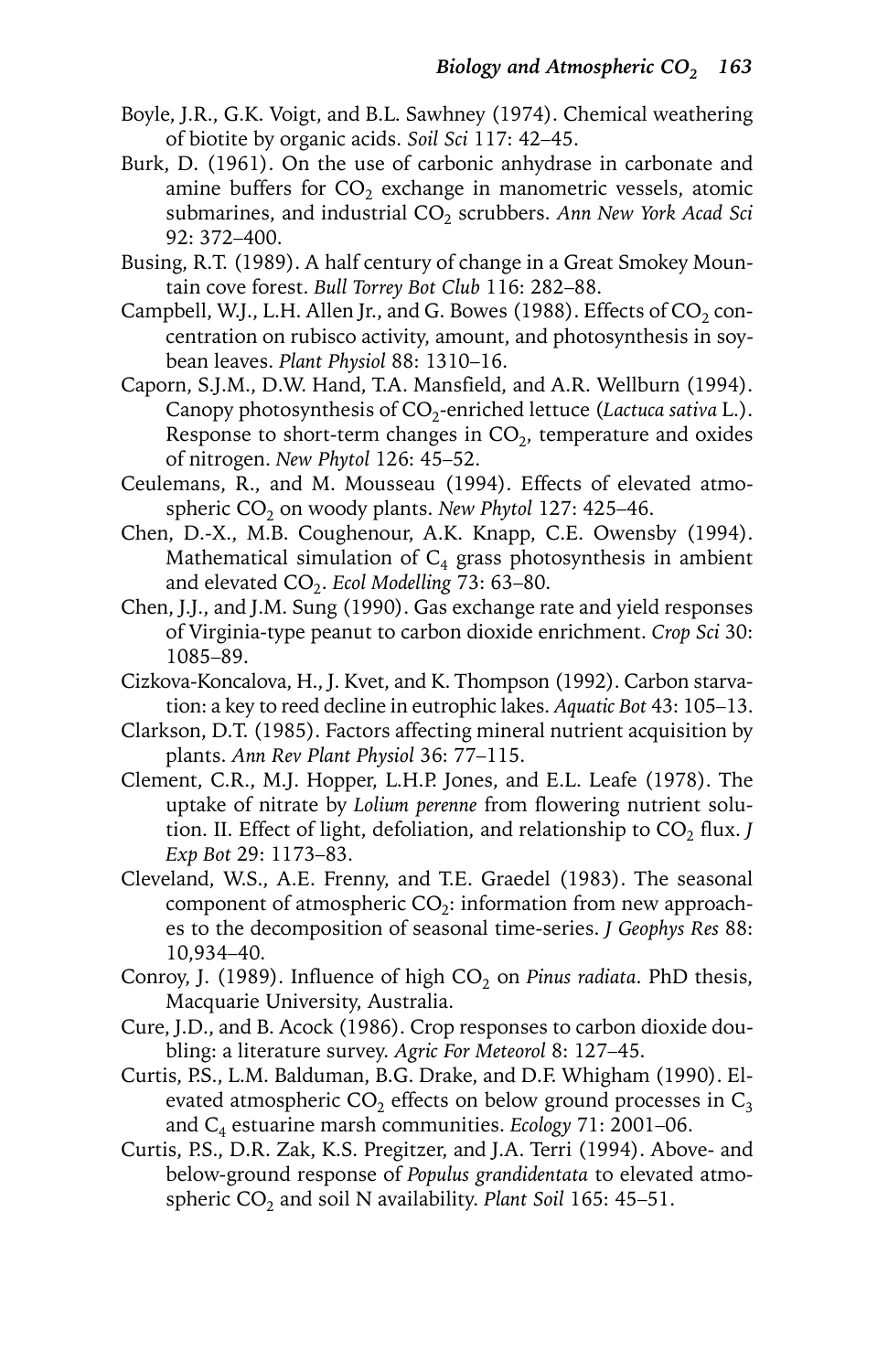- Cyr, H., and M.L. Pace (1993). Magnitude and patterns of herbivory in aquatic and terrestrial ecosystems. 361: 148–50.
- Davis, M.B. (1989). Lags in vegetation response to greenhouse warming. *Climatic Change* 15: 75–82.
- De Jong, T.M., B.G. Drake, and R.W. Pearcy (1982). Gas exchange responses of Chesapeake Bay tidal marsh species under field and laboratory conditions. *Oecologia* 52: 5–11.
- Delucia, E.H., T.W. Sasek, and B.R. Strain (1985). Photosynthetic inhibition after long-term exposure to elevated levels of atmospheric carbon dioxide. *Photosyn Res* 7: 175–84.
- Dobson, A. (1992). Withering heats: global warming will exact heavy toll on earth's biodiversity. *Nat Hist* 101, 9: 2–8.
- Drake, B.G. (1989). Photosynthesis of salt marsh species. *Aquatic Bot* 34: 167–80.
- $-$  (1992a). The impact of rising  $CO<sub>2</sub>$  on ecosystem production. *Water Air Soil Poll* 64: 25–44.
	- ——— (1992b). Global warming: the positive impact of rising carbon dioxide levels. *Eco-Logic* 1, 3: 20–22.
- $-$  (1992c). A field study of the effects of elevated CO<sub>2</sub> on ecosystem processes in a Chesapeake Bay wetland. *Aust J Bot* 40: 579–95.
- Drake B.G., and P.W. Leadley (1991). Canopy photosynthesis of crops and native plant communities exposed to long-term elevated  $CO<sub>2</sub>$ . *Plant Cell Environ* 14: 853–60.
- Dufrene, E., J.-Y. Pontailler, and B. Saugier (1993). A branch bag technique for simultaneous  $CO<sub>2</sub>$  enrichment and assimilation measurements on beech (*Fagus sylvatica* L.). *Plant Cell Environ* 16: 1131–38.
- Dugas, W.A., and P.J. Pinter, Jr. (1994). The free-air carbon dioxide enrichment (FACE) cotton project: a new field approach to assess the biological consequences of global change. *Agric For Meteorol* 70: 1–342.
- Dyer, J.M. (1995). Assessment of climatic warming using a model of forest species migration. *Ecol Modelling* 79: 199–219.
- Edwards, C.A. (1988). Earthworms and agriculture. *Agron Abstr* 80: 274.
	- ——— (1997). *Earthworm Ecology*. Boca Raton, FL: St. Lucie Press.
- Eichkorn, T. (1986). Wachstumanalysen an Fichten in Sudwestdeutschland. *Allg Forst Jagdztg* 157: 125–39.
- Falkengren-Grerup, U., and H. Eriksson (1990). Changes in soil, vegetation and forest yield between 1947 and 1988 in beech and oak sites of southern Sweden. *For Ecol Manage* 38: 37–53.
- Field, C.B. (1994). Arctic chill for CO<sub>2</sub> uptake. *Nature* 371: 472-73.
- Fiscus, E.L., C.D. Reid, J.E. Miller, and A.S. Heagle (1997). Elevated  $CO<sub>2</sub>$  reduces  $O<sub>3</sub>$  flux and  $O<sub>3</sub>$ -induced yield losses in soybeans: possible implications for elevated  $CO<sub>2</sub>$  studies. *J Exp Bot* 48: 307–13.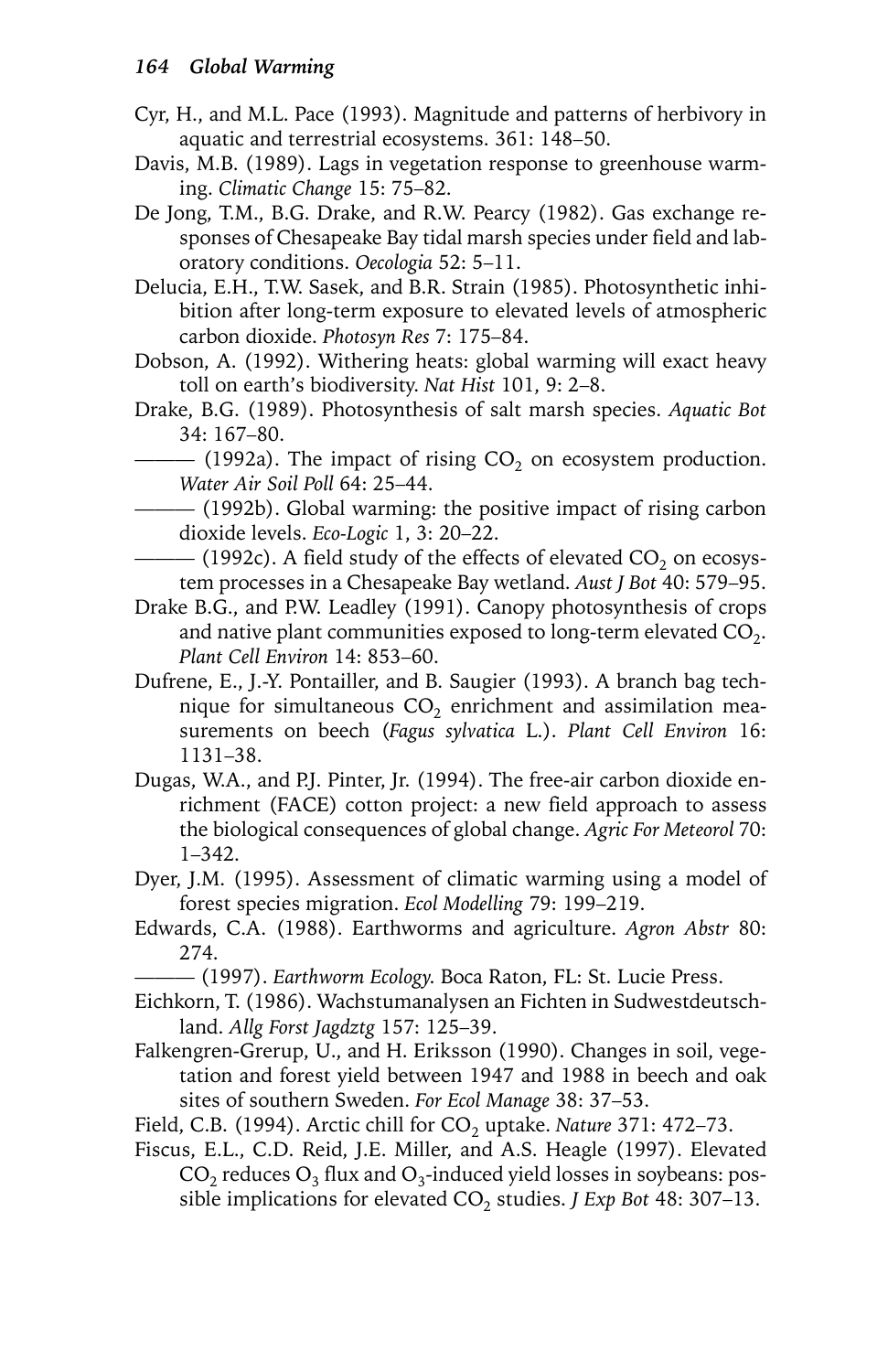- Faria, T., D. Wilkins, R.T. Besford, M. Vaz, J.S. Pereira, and M.M. Chaves (1996). Growth at elevated  $CO<sub>2</sub>$  leads to down-regulation of photosynthesis and altered response to high temperature in *Quercus suber* L. seedlings. *J Exp Bot* 47: 1755–61.
- Finn, G.A., and W.A. Brun (1982). Effect of atmospheric  $CO<sub>2</sub>$  enrichment on growth, nonstructural carbohydrate content, and root nodule activity in soybean. *Plant Physiol* 69: 327–31.
- Fogel, R. (1983). Root turnover and productivity of forests. *Plant Soil* 71: 75–85.
- Fung, I. (1997). A greener north. *Nature* 386: 659–60.
- Gear, A.J.,and B. Huntley (1991). Rapid changes in the range limits of Scots pine 4000 years ago. *Science* 251: 544–47.
- Gebauer, R.L.E., J.F. Reynolds, B.R. Strain (1996). Allometric relations and growth in *Pinus taeda*: the effect of elevated CO<sub>2</sub> and changing N availability. *New Phytol* 134: 85–93.
- Gifford, R.M. (1992). Interaction of carbon dioxide with growth-limiting environmental factors in vegetative productivity: implications for the global carbon cycle. *Adv Bioclim* 1: 24–58.
- Glatzel, G., M. Kazda, D. Grill, G. Halbwachs, and K. Katzensteiner (1987). Ernahrungsstorungen bei Fichte als Komplexwirkung von Nadelschaden und erhohter Stickstoffdeposition—ein Wirkungsmechanismus des Waldsterbens? *Allg Forst Jagdztg* 158: 91–97.
- Goodfellow, J., D. Eamus, and G. Duff (1997). Diurnal and seasonal changes in the impact of  $CO<sub>2</sub>$  enrichment on assimilation, stomatal conductance and growth in a long-term study of *Mangifera indica* in the wet-dry tropics of Australia. *Tree Physiol* 17: 291–99.
- Gore, A. (1992). *Earth in the balance: ecology and the human spirit*. Boston: Houghton Mifflin.
- Graham, R.C., H.B. Wood, and M.A. Lueking (1988). Soil morphologic development in a 40-year-old chaparral biosequence. *Agron Abstr* 80: 258.
- Graumlich, L.J., L.B. Brubaker, and C.C. Grier (1989). Long-term trends in forest net primary productivity: Cascade Mountains, Washington. *Ecology* 70: 405–10.
- Graybill, D.A. (1987). A network of high elevation conifers in the western US for detection of tree-ring growth response to increasing atmospheric carbon dioxide. In G.C. Jacoby Jr., and J. W. Hornbeck (eds), *Proceedings of the international symposium on ecological aspects of tree-ring analysis* (Washington, DC: US Dept. of Energy): 463–74.
- Graybill, D.A., and S.B. Idso (1993). Detecting the aerial fertilization effect of atmospheric CO<sub>2</sub> enrichment in tree-ring chronologies. *Global Biogeochem Cycles* 7: 81–95.
- Grulke, N.E., G.H. Riechers, W.C. Oechel, U. Hjelm, and C. Jaeger (1990). Carbon balance in tussock tundra under ambient and elevated atmospheric CO<sub>2</sub>. Oecologia 83: 485-94.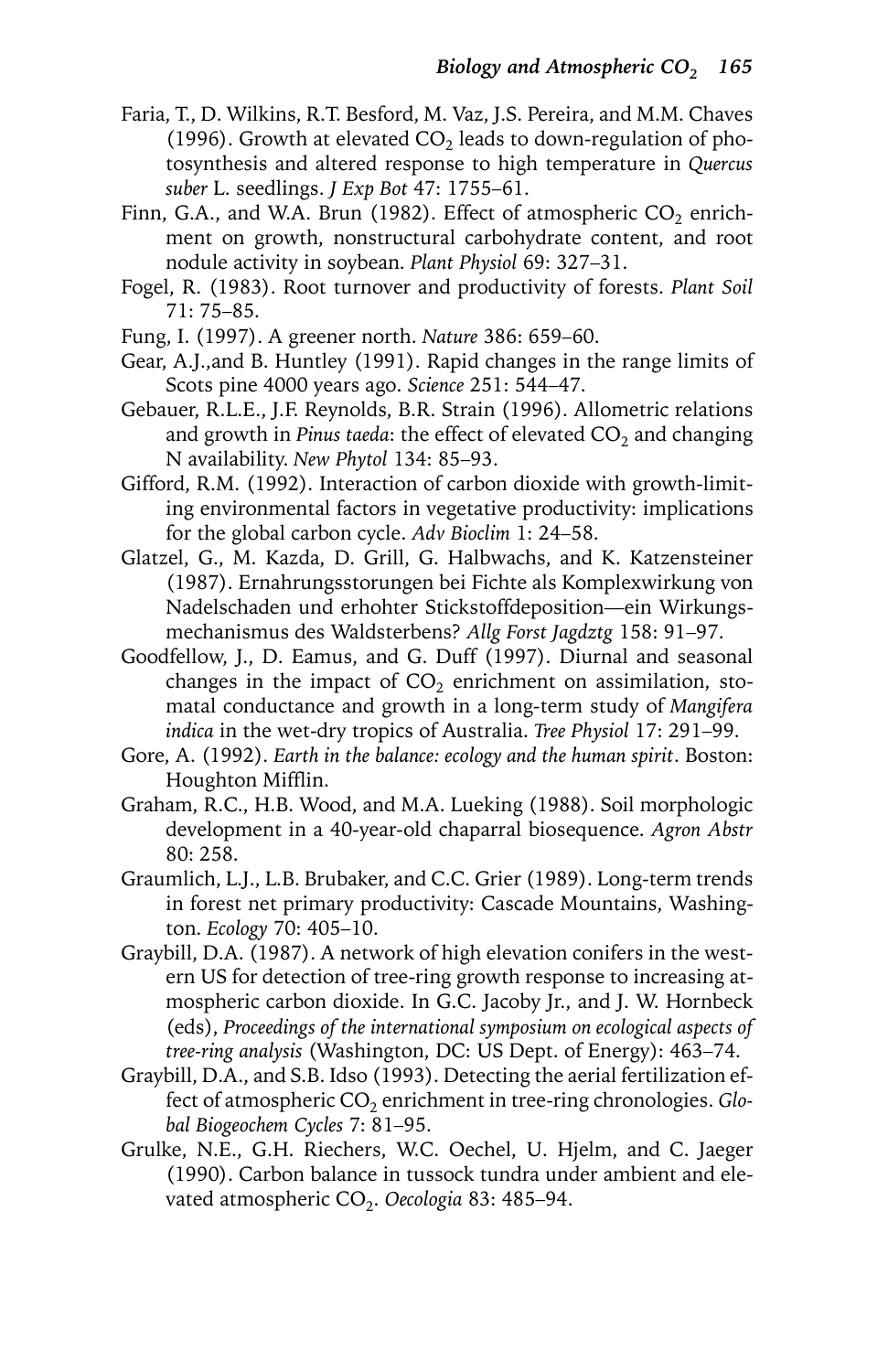- Gunderson, C.A., R.J. Norby, and S.D. Wullschleger (1993). Foliar gas exchange responses of two deciduous hardwoods during three years of growth in elevated  $CO<sub>2</sub>$ : no loss of photosynthetic enhancement. *Plant Cell Environ* 16: 797–807.
- Gunderson, C.A.,and S.D. Wullschleger (1994). Photosynthetic acclimation in trees to rising atmospheric  $CO<sub>2</sub>$ : a broader perspective. *Photosyn Res* 39: 369–88.
- Hardy, R.W.F., and U.D. Havelka (1973). Symbiotic  $N<sub>2</sub>$  fixation: multifold enhancement by  $CO_2$ -enrichment of field-grown soybeans. *Plant Physiol Supplement* 48: 35.
	- $-$  (1975). Photosynthate as a major factor limiting nitrogen fixation by field-grown legumes with emphasis on soybeans. In P.S. Nutman (ed), *Symbiotic Nitrogen Fixation in Plants* (Cambridge: Cambridge University Press: 421–39.
- Hardy, R.W.F., U.D. Havelka, and B. Quebedeaux (1976). Opportunities for improved seed yield and protein production:  $N_2$  fixation,  $CO_2$ fixation, and  $O<sub>2</sub>$  control of reproductive growth. In National Research Council (eds), Genetic Improvement of Seed Protein (Washington, DC: National Academy Press): 196–228.
- $-$  (1978). The opportunity for and significance of alteration of ribulose 1,5-bisphosphate carboxylase activities in crop production. In H.W. Siegelman and G. Hind (eds), *Photosynthetic Carbon Assimilation* (New York: Plenum): 165–78.
- Hari, P., and H. Arovaara (1988). Detecting  $CO<sub>2</sub>$  induced enhancement in the radial increment of trees. Evidence from the northern timberline. *Scand J For Res* 3: 67–74.
- Hari, P., H. Arovaara, T. Raunemaa, and A. Hautojarvi (1984). Forest growth and the effects of energy production: a method for detecting trends in the growth potential of trees. *Can J For Res* 14: 437–40.
- Harley, P.C., J.D. Tenhunen, O.L. Lange (1986). Use of an analytical model to study the limitations on net photosynthesis in *Arbutus unedo* under field conditions. *Oecologia* 70: 393–401.
- Havelka, U.D., R.W.F. Hardy (1976). Legume  $N_2$  fixation as a problem in carbon nutrition. In W.E. Newton and C.J. Nyman (eds), *Proceedings of the 1st Symposium on Nitrogen Fixation, Vol. 2*. (Pullman, WA: Washington State University Press): 456–75.
- Hein, M., and S, Sand-Jensen (1997).  $CO<sub>2</sub>$  increases oceanic primary production. *Nature* 388: 526–27.
- Hendrey, G.R., K.F. Lewin, and J. Nagy (1993). Free air carbon dioxide enrichment: Development, progress, results. *Vegetatio* 104/105: 17–31.
- Henning, F.P., C.W. Wood, H.H. Rogers, G.B. Runion, and S.A. Prior (1996). Composition and decomposition of soybean and sorghum tissues grown under elevated atmospheric carbon dioxide. *J Environ Qual* 25: 822–27.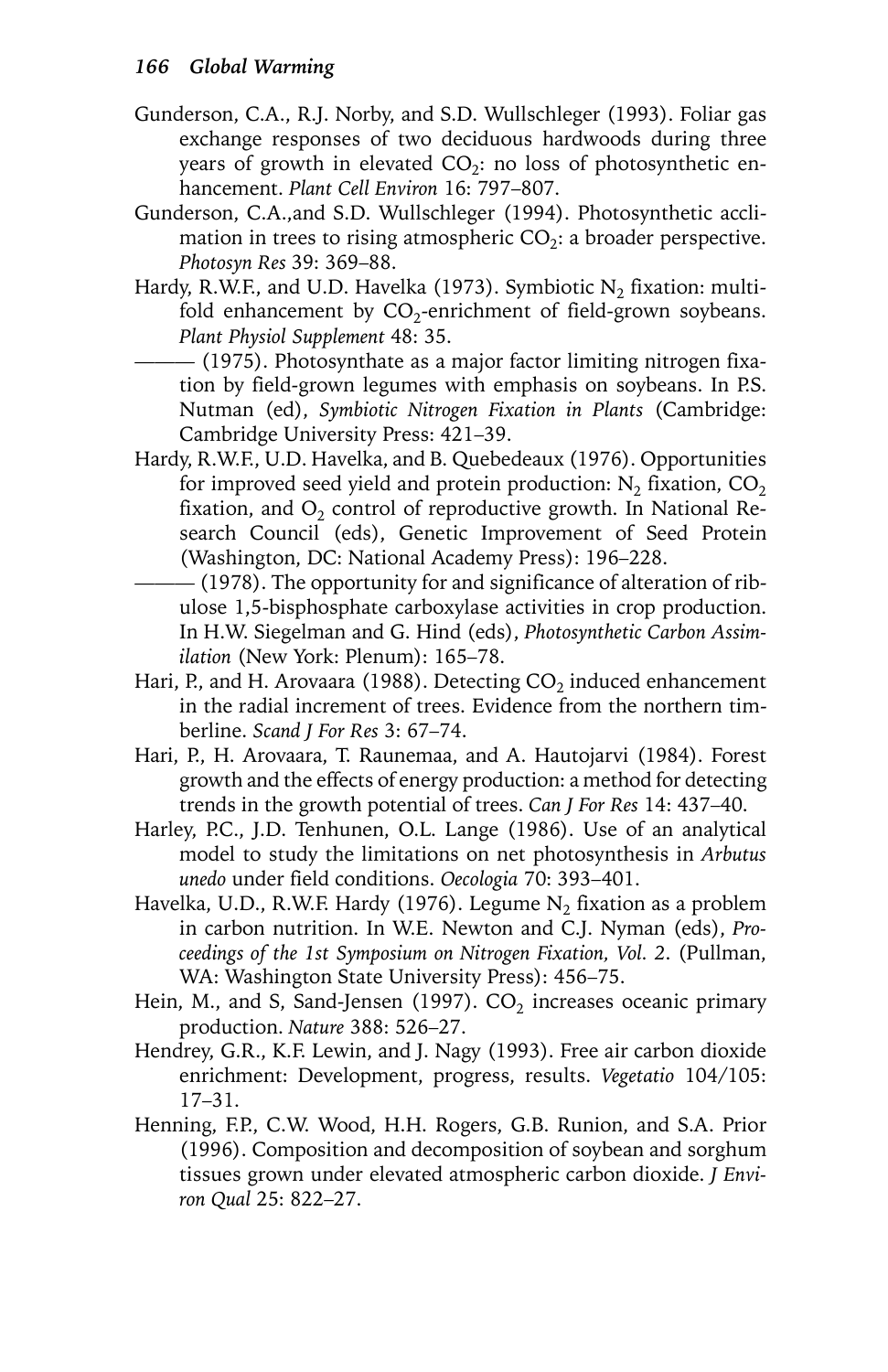- Hogan, K.P., A.P. Smith, L.H. Ziska (1991). Potential effects of elevated CO2 and changes in temperature on tropical plants. *Plant Cell Environ* 14: 763–78.
- Hornbeck, J.W. (1987). Growth patterns of red oak and red and sugar maple relative to atmospheric decomposition. In *Proceedings of the 16th Central Hardwood Forest Conference* (Knoxville, TN: University of Tennessee): 277–82.
- Hornbeck, J.W., R.B. Smith, and C.A. Federer (1988). Growth trends in 10 species of trees in New England, 1950–1980. *Can J For Res* 18: 1337–40.
- Hungate, B.A., E.A. Holland, R.B. Jackson, F.S. Chapin III, H.A. Mooney, and C.B. Field (1997). The fate of carbon in grasslands under carbon dioxide enrichment. *Nature* 388: 576–79.
- Intergovernmental Panel on Climate Change (IPCC) (1990). *Climate Change: The IPCC Scientific Assessment*. Report prepared for IPCC by Working Group I. John T. Houghton *et al*. (eds). Cambridge: Cambridge University Press.
- Intergovernmental Panel on Climate Change, Working Group I (IPCC I) (1996). *Climate Change 1995: The Science of Climate Change*. Contribution of Working Group I to the Second Assessment Report of the Intergovernmental Panel on Climate Change. John T. Houghton *et al*. (eds). Cambridge: Cambridge University Press.
- Idso, K.E. (1992a). *Plant responses to rising levels of atmospheric carbon dioxide: A compilation and analysis of the results of a decade of international research into the direct biological effects of atmospheric CO<sub>2</sub> enrichment.* Tempe, AZ: Office of Climatology, Arizona State University.
	- $-$  (1995a). Rising CO<sub>2</sub>: a breath of new life for the biosphere. *World Climate Rev* 3(3): 8–15.
- Idso, K.E., and S.B. Idso (1994). Plant responses to atmospheric  $CO<sub>2</sub>$ enrichment in the face of environmental constraints: A review of the past 10 years' research. *Agric For Meteorol* 69: 153–203.
- Idso, S.B. (1989a). *Carbon Dioxide: Friend or Foe?* Tempe, AZ: IBR Press. ——— (1989b). Carbon dioxide, soil moisture, and future crop production. *Soil Sci* 147: 305–07.
- ——— (1991a). Cooling the global greenhouse? *The World and I* 6, 3: 276–83.
- ——— (1991b). Carbon dioxide and the fate of Earth. *Global Environ Change* 1: 178–82.
	- ——— (1992b). Carbon dioxide and global change: end of nature or rebirth of the biosphere? In J.H. Lehr (ed), *Rational Readings on Environmental Concerns* (New York: Van Nostrand Reinhold): 414–33.
- ——— (1995b). CO<sub>2</sub> and the Biosphere: The Incredible Legacy of the Industri*al Revolution*. St. Paul, MN: Department of Soil, Water and Climate, University of Minnesota.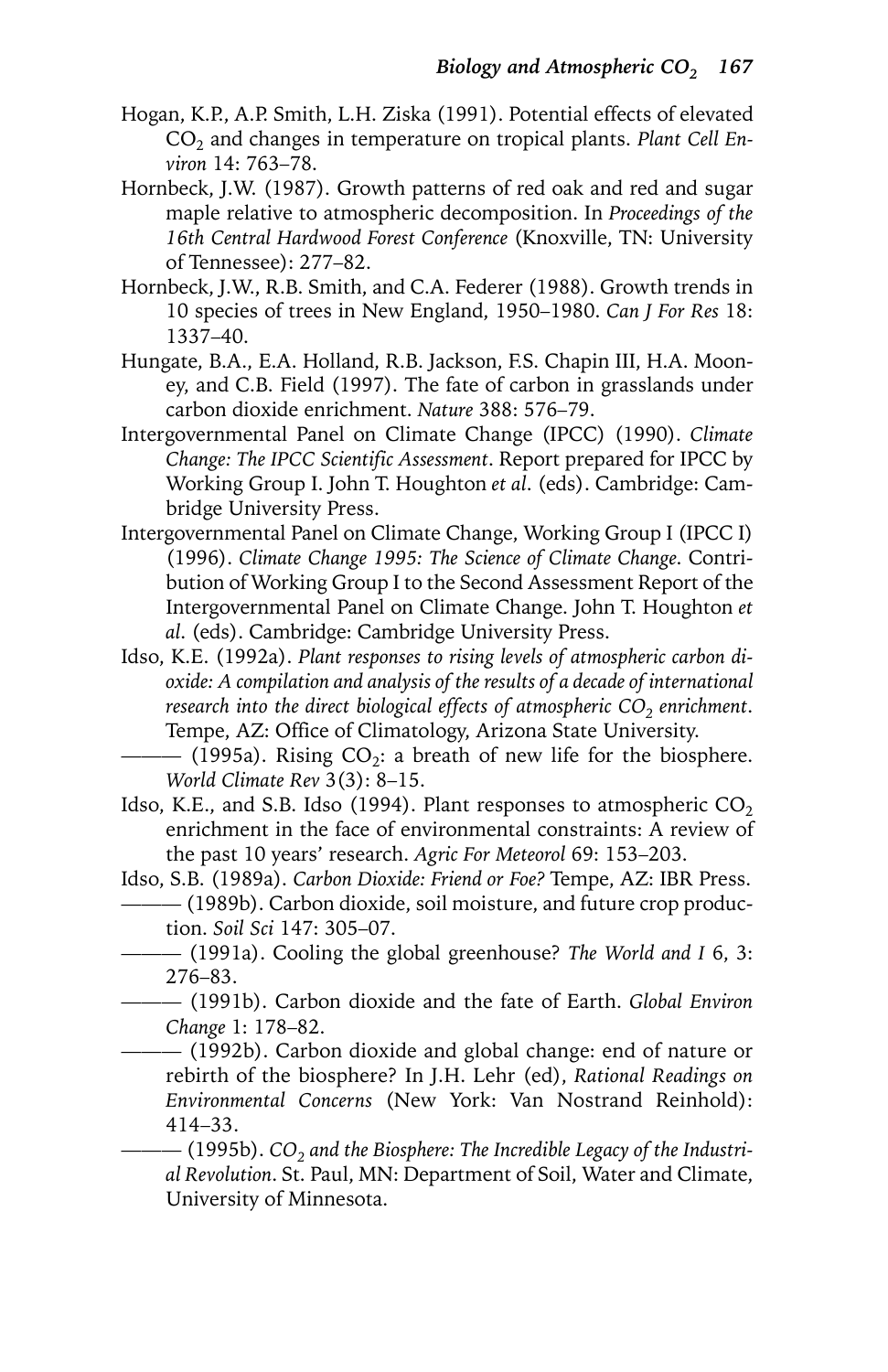$-$  (1997). The poor man's biosphere, including simple techniques for conducting  $CO<sub>2</sub>$  enrichment and depletion experiments on aquatic and terrestrial plants. *Environ Exp Bot*: in press

- Idso, S.B., S.G. Allen, M.G. Anderson, and B.A. Kimball (1989). Atmospheric CO<sub>2</sub> enrichment enhances survival of *Azolla* at high temperatures. *Environ Exp Bot* 29: 337–41.
- Idso, S.B., K.E. Idso, R.L. Garcia, B.A. Kimball, and J.K. Hoober (1995). Effects of atmospheric  $CO<sub>2</sub>$  enrichment and foliar methanol application on net photosynthesis of sour orange tree (*Citrus aurantium*; Rutacea) leaves. *Amer J Bot* 82: 26–30.
- Idso, S.B., and B.A. Kimball (1991a). Effects of two and a half years of atmospheric  $CO<sub>2</sub>$  enrichment on the root density distribution of three-year-old sour orange trees. *Agric For Meteorol* 55: 345–49.
	- $-$  (1991b). Downward regulation of photosynthesis and growth at high  $CO<sub>2</sub>$  levels: no evidence for either phenomenon in three-year study of sour orange trees. *Plant Physiol* 96: 990–92.
	- ——— (1992b). Seasonal fine-root biomass development of sour orange trees grown in atmospheres of ambient and elevated  $CO<sub>2</sub>$ concentration. *Plant Cell Environ* 15: 337–41.
	- $-$  (1997). Effects of long-term atmospheric CO<sub>2</sub> enrichment on the growth and fruit production of sour orange trees. *Global Change Biol* 3: 89–96.
- Idso, S.B., B.A. Kimball, and S.G. Allen (1991).  $CO_2$  enrichment of sour orange trees: two-and-a-half years into a long-term experiment. *Plant Cell Environ* 14: 351–53.
- Idso, S.B., B.A. Kimball, and J.R. Mauney (1988). Effects of atmospheric  $CO<sub>2</sub>$  enrichment on root: shoot ratios of carrot, radish, cotton and soybean. *Agric Ecosys Environ* 22: 293–99.
- Idso, S.B., and J.A. Quinn (1983). *Vegetational Redistribution in Arizona and* New Mexico in Response to a Doubling of the Atmospheric CO<sub>2</sub> Concentra*tion*. Tempe, AZ: Climatology Laboratory , Arizona State University.
- Ineichen, K., V. Wiemken, and A. Wiemken (1995). Shoots, roots, and ectomycorrhiza of pine seedlings at elevated atmospheric carbon dioxide. *Plant Cell Environ* 18: 703–07.
- Innes, J.L., and E.R. Cook (1989). Tree-ring analysis as an aid to evaluating the effects of pollution on tree growth. *Can J For Res* 19: 1174–89.
- Jackson, W.A., R.J. Volk, and D.W. Israel (1980). Energy supply and nitrate assimilation in root systems. In A. Tanaka (ed), *Carbon-nitrogen Interaction in Crop Production* (Tokyo: Japanese Society for Promotion of Science): 25–40.
- Jacob, J., C. Greitner, and B.G. Drake (1995). Acclimation of photosynthesis in relation to Rubisco and non-structural carbohydrate contents and *in situ* carboxylase activity in *Scirpus olneyi* grown at elevated CO<sub>2</sub> in the field. *Plant Cell Environ* 18: 875–84.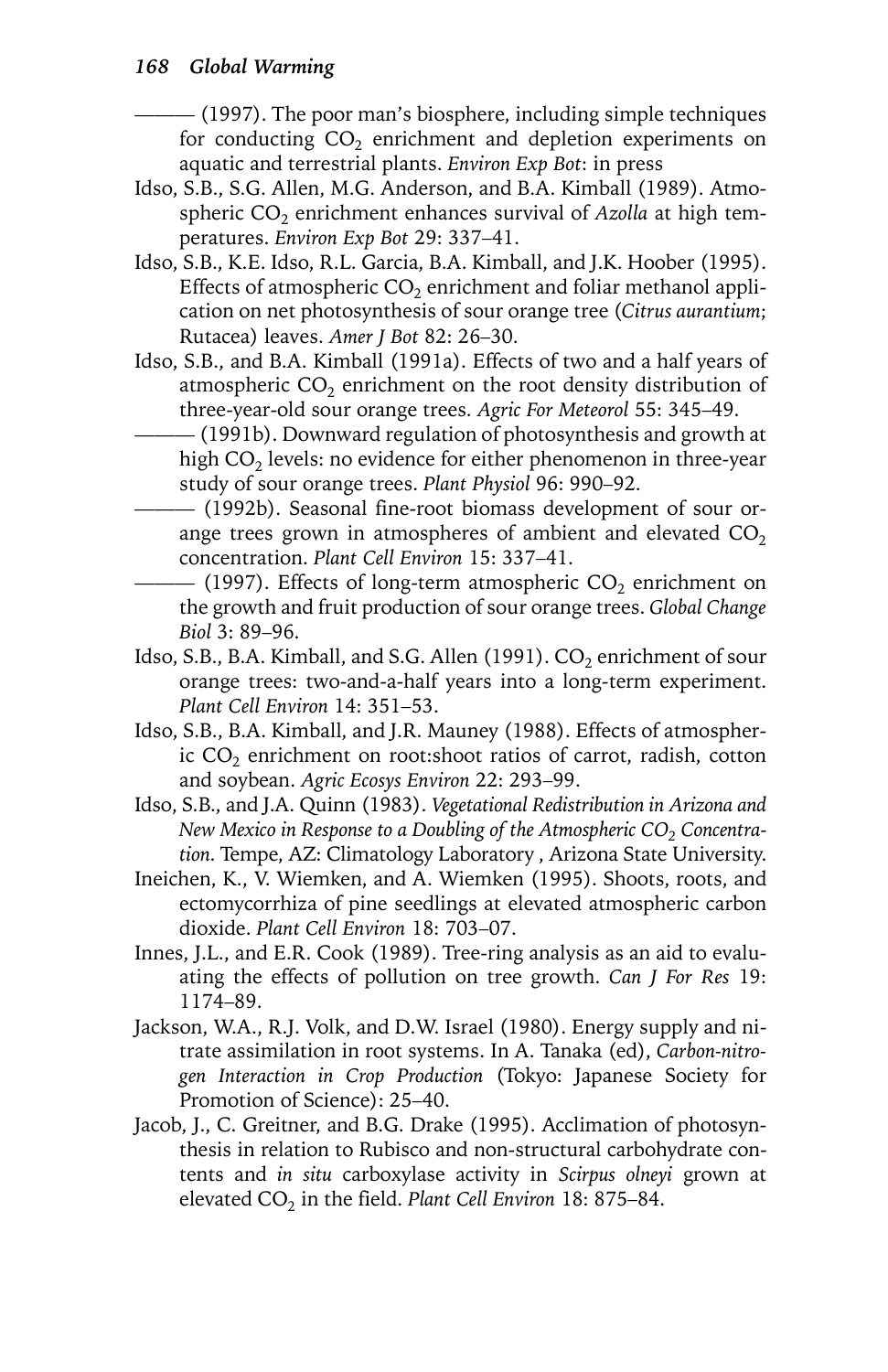- Jacoby, G.C. (1986). Long-term temperature trends and a positive departure from the climate- growth response since the 1950s in high elevation lodgepole pine from California. In C. Rosenzweig and R. Dickinson (eds), *Proceedings of the NASA Conference on Climate-Vegetation Interactions* (Boulder, CO: University Corporation for Atmospheric Research): 81–83.
- Johnson, D.L. (1988). Biomantle evolution and the redistribution of earth materials and artifacts. *Agron Abstr* 80: 259.
- Johnson, H.B., H.W. Polley, and H.S. Mayeux (1993). Increasing  $CO<sub>2</sub>$ and plant-plant interactions: effects on natural vegetation. *Vegetatio* 104/105: 157–70.
- Johnston, M.C. (1963). Past and present grasslands of southern Texas and northeastern Mexico. *Ecology* 44: 456–66.
- Jones, M.B., J.C. Brown, A. Raschi, and F. Miglietta (1995). The effects on *Arbutus unedo* L. of long- term exposure to elevated CO<sub>2</sub>. *Global Change Biol* 1: 295–302.
- Jongen, M., M.B. Jones, T. Hebeisen, H. Blum, and G. Hendrey (1995). The effects of elevated  $CO<sub>2</sub>$  concentrations on the root growth of *Lolium perenne* and *Trifolium repens* grown in a FACE system. *Global Change Biol* 1: 361–71.
- Jozsa, L.A., and J. M. Powell (1987). Some climatic aspects of biomass productivity of white spruce stem wood. *Can J For Res* 17: 1075–79.
- Jurik, T.W., J.A. Weber, and D.M. Gates (1984). Short-term effects of CO<sub>2</sub> on gas exchange of leaves of bigtooth aspen (*Populus grandidentata*) in the field. *Plant Physiol* 75: 1022–26.
- Kapulnik, Y., R. Gafny, and Y. Okon (1983). Effect of *Azospirillum* spp. inoculation development and NO3- uptake in wheat (*Triticum aestivum* cv. Miriam) in hydroponic system. *Can J Bot* 63: 627–31.
- Kauppi, P.E., K. Mielikainen, K. Kuusela (1992). Biomass and carbon budget of European forests, 1971–1990. *Science* 256: 70–74.
- Keeling, C.D. (1994). A study of the abundance and  $^{13}C/^{12}C$  ratio of atmospheric carbon dioxide and oceanic carbon in relation to the global carbon cycle. In M.R. Riches (ed), *Global Change Research: Summaries of Research in FY 1994*. (Washington, DC: US Department of Energy): 109–10.
- Keeling, C.D., J.F.S. Chin, and T.P. Whorf (1996). Increased activity of northern hemispheric vegetation inferred from atmospheric  $CO<sub>2</sub>$ measurements. *Nature* 382: 146–49.
- Keeling, C.D., T.P. Whorf, M. Wahlen, and J. van der Pilcht (1995). Interannual extremes in the rate of rise of atmospheric carbon dioxide since 1980. *Nature* 375: 666–70.
- Keeling, C.D., T.P. Whorf, C.S. Wong, R.D. Bellagay (1985). The concentration of carbon dioxide at ocean weather station P from 1969–1981. *J Geophys Res* 90: 10,511–28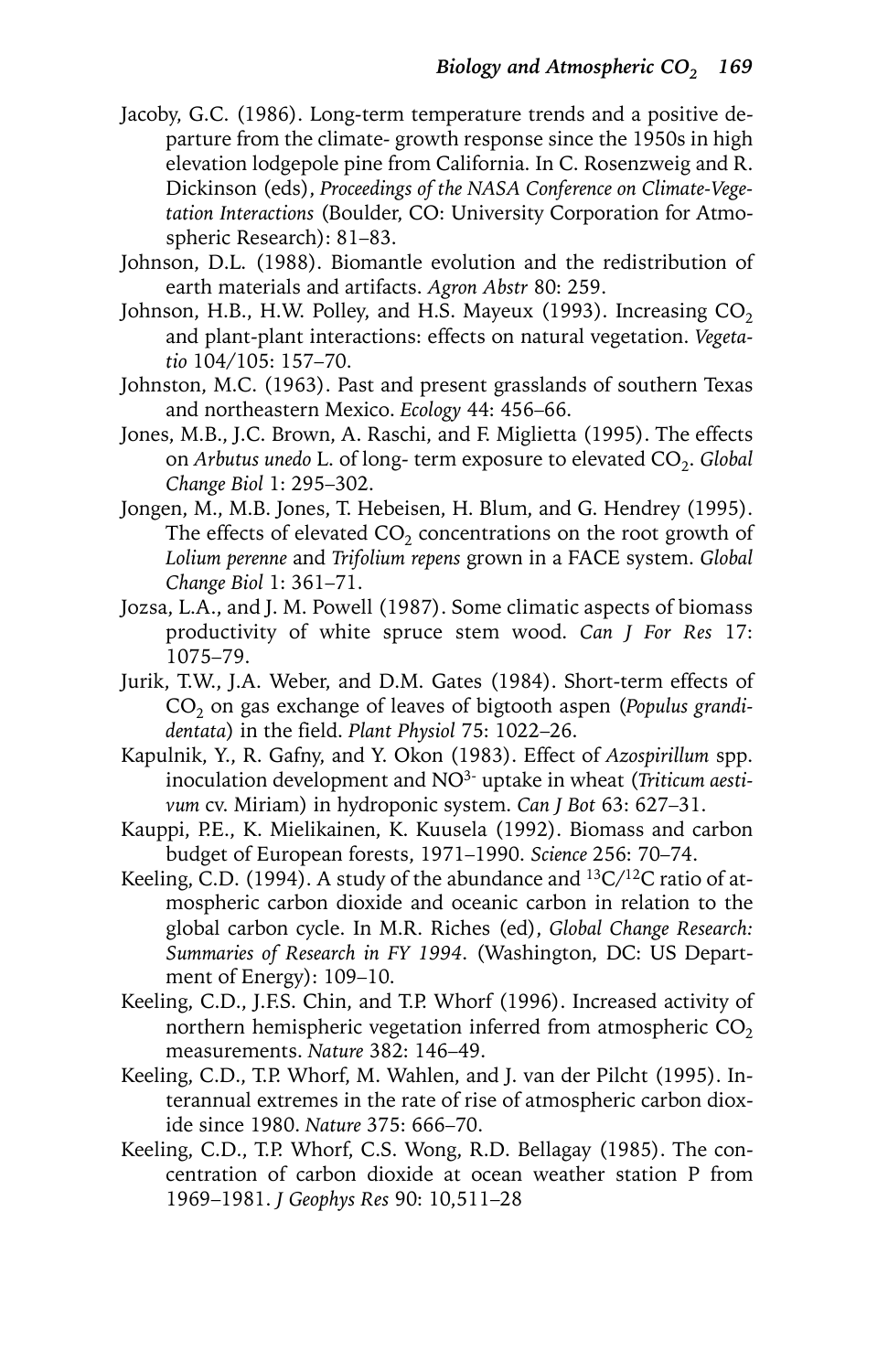- Keeling, R., S.C. Piper, M. Heimann (1996). Global and hemispheric  $CO<sub>2</sub>$  sinks deduced from changes in atmospheric  $O<sub>2</sub>$  concentration. *Nature* 381: 218–21.
- Keeling, R., amd S. Shertz (1992). Seasonal and interannual variations in atmospheric oxygen and implications for the global carbon cycle. *Nature* 358: 723–27.
- Kellomaki, S., and K.-Y. Wang (1996). Photosynthetic responses to needle water potentials in Scots pine after a four-year exposure to elevated CO<sub>2</sub> and temperature. Tree Physiol 16: 765-72.
- Kenk, G. (1989). Zuwachsuntersuchungen im zusammenhang mit den gegenwartigen waldschaden in Baden-Württemberg. In J.B. Bucher and W.I. Bucher (eds), *Air pollution and forest decline* (Brimensdorf, Switzerland: Eidgenossische Anstalt für das forstliche Versuchswesen): 263–69.
- Kenk, G, and H. Fischer (1988). Evidence from nitrogen fertilization in the forests of Germany. *Environ Poll* 54: 199–218.
- Kienast, F.,and R.J. Luxmoore (1988). Tree-ring analysis and conifer growth responses to increased atmospheric CO<sub>2</sub> levels. Oecologia 76: 487–95.
- Kimball, B.A. (1983a). Carbon dioxide and agricultural yield: an assemblage and analysis of 430 prior observations. *Agron J* 75: 779–88.
	- ——— (1983b). *Carbon Dioxide and Agricultural Yield: An Assemblage and Analysis of 770 Prior Observations*. Phoenix, AZ: US Water Conservation Laboratory.
- Kimball, B.A., and S.B. Idso (1983). Increasing atmospheric  $CO_2$ : effects on crop yield, water use and climate. *Agric Water Management* 7: 55–72.
- King, A.W., W.M. Post, and S.D. Wullschleger (1997). The potential response of terrestrial carbon storage to changes in climate and atmospheric CO<sub>2</sub>. *Climatic Change* 35: 199–227.
- King, J.S., R.B. Thomas, and B.R. Strain (1996). Growth and carbon accumulation in root systems of *Pinus taeda* and *Pinus ponderosa* seedlings as affected by varying CO<sub>2</sub>, temperature and nitrogen. Tree *Physiol* 16: 635–42.
- Kirschbaum, M.U.F. (1994). The sensitivity of  $C_3$  photosynthesis to increasing  $CO<sub>2</sub>$  concentration: a theoretical analysis of its dependence on temperature and background CO<sub>2</sub> concentration. *Plant Cell Environ* 17: 747–54.
- Koch, G.W., and H.A. Mooney (1996a). *Carbon Dioxide and Terrestrial Ecosystems*. San Diego, CA: Academic Press.
	- $-$  (1996b). Response of terrestrial ecosystems to elevated CO<sub>2</sub>: a synthesis and summary. In Koch and Mooney 1996a: 415–29.
- Kramer, P.J. (1981). Carbon dioxide concentration, photosynthesis and dry matter production. *BioSci* 31: 29–34.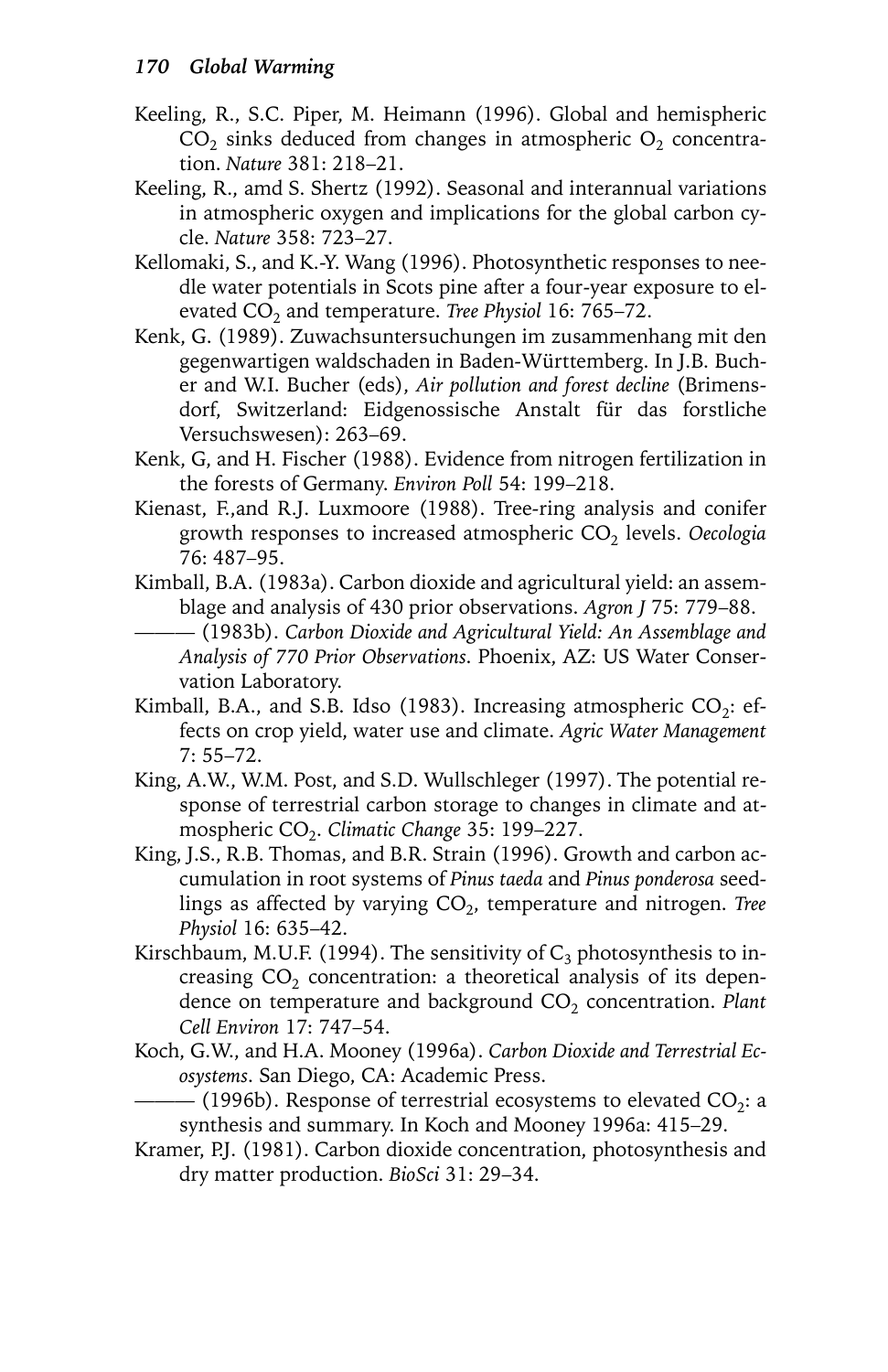- Kubiske, M.E., and K.S. Pregitzer (1996). Effects of elevated  $CO<sub>2</sub>$  and light availability on the photosynthetic light response of trees of contrasting shade tolerance. *Tree Physiol* 16: 351–58.
- Kubiske, M.E., and K.S. Pregitzer (1997). Ecophysiological responses to simulated canopy gaps of two tree species of contrasting shade tolerance in elevated CO<sub>2</sub>. *Functional Ecol* 11: 24-32.
- Kubiske, M.E., K.S. Pregitzer, C.J. Mikan, D.R. Zak, J.L. Maziasz, and J.A. Teeri (1997). *Populus tremuloides* photosynthesis and crown architecture in response to elevated CO<sub>2</sub> and soil N availability. *Oecologia* 110: 328–36.
- LaMarche, V.C., Jr., D.A. Graybill, H.C. Fritts, and M.R. Rose (1984). Increasing atmospheric carbon dioxide: tree ring evidence for growth enhancement in natural vegetation. *Science* 223: 1019–21.
- Lamborg, M.R., R.W. Hardy, and E.A. Paul (1983). Microbial effects. In E.R. Lemon (ed). *CO<sub>2</sub>* and Plants: The Response of Plants to Rising Lev*els of Atmospheric Carbon Dioxide* (Boulder, CO: Westview Press): 131–76.
- Lawlor, D.W., R.A.C. Mitchell (1991). The effects of increasing  $CO<sub>2</sub>$  on crop photosynthesis and productivity: a review of field studies. *Plant Cell Environ* 14: 807–18.
- Lekkerkerk, L.J.A., J.A. Van Veen, S.C. Van de Geijn (1990). Influence of climatic change on soil quality; consequences of increased atmospheric  $CO_2$ -concentration on carbon input and turnover in agro-ecosystems. In J. Goudriaan, H. Van Keulen, and H.H. Van Laar (eds). *The Greenhouse Effect and Primary Productivity in European Agro-ecosystems* (Wageningen, NL: Pudoc): 46–47.
- Lemon, E.R. (1983). *CO<sub>2</sub>* and Plants: The Response of Plants to Rising Levels *of Atmospheric Carbon Dioxide*. Boulder, CO: Westview Press.
- Lewis, J.D., K.L. Griffin, R.B. Thomas, and B.R. Strain (1994). Phosphorus supply affects the photosynthetic capacity of loblolly pine grown in elevated carbon dioxide. *Tree Physiol* 14: 1229–44.
- Liang, N., and K. Maruyama (1995). Interactive effects of  $CO<sub>2</sub>$  enrichment and drought stress on gas exchange and water-use efficiency in *Alnus firma*. *Environ Exp Bot* 35: 353–61.
- Liang, N., K. Maruyama, and Y. Huang (1996). Effects of  $CO<sub>2</sub>$  concentration on the photosynthetic and carboxylation efficiencies of *Fagus crenata* and *Quercus crispula*. *Photosynthetica* 32: 355–65.
- Liu, S., and R.O. Teskey (1995). Responses of foliar gas exchange to long-term elevated  $CO<sub>2</sub>$  concentrations in mature loblolly pine trees. *Tree Physiol* 15: 351–59.
- Long, S.P. (1991). Modification of the response of photosynthetic productivity to rising temperature by atmospheric  $CO<sub>2</sub>$  concentrations: has its importance been underestimated? *Plant Cell Environ* 14: 729–39.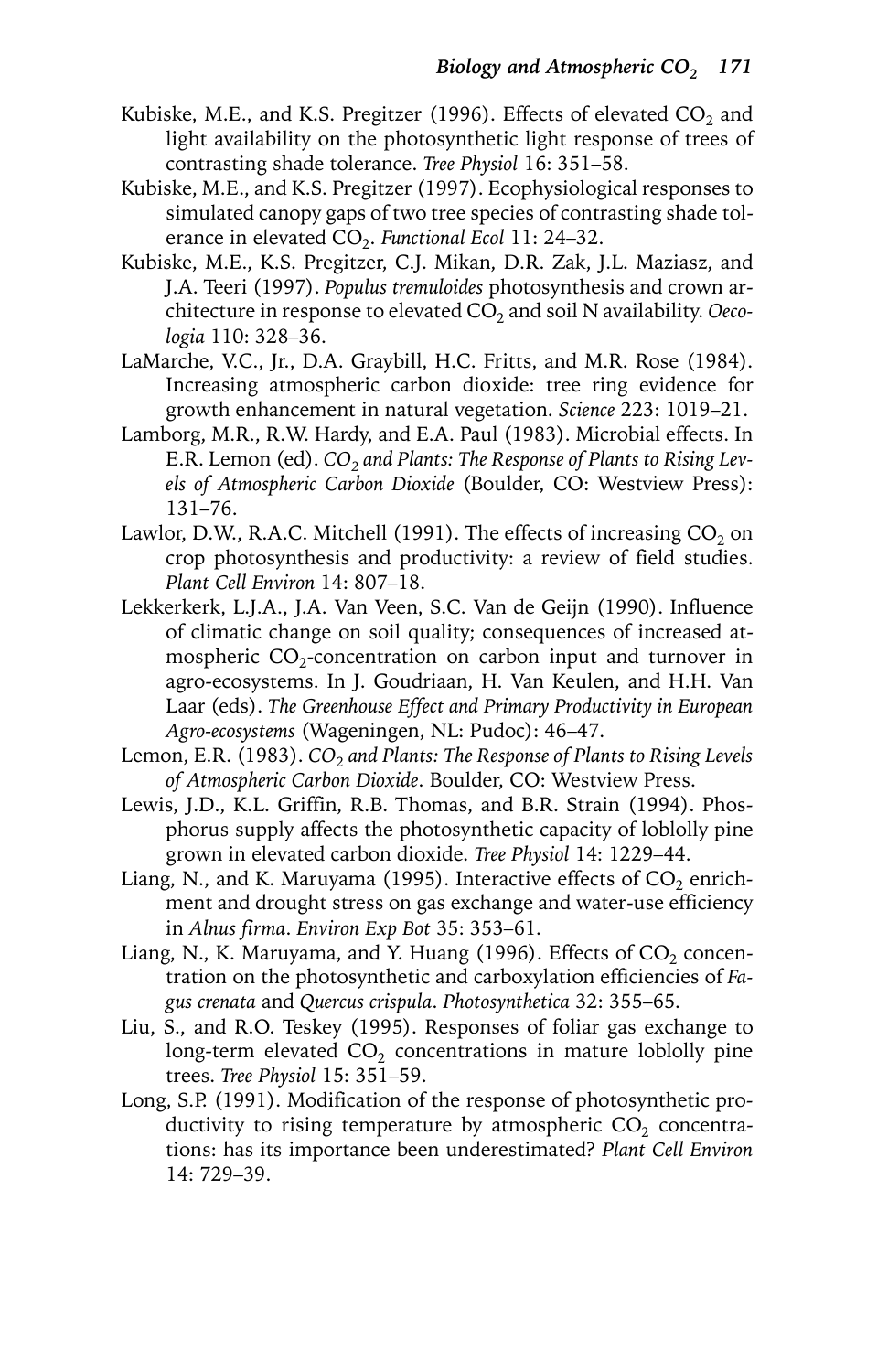- Long, S.P., B.G. Drake (1991). Effect of the long-term elevation of  $CO<sub>2</sub>$ concentration in the field on the quantum yield of photosynthesis of the C3 sedge, *Scirpus olneyi*. *Plant Physiol* 96: 221–26.
- Lowe, R.H., and H.J. Evans (1962). Carbon dioxide requirement for growth of legume nodule bacteria. *Soil Sci* 94: 351–56.
- Luo, Y., C.B. Field, and H.A. Mooney (1994). Predicting responses of photosynthesis and root fraction to elevated  $[CO<sub>2</sub>]$ : interactions among carbon, nitrogen, and growth. *Plant Cell Environ* 17: 1195–204.
- Luxmoore, R.J., E.G. O'Neill, J.M. Ells, H.H. Rogers (1986). Nutrient-uptake and growth responses of Virginia pine to elevated atmospheric CO<sub>2</sub>. *J Environ Qual* 15: 244-51.
- MacDowall, F.D.H. (1983). Effects of light intensity and  $CO<sub>2</sub>$  concentration on the kinetics of 1st month growth and nitrogen fixation of alfalfa. *Can J Bot* 61: 731–40.
- Madsen, T.V. (1993). Growth and photosynthetic acclimation by *Ranunculus aquatilis* L. in response to inorganic carbon availability. *New Phytol* 125: 707–15.
- Madsen, T.V., and K. Sand-Jensen (1994). The interactive effects of light and inorganic carbon on aquatic plant growth. *Plant Cell Environ* 17: 955–62.
- Marek, M.V., and J. Kalina (1996). Comparison of two experimental approaches used in the investigations of the long-term effects of elevated CO<sub>2</sub> concentration. *Photosynthetica* 32: 129-33.
- Maruyama, L.K., and Y. Huang (1966). Effects of  $CO<sub>2</sub>$  concentration on the photosynthetic and carboxylation efficiencies of *Fagus crenata* and *Quercus crispula*. *Photosynthetica* 32: 355–65.
- Masle, J., G.D. Farquhar, and R.M. Gifford (1990). Growth and carbon economy of wheat seedlings as affected by soil resistance to penetration and ambient partial pressure of CO<sub>2</sub>. Aust J Plant Physiol 17: 465–87.
- McKee, I.F., J.F. Bullimore, and S.P. Long (1997). Will elevated  $CO<sub>2</sub>$  concentrations protect the yield of wheat from O<sub>3</sub> damage? *Plant Cell Environ* 20: 77–84.
- McMurtrie, R.E., H.N. Comins, M.U.F. Kirschbaum, and Y.-P. Wang (1992). Modifying existing forest growth models to take account of effects of elevated CO<sub>2</sub>. Aust J Bot 40: 657-77.
- McMurtrie, R.E., and Y.-P. Wang (1993). Mathematical models of the photosynthetic response of tree stands to rising  $CO<sub>2</sub>$  concentrations and temperatures. *Plant Cell Environ* 16: 1–13.
- McNaughton, S.J., M. Oesterheld, D.A. Frank, and K.J. Williams (1989). Ecosystem-level patterns of primary productivity and herbivory in terrestrial habitats. *Nature* 341: 142–44.
- Micallef, B.J., P.J. Vanderveer, snf T.D. Sharkey (1996). Responses to elevated CO<sub>2</sub> of *Flaveria linearis* plants having a reduced activity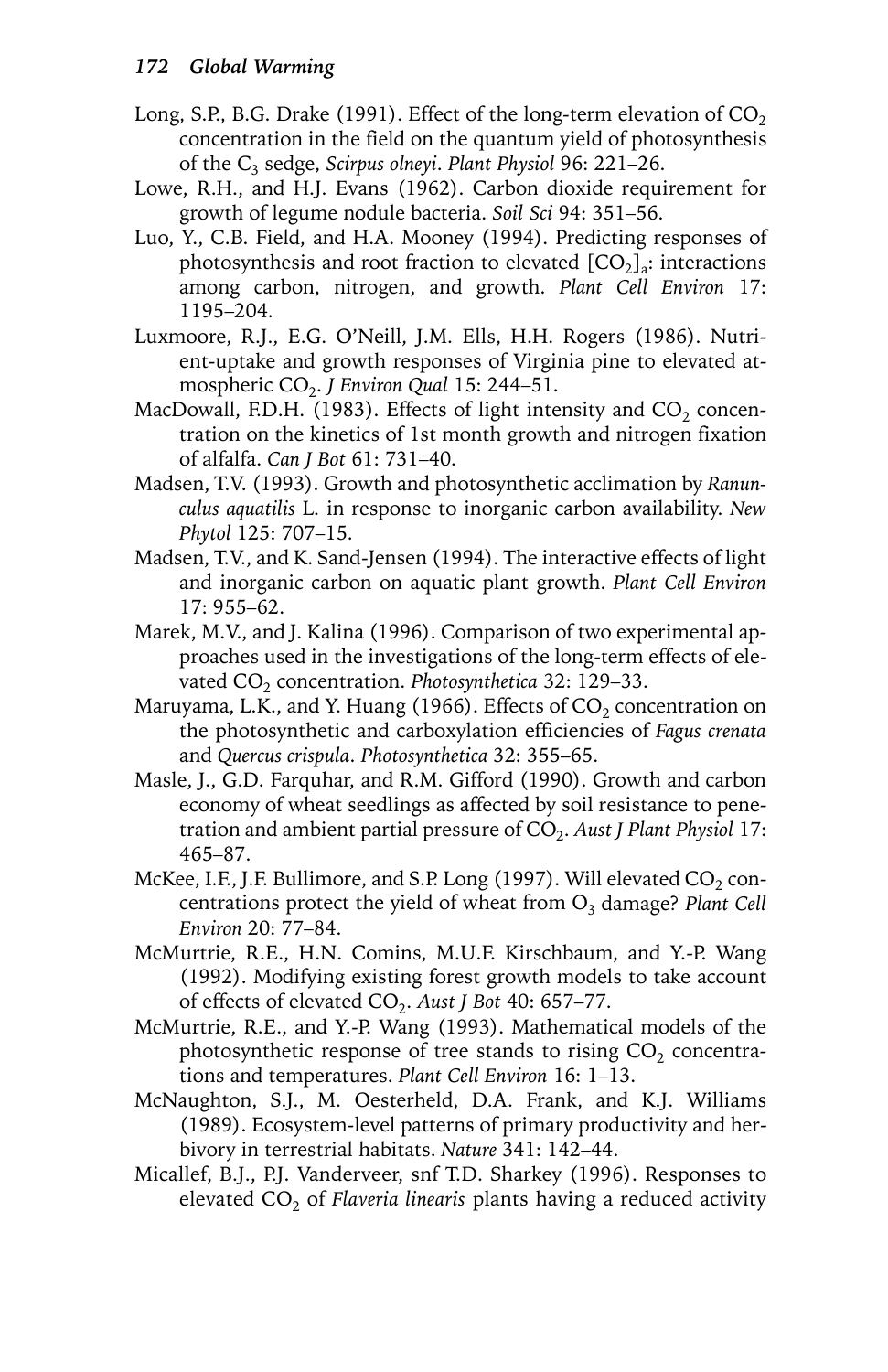of cytosolic fructose-1,6-bisphosphatase. *Plant Cell Environ* 19: 10–16.

- Molla, M.A.Z., A.A. Chowdhary, and A.H. Islam (1984). Microbial mineralization of organic phosphate in soil. *Plant Soil* 78: 393–99.
- Morison, J.I.L. (1985). Sensitivity of stomata and water use efficiency to high CO<sub>2</sub>. *Plant Cell Environ* 8: 467-74.
- Mortensen, L.M. (1987). Review:  $CO<sub>2</sub>$  enrichment in greenhouses. Crop responses. *Sci Hort* 33: 1–25.
- Mulholland, B.J., J. Craigon, C.R. Black, J.J. Colls, J. Atherton, and G. Landon (1997). Effects of elevated carbon dioxide and ozone on the growth and yield of spring wheat (*Triticum aestivum* L.) *J Exp Bot* 48: 113–22.
- Murphy, P.M. (1986). Effect of light and atmospheric carbon dioxide concentration on nitrogen fixation by herbage legumes. *Plant Soil* 95: 399–409.
- Myneni, R.B., C.D. Keeling, C.J. Tucker, G. Asrar, and R.R. Nemani (1997). Increased plant growth in the northern high latitudes from 1981 to 1991. *Nature* 386: 698–702.
- Nie, G.Y., S.P. Long, R.L. Garcia, B.A. Kimball, R.L. LaMorte, P.J. Pinter, Jr., G.W. Wall, and A.N. Weber (1995). Effects of free-air  $CO<sub>2</sub>$  enrichment on the development of the photosynthetic apparatus in wheat, as indicated by changes in leaf proteins. *Plant Cell Environ* 18: 855–64.
- Nijs, I., I. Impens (1996). Effects of elevated  $CO<sub>2</sub>$  concentration and climate-warming on photosynthesis during winter in *Lolium perenne*. *J Exp Bot* 47: 915–24.
- Nilsen, S., K. Hovland, C. Dons, and S.P. Sletten (1983). Effect of  $CO<sub>2</sub>$ enrichment on photosynthesis, growth and yield of tomato. *Sci Hort* 20: 1–14.
- Norby, R.J. (1994). Issues and perspectives for investigating root responses to elevated atmospheric carbon dioxide. *Plant Soil* 165: 9–20.
- Norby, R.J. (1997). Inside the black box. *Nature* 388: 522–23.
- Norby, R.J., C.A. Gunderson, S.D. Wullschleger, E.G. O'Neill, and M.K. McCracken (1992). Productivity and compensatory responses of yellow-poplar trees in elevated CO<sub>2</sub>. *Nature* 357: 322–24.
- Norby, R.J., and E.G. O'Neill (1991). Leaf area compensation and nutrient interactions in CO<sub>2</sub>-enriched seedlings of yellow-poplar (Li*riodendron tulipifera* L.). *New Phytol* 117: 515–28.
- Norby, R.J., E.G. O'Neill, and R.J. Luxmoore (1986). Effects of atmospheric  $CO<sub>2</sub>$  enrichment on the growth and mineral nutrition of *Quercus alba* seedlings in nutrient-poor soil. *Plant Physiol* 82: 83–89.
- Oechel, W.C., S. Cowles, N. Grulke, S.J. Hastings, B. Lawrence, T. Prudhomme, G. Riechers, B. Strain, D. Tissue, and G. Vourlitis (1994). Transient nature of  $CO<sub>2</sub>$  fertilization in Arctic tundra. *Nature* 371: 500–03.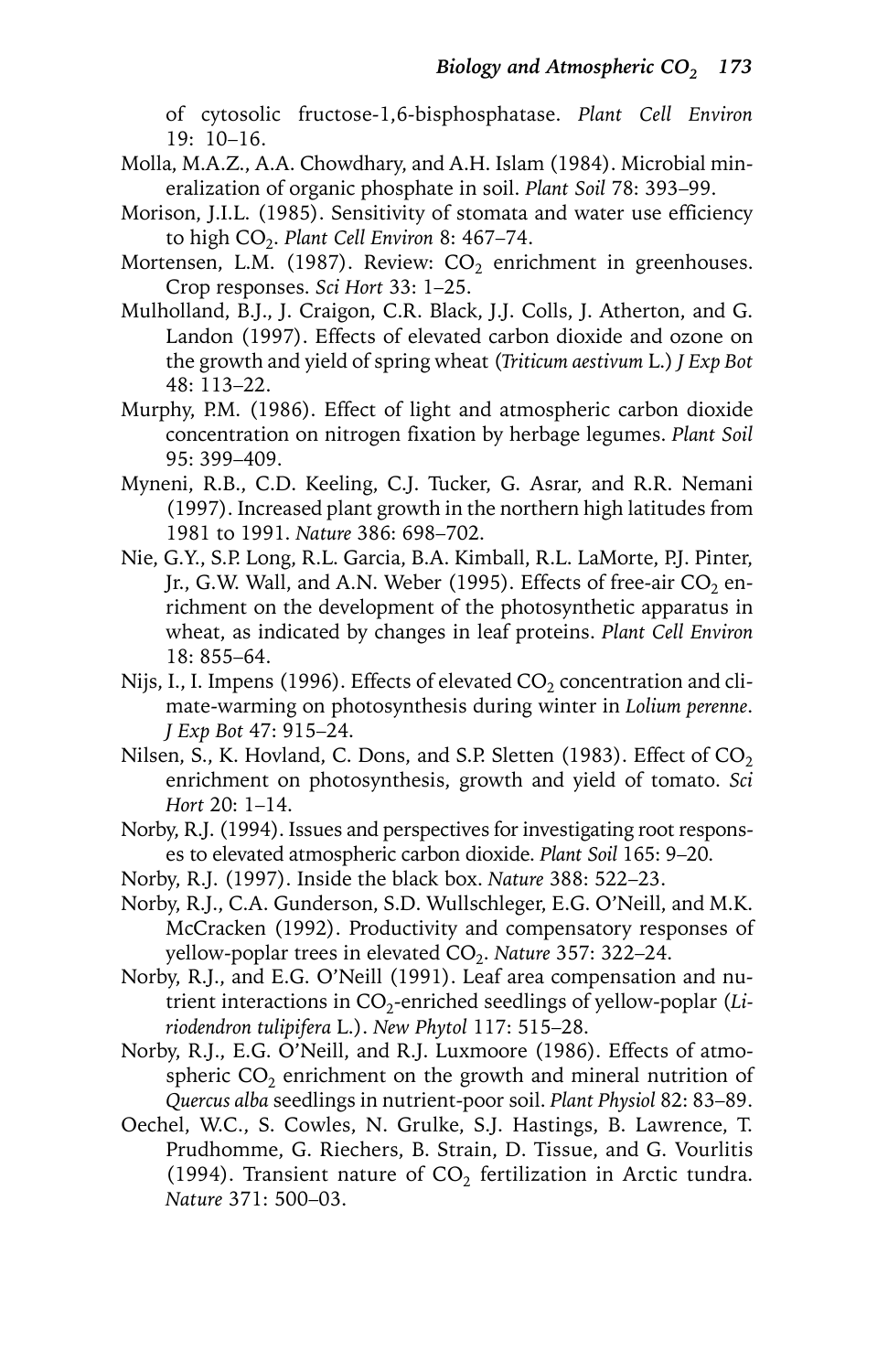- Oechel, W.C., and B.R. Strain (1985). Native species responses to increased atmospheric carbon dioxide concentration. In B.R. Strain, and J.D. Cure (eds), *Direct Effects of Increasing Carbon Dioxide on Vegetation* (Washington, DC: US Department of Energy): 117–54.
- Okamoto, K., S. Tanimoto, and K. Okano (1995). Statistical analysis of the increase in atmospheric  $CO<sub>2</sub>$  concentrations and its relation to the possible existence of CO<sub>2</sub> fertilization of a global scale. Tellus 47B: 206–11.
- Ortuno, A., A. Hermansarz, J. Noguera, V. Morales, and T. Armero (1978). Phosphorus solubilizing effect of *A. niger* and *Pseudomonas fluorescens*. *Microbiol Esp* 30: 113–20.
- Osborne, C.P., B.G. Drake, J. LaRoche, S.P. Long (1997). Does long-term elevation of  $CO<sub>2</sub>$  concentration increase photosynthesis in forest floor vegetation? *Plant Physiol* 114: 337–44.
- Overpeck, J.T., P.J. Bartlein, and T. Webb III (1991). Potential magnitude of future vegetation change in eastern North America: comparisons with the past. *Science* 254: 692–95.
- Owensby, C.E., J.M. Ham, A.K. Knapp, C.W. Rice, P.I. Coyne, and L.M. Auen (1996). Ecosystem-level responses of tallgrass prairie to elevated CO<sub>2</sub>. In G.W. Koch and H.A. Mooney (eds), *Carbon Dioxide and Terrestrial Ecosystems* (San Diego, CA: Academic Press): 175–93.
- Paine, S. (1988). No escape from the global greenhouse. *New Sci* 1638: 38–43.
- Pallas, J.E. (1965). Transpiration and stomatal opening with changes in carbon dioxide content of the air. *Science* 147: 171–73.
- Parker, M.L. (1987). Recent abnormal increase in tree-ring widths: a possible effect of elevated atmospheric carbon dioxide. In G.C. Jacoby, Jr. and J.W. Hornbeck (eds), *Proceedings of the International Symposium on Ecological Aspects of Tree-ring Analysis* (Washington, DC: US Department of Energy): 511–21.
- Pearcy, R.W., and O. Bjorkman (1983). Physiological effects. In E.R. Lemon (ed), *CO<sub>2</sub>* and Plants: The Response of Plants to Rising Levels of *Atmospheric Carbon Dioxide* (Boulder, CO: Westview Press): 65–105.
- Pearman, G.I., and P. Hyson (1981). The annual variation of atmospheric CO<sub>2</sub> concentration observed in the northern hemisphere. *J Geophys Res* 86: 9839–43.
- Percival, D.C., J.T.A. Proctor, and M.J. Tsujita (1996). Whole-plant net  $CO<sub>2</sub>$  exchange of raspberry as influenced by air and root-zone temperature, CO<sub>2</sub> concentration, irradiation, and humidity. *J Amer Soc Hort Sci* 121: 838–45.
- Peters, R.L., and J.D.S. Darling (1985). The greenhouse effect and nature reserves. *BioSci* 35: 707–17.
- Phillips, D.A., K.D. Newell, S.A. Hassel, and C.E. Felling (1976). The effect of  $CO<sub>2</sub>$  enrichment on root nodule development and symbiotic N2 reduction in *Pisum sativum* L. *Amer J Bot* 63: 356–62.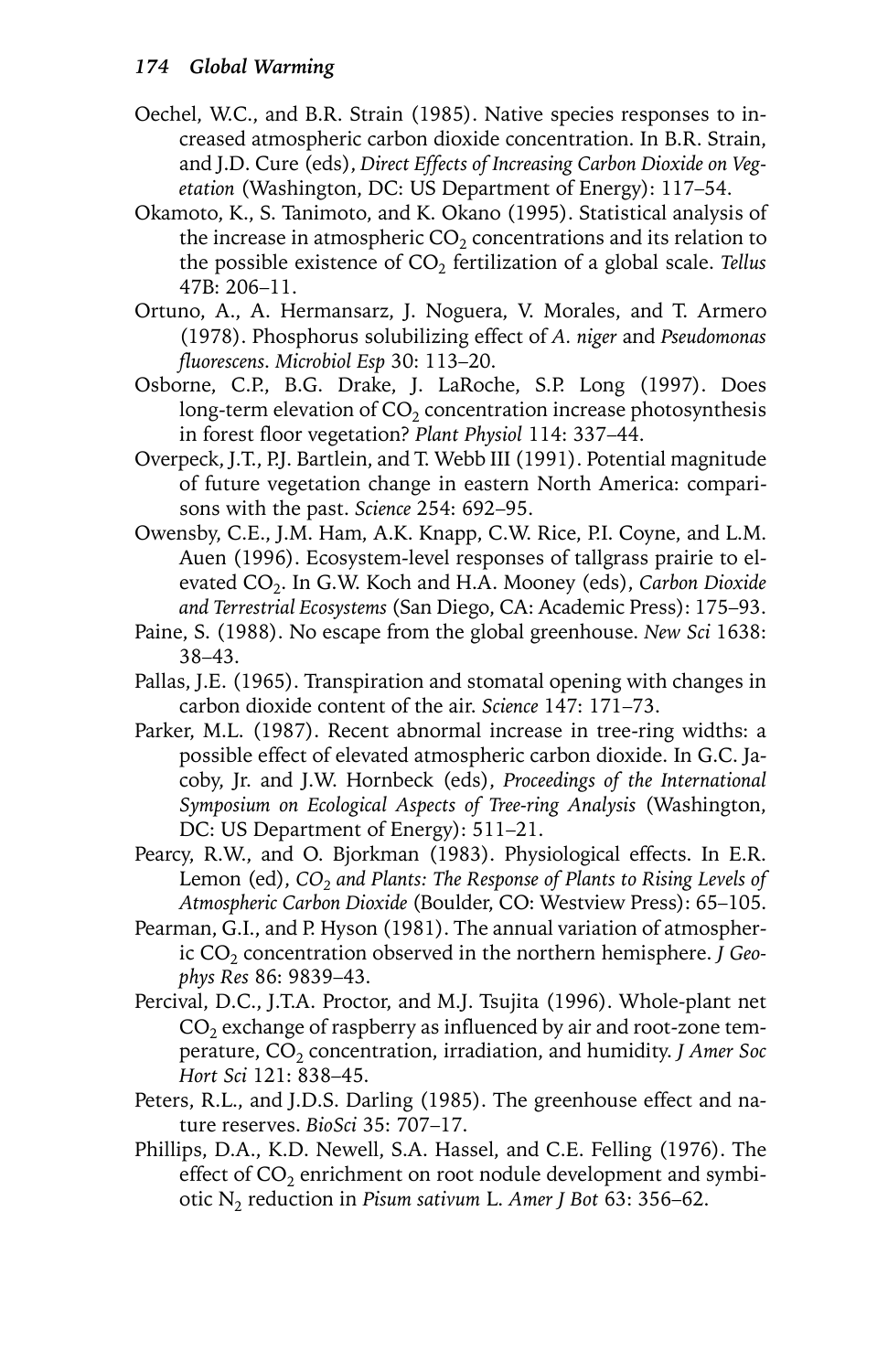- Phillips, O.L., and A.H. Gentry (1994). Increasing turnover through time in tropical forests. *Science* 263: 954–58.
- Pimm, S.L., G.J. Russell, J.L. Gittleman, and T.M. Brooks (1995). The future of biodiversity. *Science* 269: 347–50.
- Pimm, S.L., and A.M. Sugden (1994). Tropical diversity and global change. *Science* 263: 933–34.
- Pinter, P.J. Jr., B.A. Kimball, R.L. Garcia, G.W. Wall, D.J. Hunsaker, and R.L. LaMorte (1996). Free-air  $CO<sub>2</sub>$  enrichment: responses of cotton and wheat crops. In G.W. Koch, and H.A. Mooney (eds), *Carbon Dioxide and Terrestrial Ecosystems* (San Diego, CA: Academic Press): 215–49.
- Pitelka, L.F., R.H. Gardner, J. Ash, S. Berry, H. Gitay, I.R. Noble, A. Saunders, R.H.W. Bradshaw, L. Brubaker, J.S. Clark, M.B. Davis, S. Sugita, J.M. Dyer, R. Hengeveld, G. Hope, B. Huntley, G.A. King, S. Lavorel, R.N. Mack, G.P. Malanson, M. McGlone, I.C. Prentice, and M. Rejmanek (1997). Plant migration and climate change. *Amer Sci* 85: 464–73.
- Pitman, M. (1977). Ion transport into the xylem. *Ann Rev Plant Physiol* 28: 71–88.
- Polley, H.W., H.B. Johnson, H.S. Mayeux, C.R. Tischler, and D.A. Brown (1996). Carbon dioxide enrichment improves growth, water relations and survival of droughted honey mesquite (*Prosopis glandulosa*) seedlings. *Tree Physiol* 16: 817–23.
- Poorter, H. (1993). Interspecific variation in the growth response of plants to an elevated ambient CO<sub>2</sub> concentration. *Vegetatio* 104/ 105: 77–97.
- Possingham, H.P. (1993). Impact of elevated atmospheric  $CO<sub>2</sub>$  on biodiversity: mechanistic population-dynamic perspective. *Aust J Bot* 41: 11–21.
- Pregitzer, K.S., D.R. Zak, P.S. Curtis, M.E. Kubiske, J.A. Teeri, C.S. Vogel (1995). Atmospheric  $CO<sub>2</sub>$ , soil nitrogen and turnover of fine roots. *New Phytol* 129: 579–85.
- Pretzsch, H. (1985a). Wachstumsmerkmale suddeutscher Kiefernbestande in den letzen 25 Jahren. *Forschungsbericht der Forstlichen Forschungs-Anstalt Munchen* 65.
	- ——— (1985b). Wachstumsmerkmale oberpfalzischer Kiefernbestande in den letzten 30 Jahren. Vitalitatszustand-Strukturverhaltnisse-Zuwachsgang. *Allg Forstzeitschr* 42: 1122–26.
- Prior, S.A., H.H. Rogers, G.B. Runion, B.A. Kimball, J.R. Mauney, K.F. Lewin, J. Nagy, and G.R. Hendrey (1995). Free-air carbon dioxide enrichment of cotton: Root morphological characteristics. *J Environ Qual* 24: 678–83.
- Prior, S.A., H.A. Torbert, G.B. Runion, H.H. Rogers, C.W. Wood, B.A. Kimball, R.L. LaMorte, P.J. Pinter, and G.W. Wall (1997). Free-air carbon dioxide enrichment of wheat: soil carbon and nitrogen dynamics. *J Environ Qual* 26: 1161–66.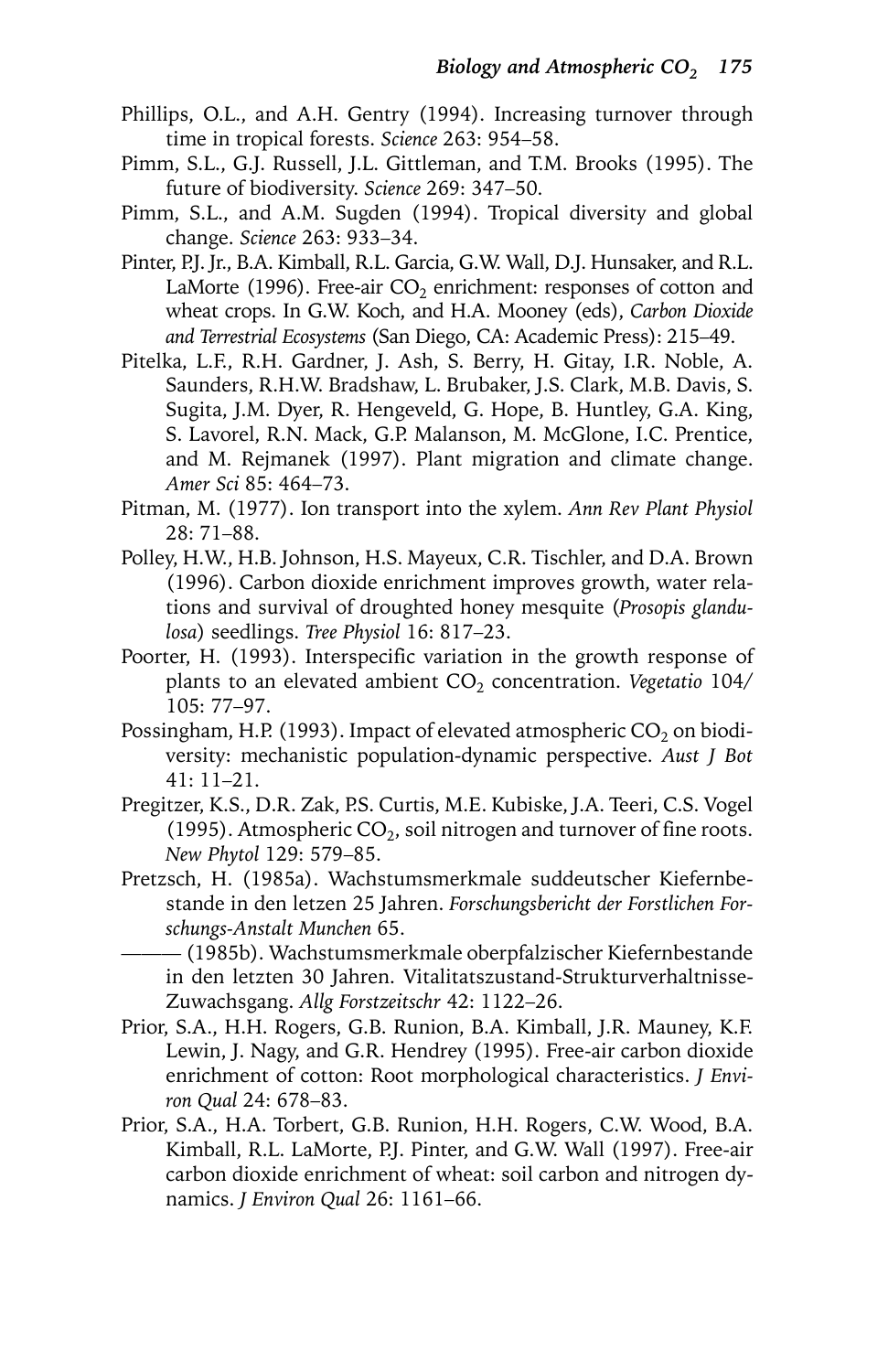- Quebedeaux, B., U.D. Havelka, K.L. Livak, R.W.F. Hardy (1975). Effect of altered  $pO_2$  on the aerial part of soybean on symbiotic  $N_2$  fixation. *Plant Physiol* 56: 761–64.
- Radin, J.W., B.A. Kimball, D.L. Hendrix , and J.R. Mauney (1987). Photosynthesis of cotton plants exposed to elevated levels of carbon dioxide in the field. *Photosyn Res* 12: 191–203.
- Raven, J.A. (1991). Physiology of inorganic C acquisition and implications for resource use efficiency by marine phytoplankton: relation to increased CO<sub>2</sub> and temperature. *Plant Cell Environ* 14: 779-94.
	- ——— (1993). Phytoplankton: limits on growth rates. *Nature* 361: 209–10.
- Reining, E. (1994). Acclimation of  $C_3$  photosynthesis to elevated  $CO_2$ : hypotheses and experimental evidence. *Photosynthetica* 30: 519–25.
- Riebesell, U., D.A. Wolf-Gladrow, and V. Smetacek (1993). Carbon dioxide limitation of marine phytoplankton growth rates. *Nature* 361: 249–51.
- Robinson, J.M. (1994). Speculations on carbon dioxide starvation, Late Tertiary evolution of stomatal regulation and floristic modernization. *Plant Cell Environ* 17: 345–54.
- Roden, J.S., and M.C. Ball (1996). The effect of elevated  $[CO<sub>2</sub>]$  on growth and photosynthesis of two eucalyptus species exposed to high temperatures and water deficits. *Plant Physiol* 111: 909–19.
- Rogers, H.H., L.H. Allen, Jr, B.A. Kimball, S.B. Idso, J.E. Miller, S.L. Rawlins, and R.C. Dahlman (1992). Potential impacts of climate change on agricultural production. Testimony before public hearing of the Committee of Enquiry on Protecting the Earth's Environment (17–18 February). Enquete Kommission, Deutcher Bundestag, Bundeshaus, Bonn, D.
- Rogers, H.H., C.M. Peterson, J.N. McCrimmon, and J.D. Cure (1992). Response of plant roots to elevated atmospheric carbon dioxide. *Plant Cell Environ* 15: 749–52.
- Rogers, H.H., G.B. Runion, and S.V. Krupa (1994). Plant responses to atmospheric  $CO<sub>2</sub>$  enrichment with emphasis on roots and the rhizosphere. *Environ Poll* 83: 155–89.
- Root, T.L., and S.H. Schneider (1993). Can large-scale climatic models be linked with multiscale ecological studies? *Conserv Biol* 7: 256–70.
- Rowland, A.J., J.T. Baker, L.H. Allen, Jr., and G. Bowes (1996). Interactions of  $CO<sub>2</sub>$  enrichment and temperature on carbohydrate accumulation and partitioning in rice. *Environ Exp Bot* 36: 111–24.
- Rudorff, B.F.T., C.L. Mulchi, E. Lee, R. Rowland, and R. Pausch (1996). Photosynthetic characteristics in wheat exposed to elevated  $O<sub>3</sub>$ and CO2. *Crop Sci* 36: 1247–51.
- Rufty, T.W., Jr., C.T. MacKown, and R.M. Volk (1989). Effects of altered carbohydrate availability on whole-plant assimilation of  $15NO^3$ . *Plant Physiol* 89: 457–63.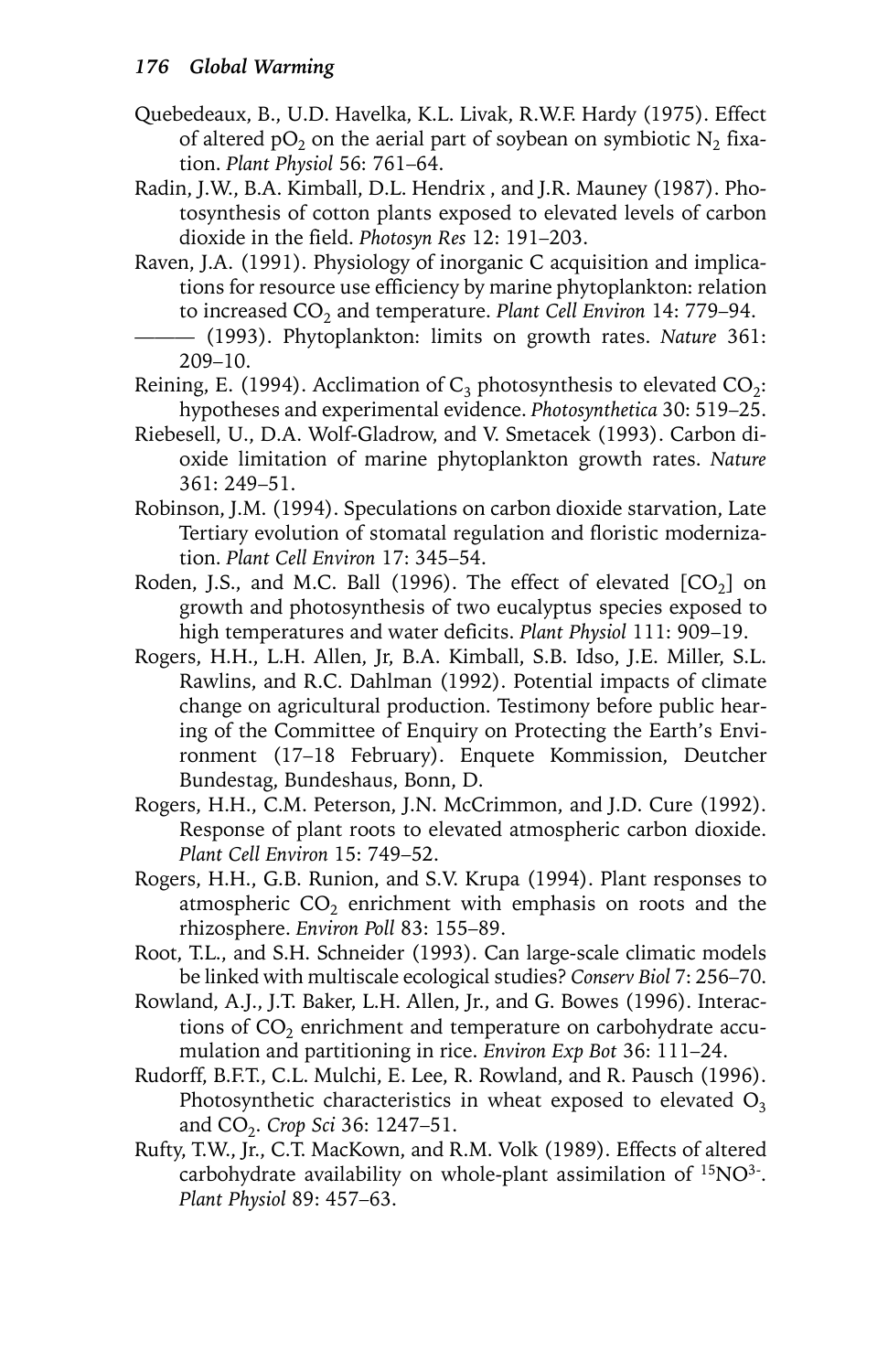- Sage, R.F., T.D. Sharkey, and J.R. Seemann (1989). Acclimation of photosynthesis to elevated  $CO<sub>2</sub>$  in five  $C<sub>3</sub>$  species. *Plant Physiol* 89: 590–96.
- Scheiner, S.M., and J.M. Rey-Benayas (1994). Global patterns of plant diversity. *Evol Ecol* 8: 331–47.
- Samuelson, L.J., and J.R. Seiler (1992). Fraser fir seedling gas exchange and growth in response to elevated  $CO<sub>2</sub>$ . *Environ Exp Bot* 32: 351–56.
- Sand-Jensen, K., M.F. Pedersen, and S. Laurentius (1992). Photosynthetic use of inorganic carbon among primary and secondary water plants in streams. *Freshwater Biol* 27: 283–93.
- Scifres, C.J. (1980). *Brush Management: Principles and Practices for Texas and the Southwest*. College Station, TX: Texas A and M University Press.
- Seemann, J.R., J.A. Berry, and J.S. Downton (1984). Photosynthetic response and adaptation to high temperature in desert plants. A comparison of gas exchange and fluorescence methods for studies of thermal tolerance. *Plant Physiol* 75: 364–68.
- Shapiro, J. (1997). The role of carbon dioxide in the initiation and maintenance of blue-green dominance in lakes. *Freshwater Biol* 37: 307–23.
- Sicher, R.C., and J.A. Bunce (1997). Relationship of photosynthetic acclimation to changes of Rubisco activity in field-grown winter wheat and barley during growth in elevated carbon dioxide. *Photosyn Res* 52: 27–38.
- Sicher, R.C., and D.F. Kremer (1994). Responses of *Nicotiana tabacum* to CO2 enrichment at low-photon flux density. *Physiol Plant* 92: 383–88.
- Simmons, G.L., and P.E. Pope (1987). Influence of soil compaction and vesicular-arbuscular mycorrhizae on root growth of yellow poplar and sweet gum seedlings. *Can J For Res* 17: 970–75.
	- $-$  (1988). Influence of soil water potential and mycorrhizal colonization on root growth of yellow-poplar and sweet gum seedlings grown in compacted soil. *Can J For Res* 18: 1392–96.
- Sinclair, T.R., C.T. deWit (1975). Photosynthate and nitrogen requirements for seed productivity by various crops. *Science* 189: 565–67.
- Smith, S.E., and D.J. Read (1996). *Mycorrhizal symbiosis*. London: Academic Press.
- Sombroek, W.G. (1995). Aspects of soil organic matter and nutrient cycling in relation to climate change and agricultural sustainability. In International Symposium on Nuclear and Related Techniques in Soil-Plant Studies on Sustainable Agriculture and Environmental Preservation, *Nuclear Techniques in Soil-Plant Studies for Sustainable Agriculture and Environmental Preservation* (Vienna, AT: International Atomic Energy Agency): 15–26.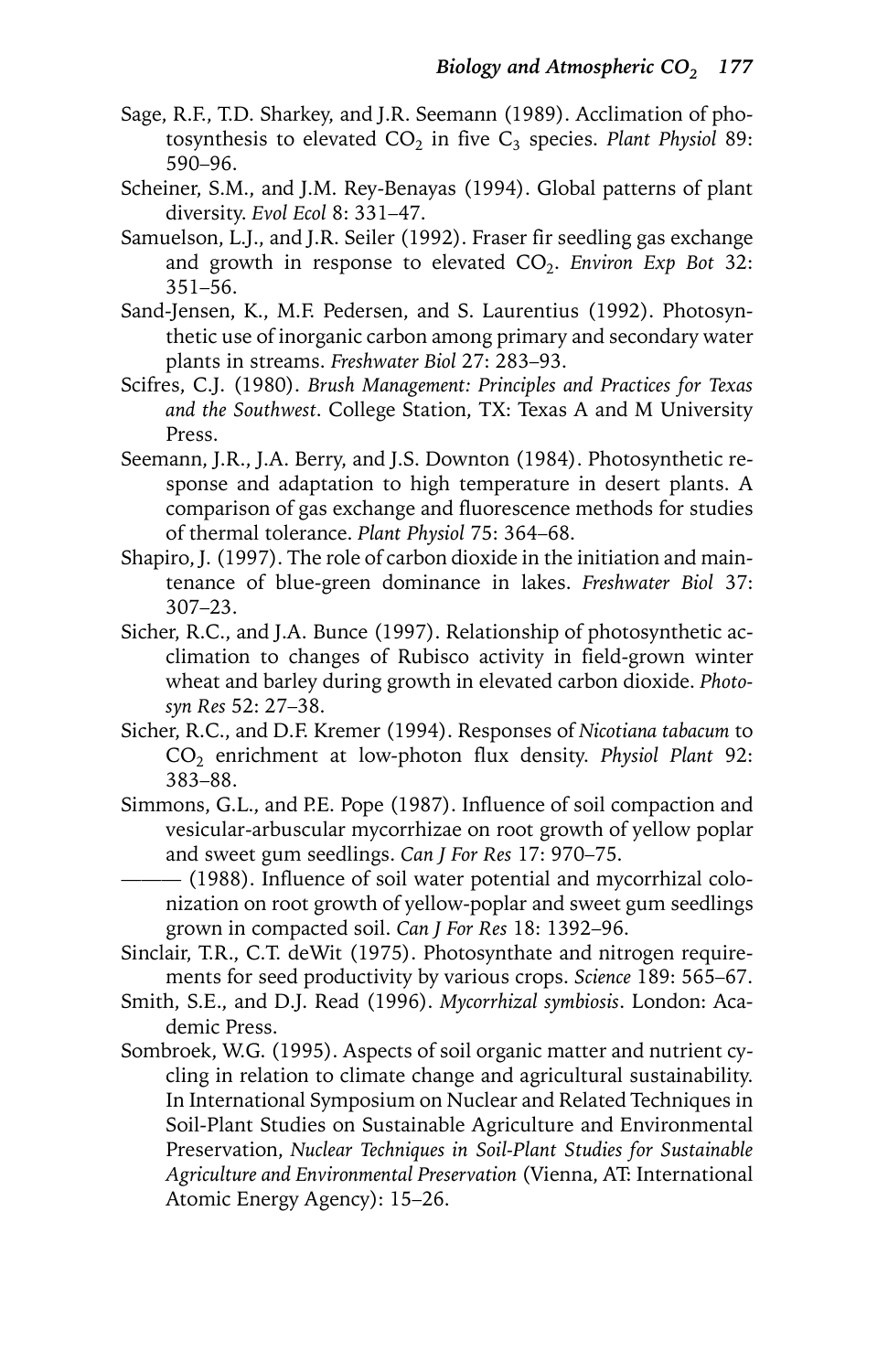#### *178 Global Warming*

- Spelsberg, G. (1987). Zum Problem der Beurteilung des Zuwachses in geschadigten Bestanden. *Allg Forst Jagdztg* 158: 205–10.
- Spieker, M. (1990). Growth variation and environmental stresses: long-term observations on permanent research plots in southwestern Germany. *Water Air Soil Poll* 54: 247–56.
- Stitt, M. (1991). Rising  $CO<sub>2</sub>$  levels and their potential significance for carbon flow in photosynthetic cells. *Plant Cell Environ* 14: 741–62.
- Strain, B.R., and J.D. Cure (1994). Direct effects of atmospheric  $CO<sub>2</sub>$ enrichment on plants and ecosystems: an updated bibliographic data base. Oak Ridge, TN: Oak Ridge National Laboratory.
- Stuhlfauth, T., and H.P. Fock (1990). Effect of whole season  $CO<sub>2</sub>$  enrichment on the cultivation of a medicinal plant, *Digitalis lanata*. *J Agron Crop Sci* 164: 168–73.
- Stulen, I., and J. den Hertog (1993). Root growth and functioning under atmospheric CO<sub>2</sub> enrichment. *Vegetatio* 104/105: 99-115.
- Svedang, M.U. (1992). Carbon dioxide as a factor regulating the growth dynamics of *Juncus bulbosus*. *Aquatic Bot* 42: 231–40.
- Taiz, L.,and E. Zeiger (1991). *Plant Physiology*. Redwood City, CA: Benjamin-Cummings.
- Teskey, R.O. (1995). A field study of the effects of elevated  $CO<sub>2</sub>$  on carbon assimilation, stomatal conductance and leaf and branch growth of *Pinus taeda* trees. *Plant Cell Environ* 18: 565–73.
	- $-$  (1997). Combined effects of elevated CO<sub>2</sub> and air temperature on carbon assimilation of *Pinus taeda* trees. *Plant Cell Environ* 20: 373–80.
- Thomas, R.B., and B.R. Strain (1991). Root restriction as a factor in photosynthetic acclimation of cotton seedlings grown in elevated carbon dioxide. *Plant Physiol* 96: 627–34.
- Thornley, J.H.M., and M.G.R. Cannell (1996). Temperate forest responses to carbon dioxide, temperature and nitrogen: a model analysis. *Plant Cell Environ* 19: 1331–48.
- Tingey, D.T., M.G. Johnson, D.L. Phillips, D.W. Johnson, and J.T. Ball (1996). Effects of elevated  $CO<sub>2</sub>$  and nitrogen on the synchrony of shoot and root growth in ponderosa pine. *Tree Physiol* 16: 905–14.
- Tinker, P.B. (1984). The role of microorganisms in mediating and facilitating the uptake of plant nutrients from the soil. *Plant Soil* 76: 77–91.
- Tissue, D.T., and W.C. Oechel (1987). Response of *Eriophorum vagina* $tum$  to elevated  $CO<sub>2</sub>$  and temperature in the Alaskan tussock tundra. *Ecology* 68: 401–10.
- Titus, J.E. (1992). Submersed macrophyte growth at low pH. II.  $CO<sub>2</sub>$ sediment interactions. *Oecologia* 92: 391–98.
- Titus, J.E., R.S. Feldman, and D. Grise (1990). Submersed macrophyte growth at low pH. I.  $CO<sub>2</sub>$  enrichment effects with fertile sediment. *Oecologia* 84: 307-313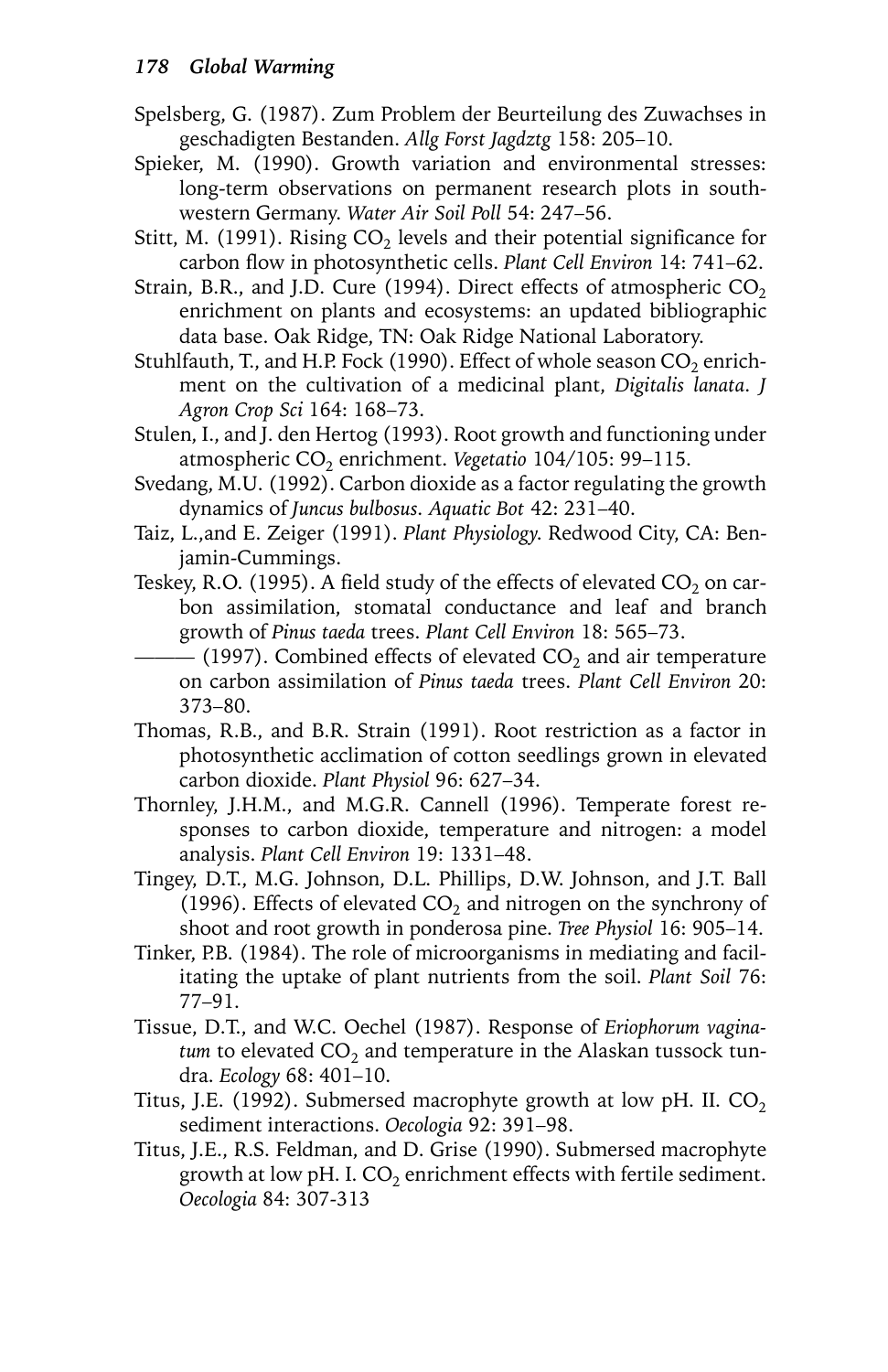- Umali-Garcia, M., D.H. Hubbel, M.H. Gaskin, F.B. Dazzo (1980). Association of *Azospirillum* with grass roots. *Appl Environ Microbiol* 39: 219–26.
- Van Oosten, J.-J., and R.T. Besford (1996). Acclimation of photosynthesis to elevated  $CO<sub>2</sub>$  through feedback regulation of gene expression: climate of opinion. *Photosyn Res* 48: 353–65.
- Vitousek, P.M., H.A. Mooney, J. Lubchenco, and J.M. Melillo (1997). Human domination of Earth's ecosystems. *Science* 277: 494–99.
- Vogel, C.S., and P.S. Curtis (1995). Leaf gas exchange and nitrogen dynamics of N<sub>2</sub>-fixing, field-grown *Alnus glutinosa* under elevated atmospheric CO<sub>2</sub>. *Global Change Biol* 1: 55–61.
- Volin, J.C., P.B. Reich (1996). Interaction of elevated  $CO<sub>2</sub>$  and  $O<sub>3</sub>$  on growth, photosynthesis and respiration of three perennial species grown in low and high nitrogen. *Physiol Plant* 97: 674–84.
- Vu, J.C.V., L.H. Allen Jr., K.J. Boote, and G. Bowes (1997). Effects of elevated  $CO<sub>2</sub>$  and temperature on photosynthesis and Rubisco in rice and soybean. *Plant Cell Environ* 20: 68–76.
- Wang, K.-Y. (1996a). Apparent quantum yield in Scots pine after four years of exposure to elevated temperature and CO<sub>2</sub>. *Photosynthetica* 32: 339–53.
	- $-$  (1996b). Canopy  $CO<sub>2</sub>$  exchange of Scots pine and its seasonal variation after four-year exposure to elevated  $CO<sub>2</sub>$  and temperature. *Agric For Meteorol* 82: 1–27.
- Wang K.-Y., and S. Kellomaki (1997). Effects of elevated  $CO<sub>2</sub>$  and soil-nitrogen supply on chlorophyll fluorescence and gas exchange in Scots pine, based on a branch-in-bag experiment. *New Phytol* 136: 277–86.
- Wang, K.-Y., S. Kellomaki, and K. Laitinen (1995). Effects of needle age, long-term temperature and  $CO<sub>2</sub>$  treatments on the photosynthesis of Scots pine. *Tree Physiol* 15: 211–18.
- Weaver, P.L., and P.G. Murphy (1990). Forest structure and productivity in Puerto Rico's Luquillo Mountains. *Biotropica* 22: 69–-82.
- Webber, A.N., G.-Y. Nie, S.P. Long (1994). Acclimation of photosynthetic proteins to rising atmospheric CO<sub>2</sub>. *Photosyn Res* 39: 413–25.
- Weidenbach, P. (1992). Waldbauliche ziele und ergebnisse. *Allg Forstzeitschr* 13: 711–17.
- West, D.C. (1988). Detection of forest response to increased atmospheric carbon dioxide. In F.A. Koomanoff (ed), *Carbon Dioxide and Climate: Summaries of Research in FY 1988* (Wasington, DC: US Department of Energy): 57.
- Wittwer SH (1995). *Food, Climate, and Carbon Dioxide: The Global Environment and World Food Production*. Boca Raton, FL: CRC Press/Lewis Publishers.
	- $-$  (1997). The global environment: it's good for food production. In P.J. Michaels (ed), *State of the Climate Report: Essays on Global Climate Change* (New Hope, VA: New Hope Environmental Services): 8–13.